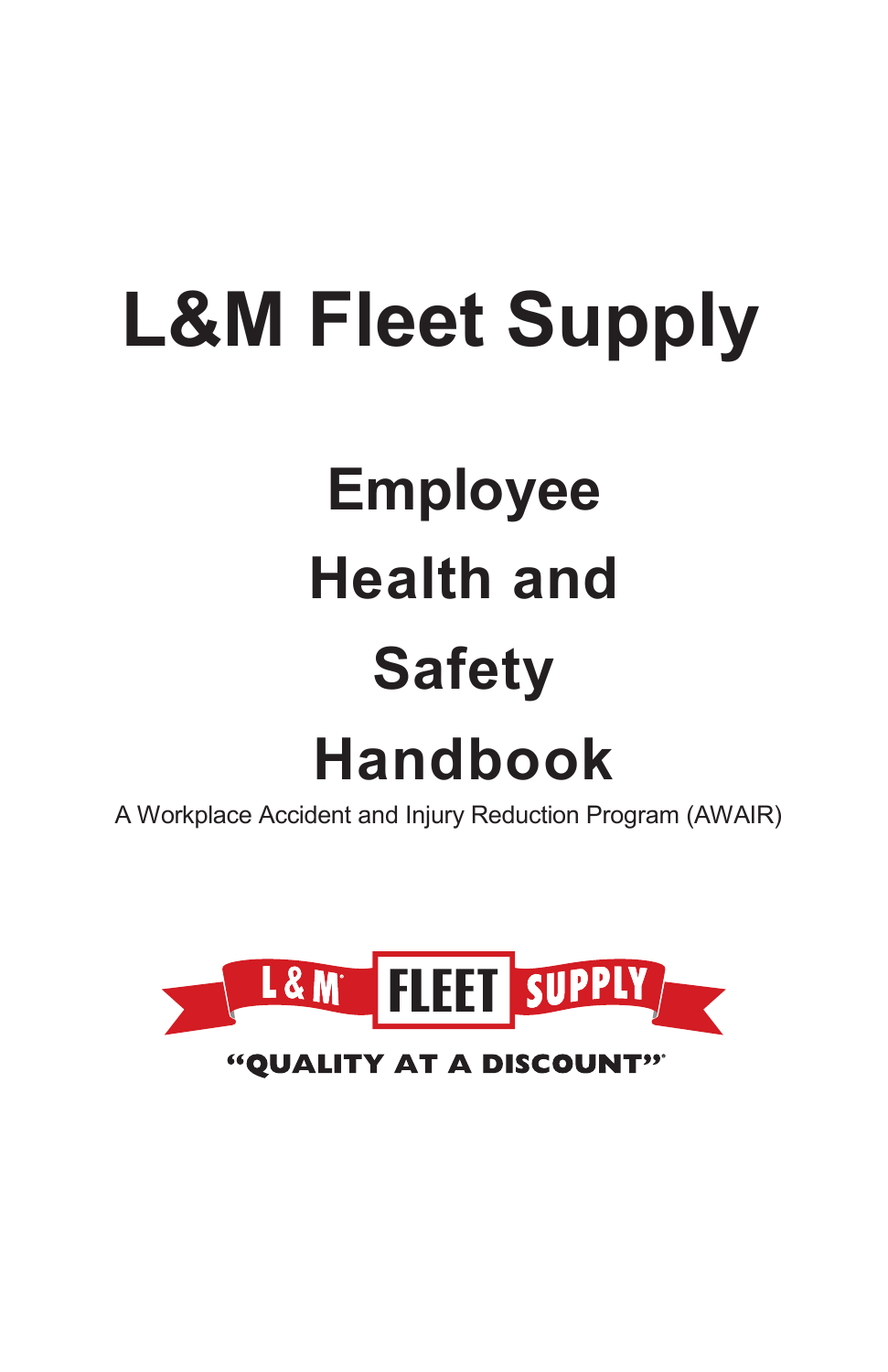## **Welcome to L&M Fleet Supply!**

**We are glad that you are part of a progressive and cooperative group working as a team dedicated to providing the best product and service to our customers.**

**Safety is everyone's responsibility regardless of his or her title or position. Safety cannot be taken for granted. We want a safe and helpful working environment.**

**To ensure this, it is required that you read the contents of this handbook, complete the tests, orientations and documents on Pages 34 thru 41, and fully understand your responsibilities towards safety.**

## **REMEMBER!**

## **SAFETY FIRST!**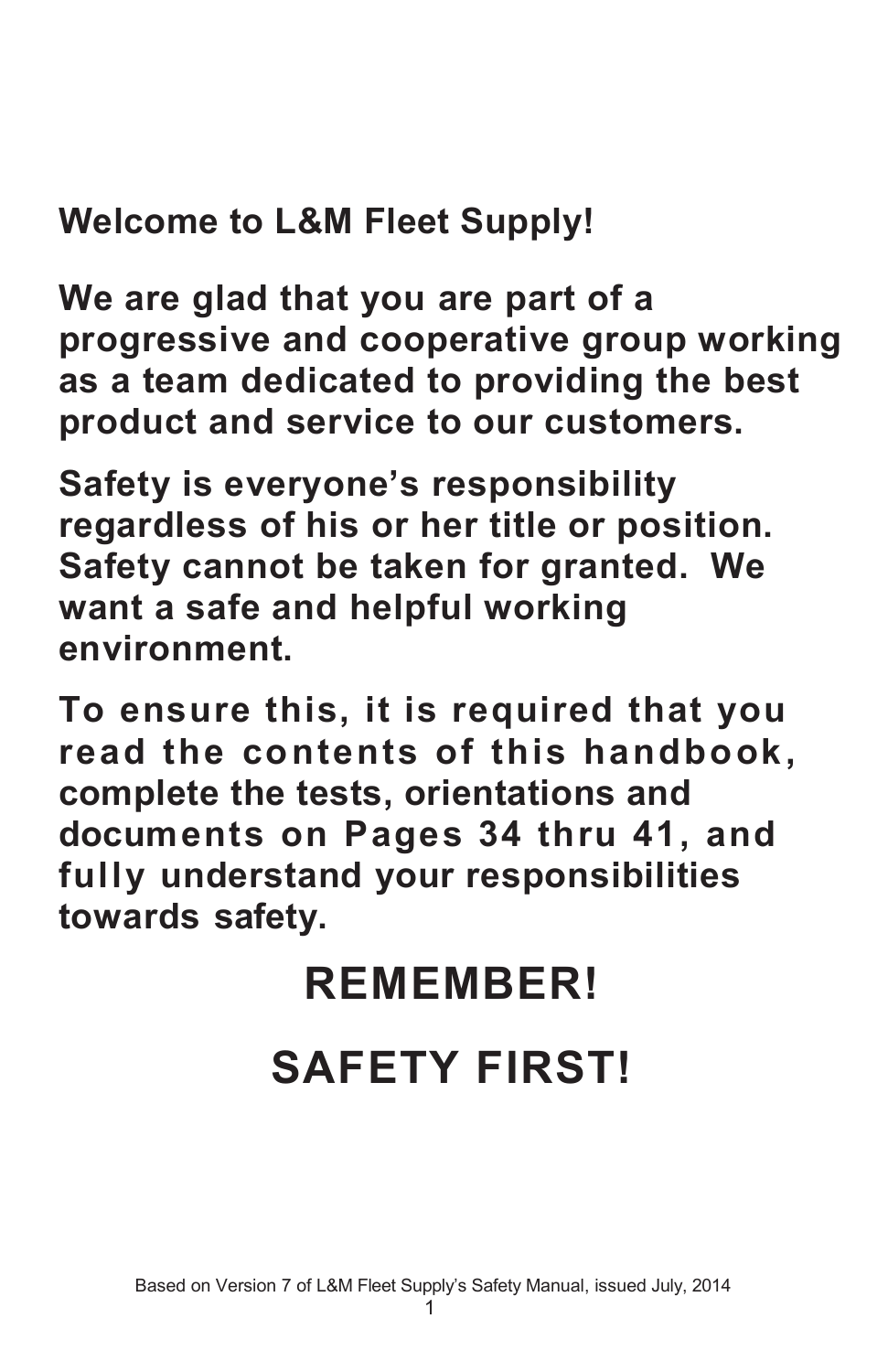## **Table of Contents**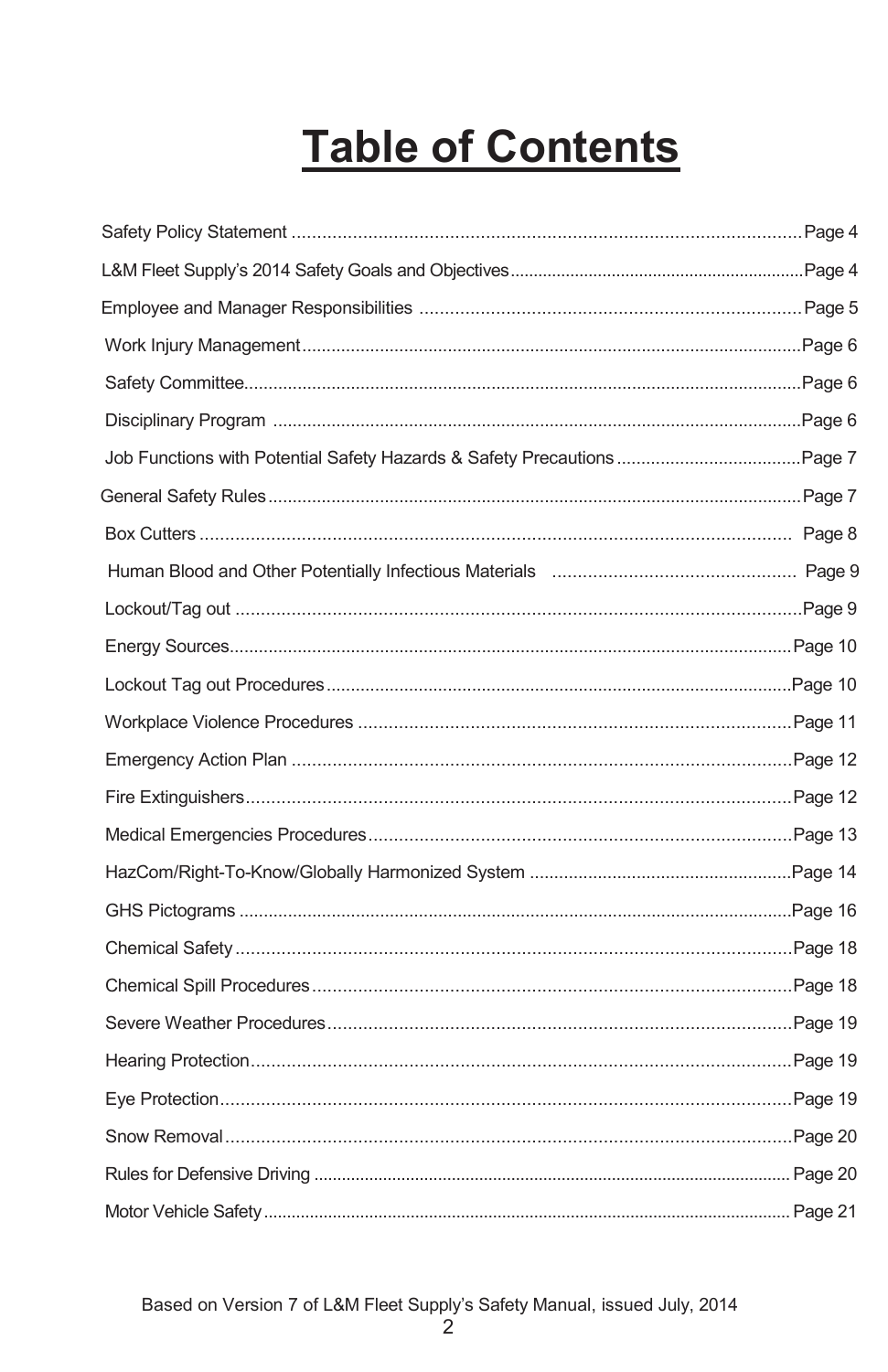## **Table of Contents**

| Page 24 |
|---------|
|         |
| Page 25 |
|         |
|         |
|         |
|         |
|         |
|         |
| Page 29 |
|         |
|         |
|         |
|         |
|         |
|         |
|         |
|         |
| Page 40 |
| Page 41 |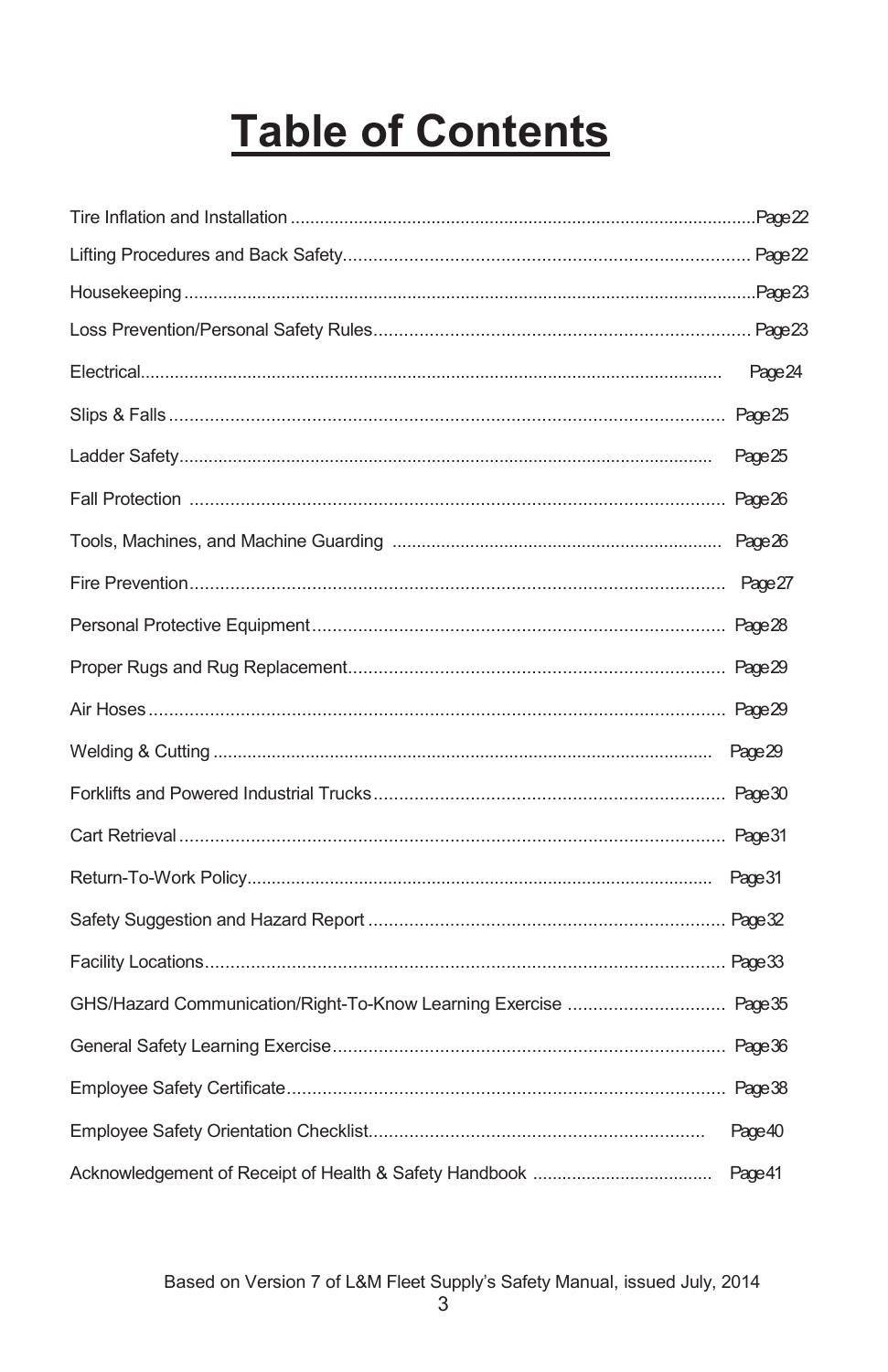## **Safety Policy Statement**

One of L&M Fleet Supply's business philosophies is a commitment to providing our employees and customers with a safe and healthy environment in which to conduct business. To accomplish this, L&M Fleet Supply shall comply with all current occupational health, safety, and environmental laws and develop the best feasible operations, procedures, training and policies to provide such conditions.

The L&M Fleet Supply Safety/Loss Control Program is aimed at preventing any employee, visitor, customer or person residing or working on or near company facilities from being subjected to any unusual health or safety risk. L&M Fleet Supply has established this Safety/Loss Control Program in an effort to prevent unreasonable health and safety risks.

The safety of our employees is the first consideration in all operations of L&M Fleet Supply. Besides the potential pain and suffering to the employee, accidents and injuries are costly to L&M Fleet Supply. Therefore, it is L&M Fleet Supply's policy that everything within reason shall be done to maintain a safe and healthy workplace for all employees.

If you have any questions, concerns, or recommendations in regard to our Safety Program, please feel free to contact your Supervisor, the Director of Loss Prevention & Safety, or any other member of the Senior Management Team.

#### **L&M FLEET SUPPLY**

### **L&M Fleet Supply's 2014 Safety Goals and Objectives**

- $\triangleright$  To provide as safe a working environment as possible with the Human and Financial Resources available.
	- o Provide Leadership and Training to help all employees recognize potential hazards.
	- Develop a routine Monthly Safety Inspection Checklist.
- $\triangleright$  To identify, minimize, or eliminate hazards to employees and customers.
	- o Assign store safety walkthroughs to safety committee members or store managers.
	- Review hazards in management meeting and safety committee meeting.
- $\triangleright$  To reduce the impact of injury or illness on employees by establishing a Return-To-Work Program
	- Identify and develop a list of One-Handed Work and Limited Lifting Work Tasks.
- $\triangleright$  Train the Safety Committee to use the safety inspection checklist on a monthly basis, review Injury Reports, and assist with Accident Investigation
	- o How to use the monthly safety inspection checklist.
	- o Review Injury Reports
	- o Assist with Accident Investigations and implement Corrective Actions.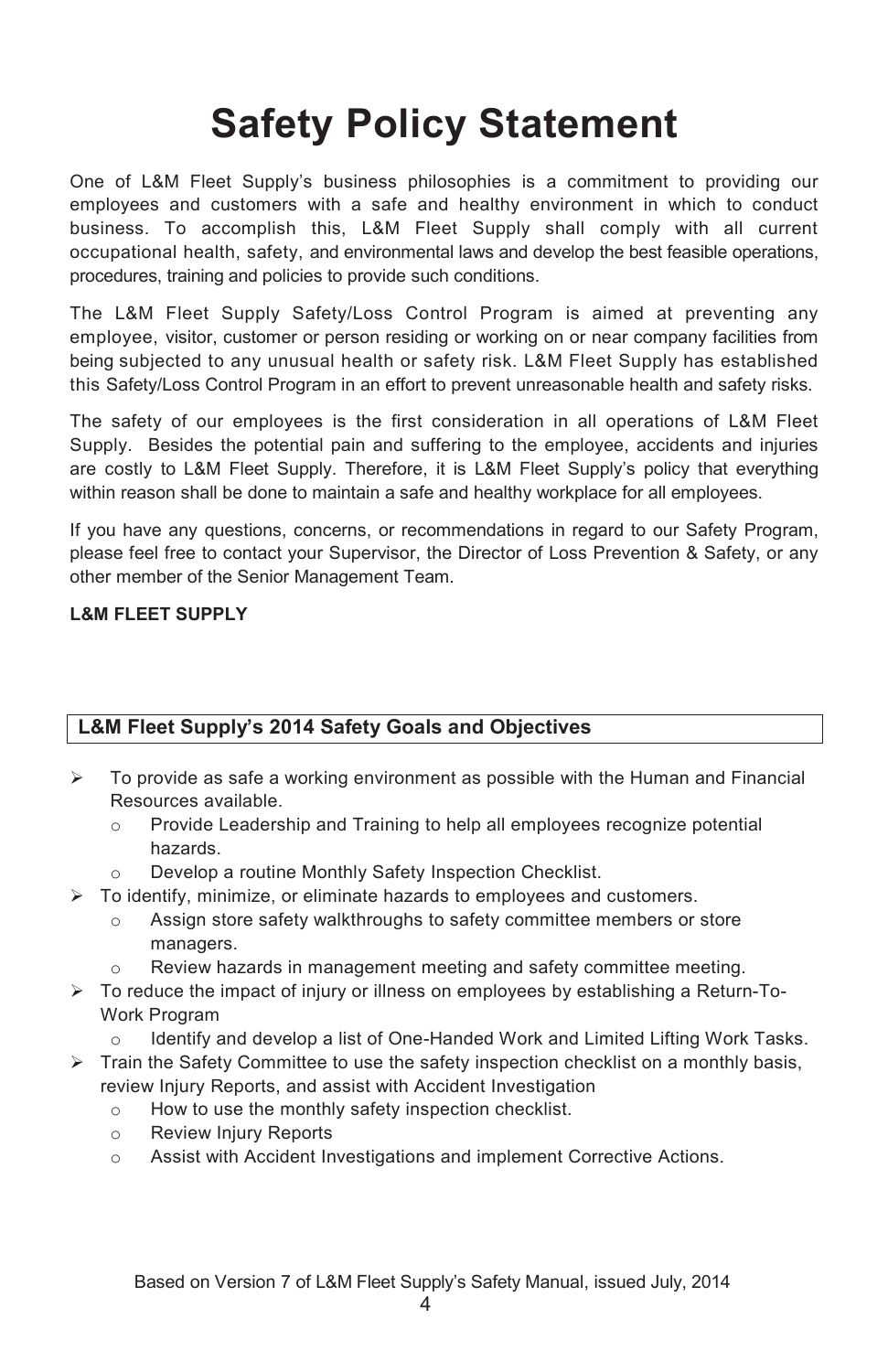## **Employee and Manager Responsibilities**

**Employee Responsibilities**: You are a critical element in our safety and health program. To achieve our safety and health goals, you must understand and live up to the expectations we have set for all employees:

- Follow all safety rules and fire regulations.
- Attend and participate in all required training and safety meetings.
- Use all appropriate safety equipment and established procedures.
- Report all hazardous conditions and safety suggestions immediately.
- Report all Work Related Injuries immediately to your supervisor.
- If you believe that something is unsafe talk to your Supervisor before attempting to conduct the task.

Remember, you are ultimately responsible for your own health and safety. **Store Management Responsibilities**: The Supervisor has the direct responsibility for the

safety performance and record keeping on assigned project. He has the complete authority to take whatever action is necessary to prevent accidents. He is accountable to the Store Manager. In addition, the Supervisor is responsible for:

- 1. Enforcing all aspects of the Safety Program and established company safety rules.
- 2. Maintains on site records as required by this program.
- 3. Determines that adequate and suitable safety equipment and personal protective equipment is provided as necessary.
- 4. Review all injuries with the injured worker, immediately reports all accidents and injuries to the main office and participates in the investigation of all serious accidents.
- 5. Inspects work areas to detect hazards, takes necessary corrective action.
- 6. Conducts safety orientation of new hires prior to starting work, ensures that each person understands his or her responsibility as it relates to this program.

**Senior Management** – L & M Fleet Supply's Senior Management Team and the Director of Loss Prevention & Safety, are committed to maintaining a safe environment for all employees. Their responsibilities include:

- 1. Identify and evaluate workplace hazards by conducting safety audits and establishing methods and procedures for correcting unsafe work practices.
- 2. Review accidents with supervisors and perform investigations, submit injury report, maintain OSHA records in a timely manner.
- 3. Ensure that employees receive proper training in general and specific safety and health practices either by mailings or on site educational visits.
- 4. Ensure that there is a procedure for communicating to employees, in an understandable manner, L & M Fleet Supply's Safety and Health Rules and Procedures.
- 5. Maintain current knowledge of published safety regulations and advise company supervision of compliance of conditions requiring attention.
- 6. If needed or required, revise the existing safety procedures, rules and regulations and submit proposed changes for approval.
- 7. Management MUST follow the Claims Reporting Process listed on the Flow Charts for Work Comp and Customer Accidents.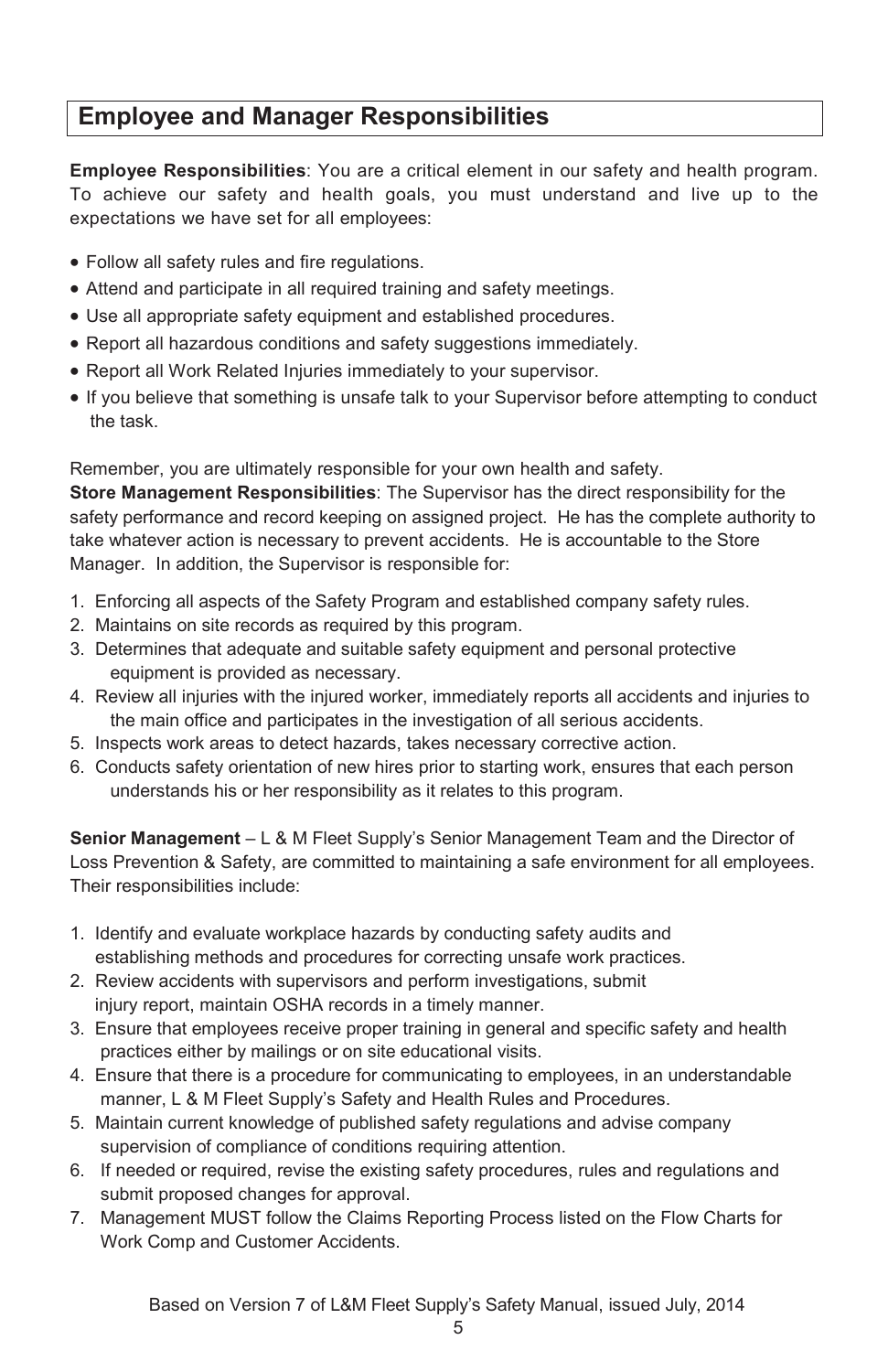## **Work Injury Management**

L&M Fleet Supply carries Workers' Compensation Insurance to provide benefits to employees for lost wages and medical expenses incurred from injuries caused by an injury on the job. In the unfortunate event an employee sustains an injury while on the job, the following steps should be completed to ensure prompt medical attention, prevention of others being injured, and communication between all parties involved.

- 1. The Injured employee shall notify management immediately of the injury.
- 2. The injured employee shall complete an injury report with his/her supervisor as soon as possible.
- 3. The injured employee shall obtain a Workability (Return To Work) Report from the physician regarding his/her condition and ability to work. This should be returned to the supervisor the same day as the doctor visit or treatment.
- 4. The supervisor should complete an investigation of the incident, preferably with the injured or witnesses to identify correctable safety hazards or safety education opportunities.
- 5. Every Effort will be made to identify appropriate work opportunities as soon as an injured employee has recovered sufficiently to perform any work tasks.

#### **Safety Committee**

Each L&M Fleet Supply location will have an active Safety Committee that meets once each Month. The Loss Prevention & Safety Director Chairs the committee meetings. Safety Committee Members are responsible to conduct Monthly Safety Inspections using the Safety Checklists, report findings to the committee, work at implementing corrective actions, and to train new employees using the Employee Health & Safety Handbook.

## **L&M Fleet Supply Disciplinary Program**

The purpose of the L&M Fleet Supply Disciplinary Program is to provide a method for ensuring compliance with policies concerning operations, personnel, safety, security, and other areas. All employees are subject to this program. Fair and impartial enforcement requires that the circumstances of each case be determined and that disciplinary action, when appropriate, be taken and documented. Penalties will be assessed according to the following definition.

**1st Violation:** Verbal Counseling, Violation is formally documented in the file.

**2nd Violation:** Written Warning, Violation is formally addressed in personnel file.

**3rd Violation:** Termination of employment or suspension resulting in possible termination after the investigation.

**NOTE:** It is recognized that, dependent on the severity of a particular occurrence, the above progressive discipline approach may not always apply. The severity of the infraction will be considered when determining the proper disciplinary action in partnership with HR.

#### **Identifying and controlling workplace hazards**

L&M Fleet Supply takes many steps to assure that workplace hazards are identified and controlled. For example, regular inspections are conducted by management, our insurance carriers, etc. This includes monitoring for air quality, noise, etc.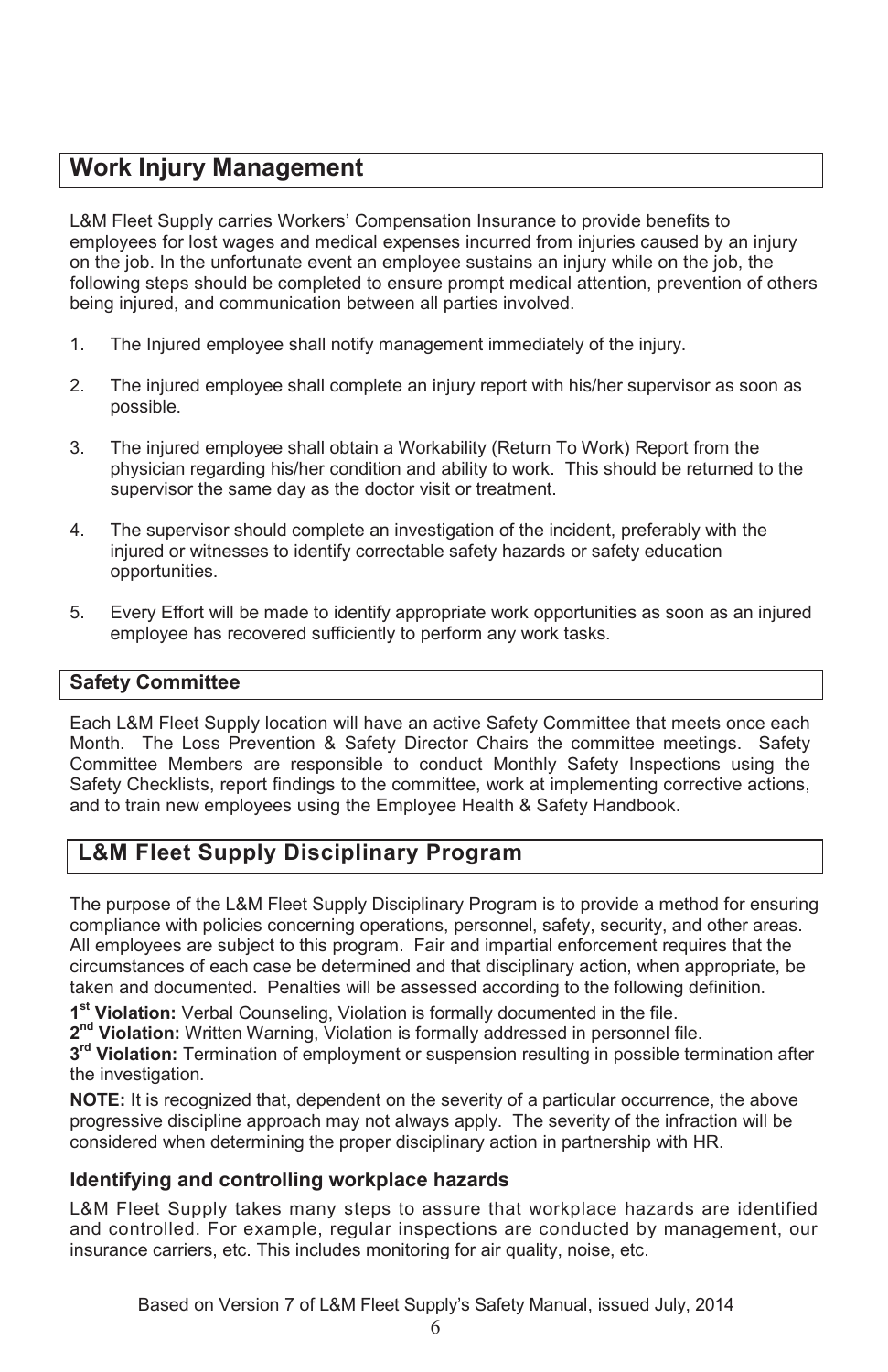**However, you are the most important tool we have in identifying and controlling hazard**s. If you notice an unsafe condition, you are required to report it immediately. You are also encouraged to submit suggestions. Hazard Reports and safety suggestions may be made verbally or in writing. See Page 32 for a copy of the Safety Suggestion and Hazard Report.

#### **Safety training and communication for employees**

Safety training and meetings will be conducted on a regular basis. Your attendance and active participation in these sessions are mandatory, as they are required by State and Federal Law.

Safety-related information will be communicated through this Employee Handbook, as well as with safety posters, bulletins, etc.

#### **Analyzing accidents and taking corrective action**

All work-related injuries or illness related accidents must be reported immediately. Your participation in an accident investigation will be expected. Accident investigations are required by law, and help us identify the causes of accidents so that future accidents can be prevented.

### **Job functions with Potential Safety Hazards & Safety Precautions**

## **Instructions are available and required before operating any of the following pieces of equipment.**<br>1 Forklift

- 1. Forklift<br>2 Hand P
- 2. Hand Pallet Jack
- 3. Powered Pallet jack<br>4. Tire Mounting Machi
- 4. Tire Mounting Machine<br>5. Car Hoist
- Car Hoist
- 6. Bench Grinder and Hand Grinder<br>7. Battery Charger
- **Battery Charger**
- 8. Battery Testing Equipment<br>9. Tire Balancer
- **9.** Tire **Balancer**
- **10. Paint Shaking Machine**
- **11. Trash Compactor**
- **12. Cutting Machines for Cable, Chain, Rope, Wire, and Pipe.**
- **13. Proper Positioning of Dock Plates and Wheel Chocks**

#### **Before using any of the above-mentioned equipment, make sure that you consult with your manager to obtain the proper training and instructions.**

### **General Safety Rules**

The purpose of L&M Fleet Supply's Disciplinary Policy is to provide a method for ensuring compliance with rules concerning operation, personnel, safety, security and other company regulations. All employees are subject to this policy. Personnel authorized to enforce this policy are determined by management. Fair and impartial enforcement requires that the circumstances of each case be determined and that disciplinary action, when appropriate, be taken and documented.

**Failure to adhere to established safety practices, operating policies or failure to use company supplied safety or labor-reducing equipment such as Forklifts and Overhead hoists will result in disciplinary action, up to and including dismissal from employment.**

Safety rules are outlined throughout this handbook. They are also communicated during safety training. You are required to read all safety rules and to know and follow them. If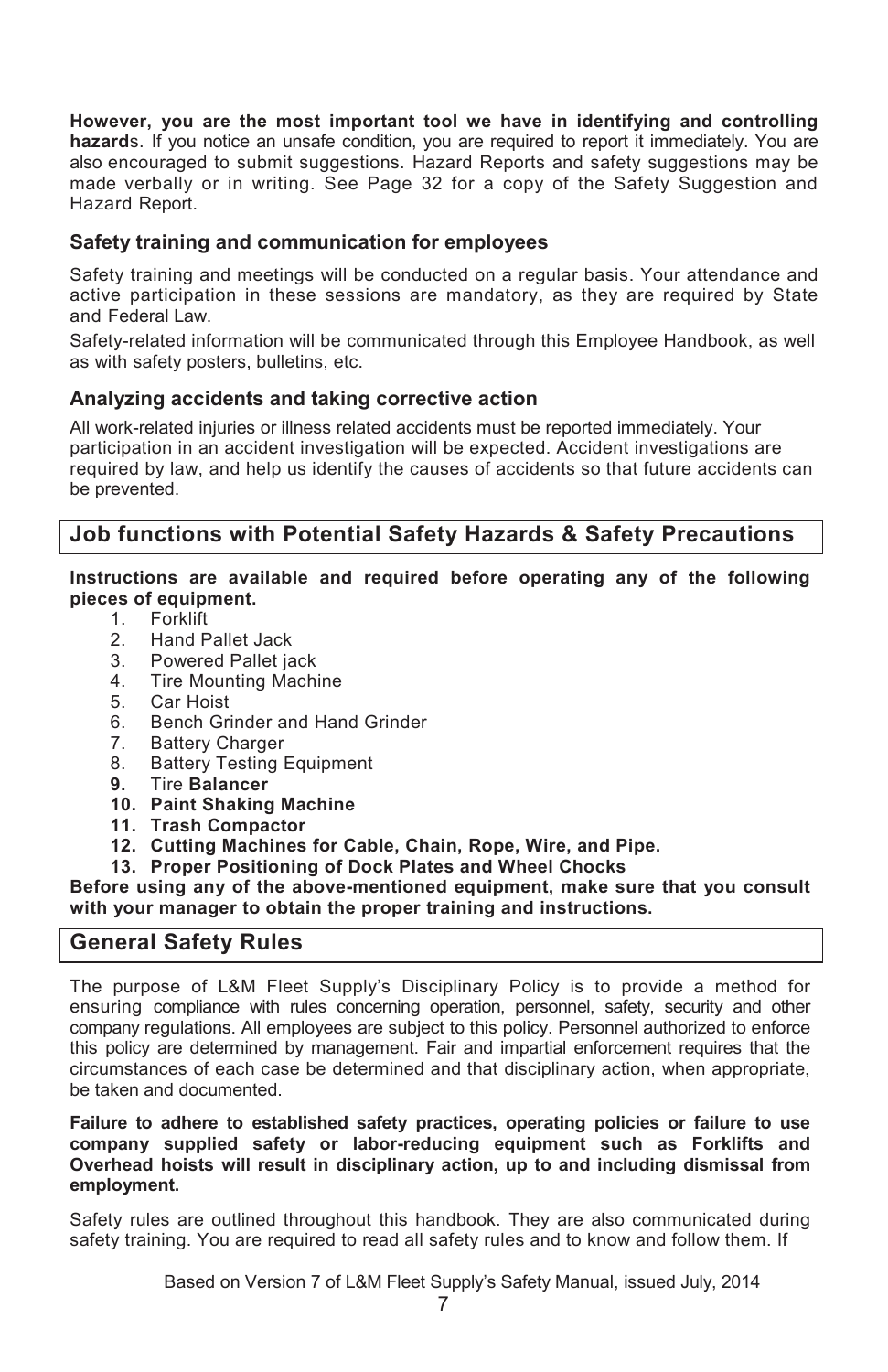you do not understand a safety rule, ask your Supervisor. Safety rules are outlined throughout this employee handbook. They are also communicated during safety training. You are required to read all safety rules and to know and follow them. If you do not understand a safety rule, ask your Supervisor.

- 1. Eating, drinking, and smoking is allowed only in designated areas.
- 2. Fighting and horseplay are prohibited.
- 3. Report any possible safety hazards immediately to your supervisor.
- 4. Know the location of your fire extinguishers and all emergency exit doors.
- 5. Good housekeeping is important to safety. Always keep your area clean and neat.
- 6. Always think safety and use proper lifting procedures.
- 7. Never operate any machinery without proper instruction.
- 8. All aisles should be kept as clear as possible.
- 9. Keep obstructions to the side of the aisle if necessary.
- 10. Use of alcohol or drugs are strictly prohibited. Anyone reporting for their scheduled work shift under the influence of alcohol or drugs is subject to L&M Supply's Drug & Alcohol Substance Testing Program.
- 11. Always inspect all ladders, tools, and equipment before use.
- 12. Personal belongings are to be kept in the lunchroom or the employee's locker. Personal belongings are not allowed in the work area.
- **13. Always "THINK SAFETY!"**
- 14. Never repair or adjust any electrically powered machine without opening and properly tagging the main switch.
- 15. Put tools and equipment away when they are not in use.
- **16. Do not lift items by yourself that are too bulky or too heavy (More than 50 pounds). Use Two-Wheel Dollies, Pallet Jack, Forklift, or TEAM Lift.**
- 17. To diffuse an escalating argument with robbers, customers, or other employees: Remain calm. Ask questions politely. Do not threaten hostile persons with words or postures. Do not get pulled into the situation with emotions. Do not physically intervene or touch the hostile person. This will likely escalate the situation.
- 18. Do not place equipment and materials in such a manner that they block emergency exit routes, sprinkler controls, fire extinguishers, or machinery or electrical panels.
- 19. Stack all materials neatly and make sure stacks are stable.
- 20. Keep your work area, machinery, and the facility clean and neat.
- 21. Do not run on company premises --- always walk.
- 22. Forklift operators must safeguard other workers at all times; workers must show courtesy to these operators.
- 23. Never take chances. If you are unsure, ask your manager. Let good common sense be your guide.
- 24. Never chase or detain a shoplifter. You might get hurt. Instead, please notify your Store Manager, or Supervisor immediately and have the Police deal with the shoplifter.

**NOTE: This is not an all-inclusive list, but rather a basic starting point to achieve a safe and healthy work environment. Additional rules and regulations may apply according to your individual responsibilities and the type of operation within your facility.**

### **Box Cutters**

L&M Supply employees are expected to use proper box cutting techniques to prevent injuries sustained while performing this task. All affected employees using box cutters will be trained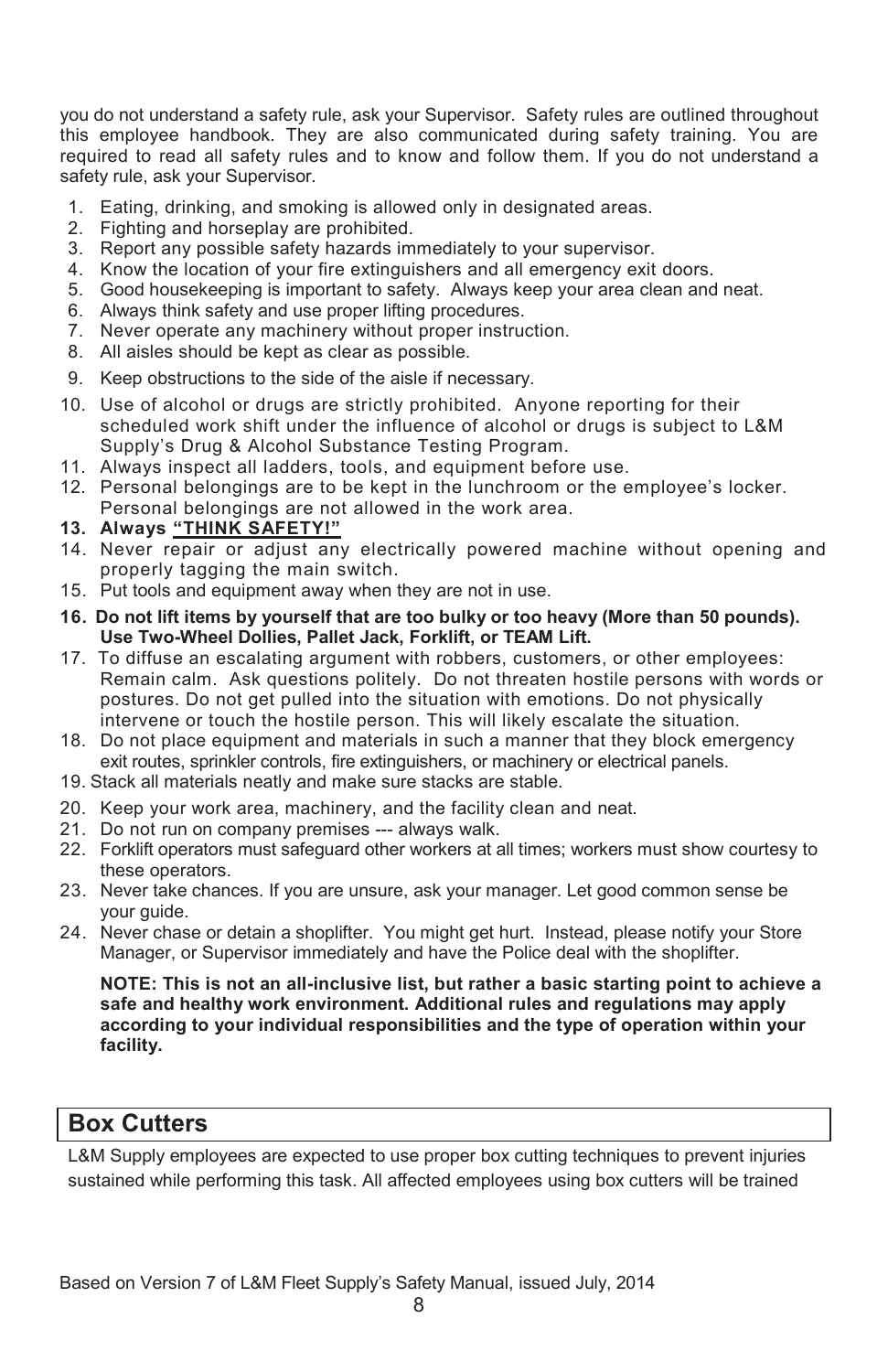by Managers, or members of the Safety Committee, on proper box cutting techniques to reduce accidents. Employees are instructed to use approved box cutters provided by L&M Supply.

#### **WHEN USING A BOX KNIFE:**

- **1) Always cut away from yourself and ensure that no one is around the box while you are cutting it open.**
- **2) Always make sure that your other hand and other extremities are out of the path of the knife.**

Employees are only authorized to use the box cutters provided by the company, or those approved by management. The box cutter has a locking position for cutting box tops and another locking position for tray cuts. Employees should use the appropriate position to limit damage to product and reduce the potential of personal injury.

#### **Having sharp blades helps reduce the pressure needed to cut and thus reduce muscular strain**.

A designated container should be used for the disposal of old/worn blades. They should not be thrown directly into a garbage can. A blade bank (receptacle designed specifically for this purpose) for blade disposal should be used.

## **Human Blood and Other Potentially Infectious Materials**

While it is unlikely that you will ever be exposed to human blood or other bodily fluids (known as Other Potentially Infectious Materials or "OPIM's"), there is a small probability that you will encounter them following an injury to a fellow employee, or while cleaning restrooms, accident scenes, etc.

Human blood and other potentially infectious materials (OPIM's) may carry disease causing organisms such as the Hepatitis B Virus (HBV) or the Human Immunodeficiency Virus (HIV), which leads to AIDS.

Always make sure you wear appropriate Personal Protective Equipment when you are exposed to these materials. Also, if you are ever exposed to these materials, be sure to wash the affected area thoroughly with plenty of soap and water, scrubbing thoroughly, then report the incident to your supervisor immediately.

### **Lock-out/Tag-out**

Each year, thousands of employees are injured or killed by machinery or equipment which starts up while they are repairing, un-jamming or servicing it. Therefore, only affected employees are required to Lock-out and Tag-out any machinery out of service before any type of servicing or maintenance is performed.

Only those affected employees who have been trained and authorized by the company are permitted to lockout equipment.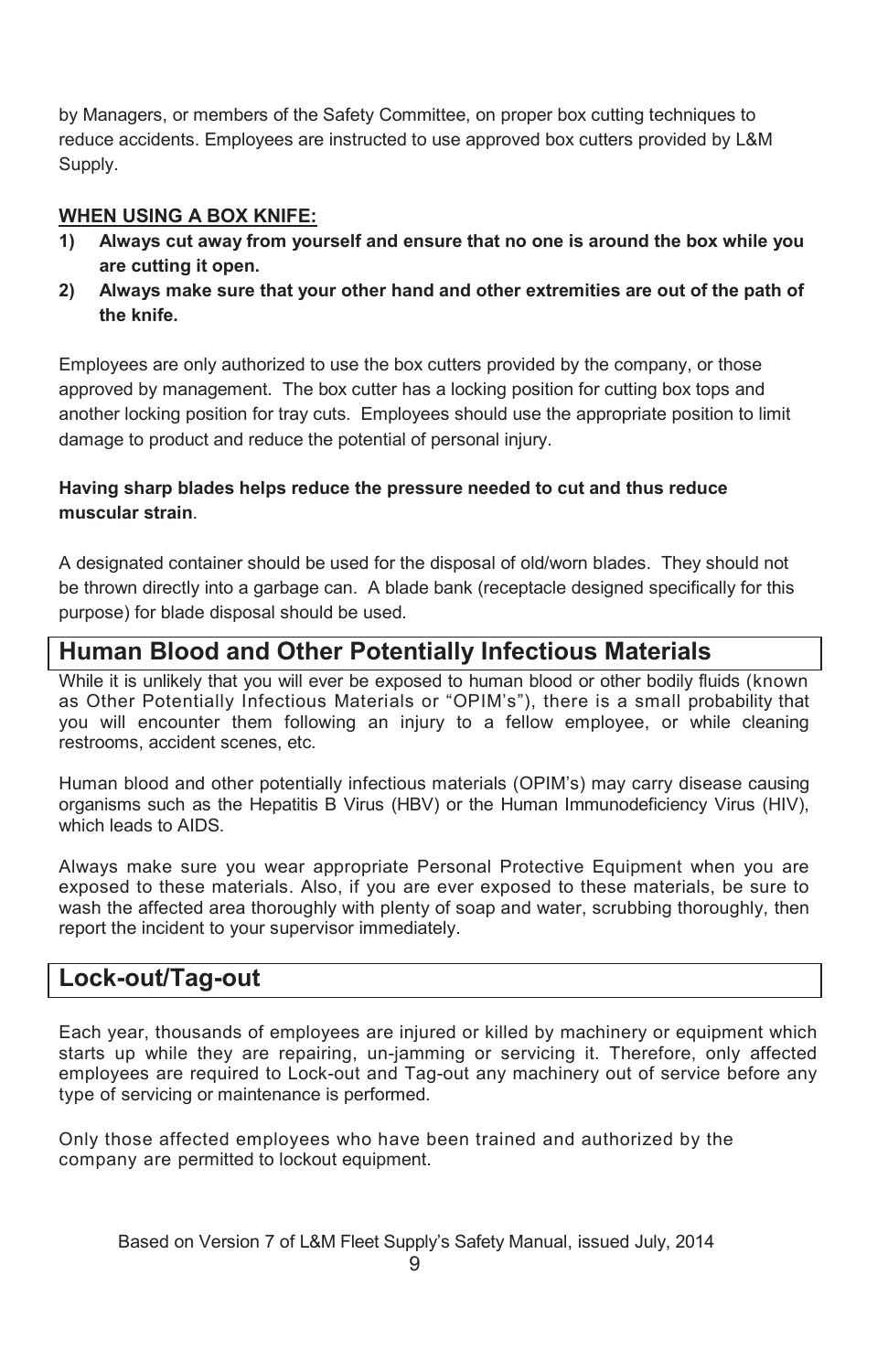## **Energy Sources**

All types of energy sources are included in this policy. This includes electricity, hydraulic pressure, compressed air or other gases, thermal energy, chemical energy, and mechanical energy.

#### **Exceptions to the Lock-out/Tag-out rules**

Sometimes it may not be necessary or possible to lock and/or tag out a machine.

A Lock-out/Tag -out need not be performed if work is to be conducted on a machine whose only source of energy can be controlled by unplugging the equipment from an electrical outlet (i.e. grinders, drill presses, etc.). However, when work is done on this type of equipment, the employee must unplug the equipment and maintain physical control of the plug during the work (i.e. keep it in his/her hand, or in his/her pocket).

If you are planning to perform any routine, repetitive work to a machine, such as refilling it, and if it will not be necessary to remove, bypass, or reach around any type of machine guard, or electrical cover, or place any part of your body near any hazardous area, then it will not be necessary to lock the machine out.

If a machine is physically unable to accept a lock, then a Tag out System may be used. The employee follows the procedure below, but in step 4, does not apply a lock. You must, however, apply an approved tag wherever the machine is capable of being energized. The employee must also take some type of additional step to ensure that he/she is adequately protected. For example, locking the room where the electrical disconnect switch is located.

## **Lock-out & Tag-out Procedures**

When performing Lock-out/Tag- out, it is important to follow correct procedures to avoid common mistakes. For instance, you may not know all the types of energy present in a machine. You may also not be familiar with a machine's ability to store or re-accumulate energy.

Whenever you lock out a machine, you should first check to see if there is a formal, written procedure for that machine. In most cases there will be a formal, written procedure.

#### **In some cases, there may not be a specific procedure. In these few cases the following general procedure should be used**:

- **1. Preparation.** Familiarize yourself with the machine, especially with the types and the magnitudes of the energy sources.
- **2. Shutdown.** Shut down the machine using normal procedures, such as pushing the "STOP" button.
- **3. Isolation.** All energy sources to the machine must be disconnected by using circuit breakers, air valves, etc. Simply turning off the machine is not adequate.
- **4. Apply locks and tags.** An approved lock and tag (with your name written on it) must be placed at every point where an energy source was disconnected. Nobody may ever place or remove any lock or tag that does not belong to them.
- **5. Relieve stored energy.** Some machines may have the ability to store energy. All potentially hazardous stored or residual energy must be relieved, disconnected, restrained, and otherwise controlled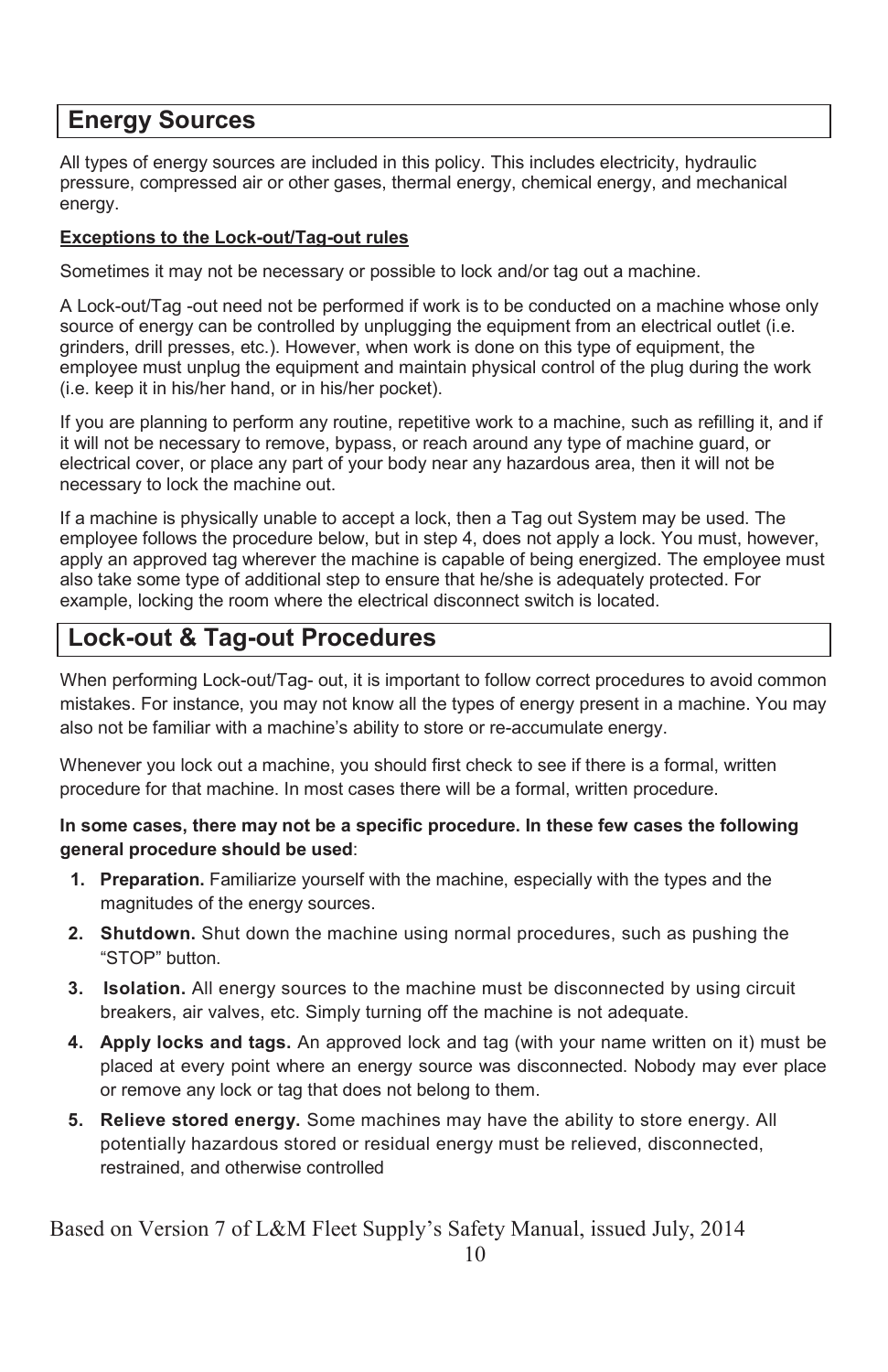**6. Verify.** Verify that the machine has been properly locked and tagged out. This should include a visual inspection, a review of the steps taken to lock the machine out, and finally, by trying to start the equipment.

When trying to start the equipment, always assume the machine will start. Be sure all employees, tools, equipment, etc. are clear of hazardous areas. After attempting to start the machine push the stop button before beginning work.

## **Workplace Violence Procedures**

The best defense against violence in the workplace is well-trained employees following proper safety procedures in order to avoid incidents such as robbery or physical assaults. The following procedures can help to reduce the possibility of these types of violent acts from occurring at work:

#### **SHOPLIFTING SAFETY:**

We understand that working in the Retail Industry, L&M Fleet Supply will experience losses in 3 ways: Operational, Internal Theft and External Theft, or Shoplifting. Shoplifting activities are a safety concern due to the risk, liability, and unpredictability of these situations for our employees and customers. L&M Fleet Supply's Senior Management and Owners appreciate the fact that our employees want to protect the assets of the company when responding to Sensormatic or Security alarms, or incidents. However, we emphasize that we want all employees and customers to be safe in these types of situations. L&M Fleet Supply recently changed our policy in regards to response to FTR's (Failure to Remove Security device) at our exits and entrances. 95% of these situations are easily resolved simply by verifying the purchased item with the customer and deactivating the EAS security tag on the register.

#### **FAILURE TO REMOVE (FTR) INCIDENTS:**

If Cashiers or members of management observe individuals or customers "beep" on the way out of the store -- and the subject is uncooperative or runs out of the store — **employees are NOT to use physical force to detain or chase the shoplifter.** Employees are to follow at a safe distance and call 911 to minimize escalation of the situation. Employees are allowed to use "reasonable force to protect themselves from physical harm" and are encouraged to back off in these situations and call the police.

#### **Remember, Your Personal Safety is Most Important.**

#### **To diffuse an escalating argument with robbers, customers, or other employees, try the following tactics:**

- Remain calm. Ask questions politely. Do not threaten hostile persons with words or postures.
- Do not get pulled into the situation with emotions.
- Do not physically intervene or touch the hostile person.
- If at any time you are in fear of great bodily harm or death notify the Store Manager of your concerns immediately. **If this concern is an immediate threat to your safety – Dial 911**.

#### **RANDOM THREAT / ACTIVE SHOOTER:**

If you have any concerns for your Personal Safety at work (examples include: Restraining Orders, Order for Protection, other concerns, etc.) please notify your Store Manager, supervisor, the Human Resource Department, or the LP & Safety Director.

**Random Threat, or Active Shooter (Workplace Violence):** A Random Threat incident is defined as an incident where unpredictable violent actions are taken by a subject(s) in the workplace using firearms causing death or great bodily harm for customers and employees. Some of these situations are due to employee workplace violence, restraining order, or Order for Protection situations. These types of situations are very unpredictable to forecast and proper training and planning is critical in reacting to these incidents. The unfortunate increase in random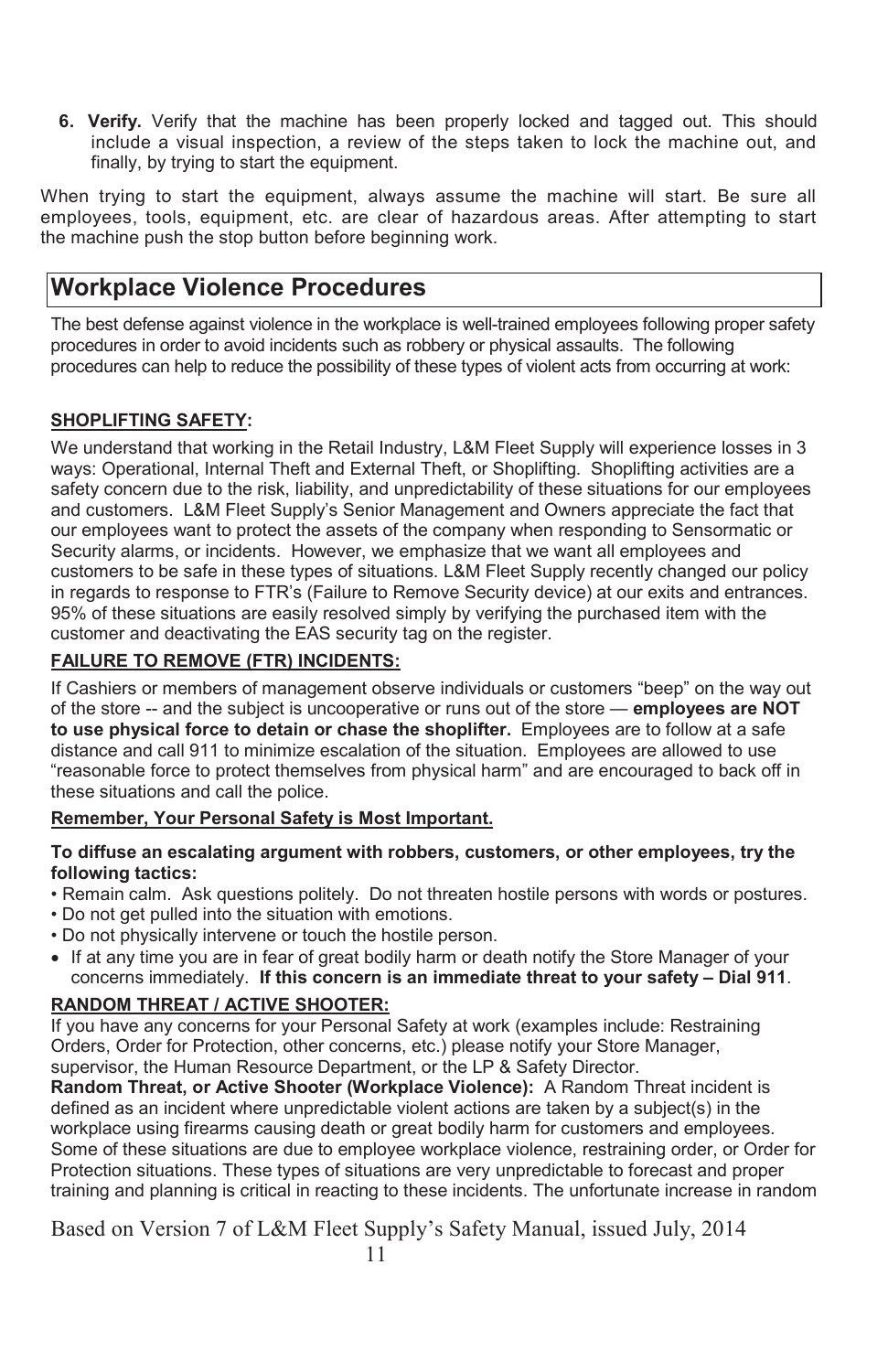threat incidents have increased in recent years and most retailers have had to establish a Random Threat planning and procedures to help protect employees and customers. L&M Supply's is adopting the basic guidelines for Random Threat Situations from the National Retail Federation below:

#### **Basic Guidelines for individuals present during an active shooting incident:**

**1. Assess the situation**—if you have time dial 911

**2. React—**get to safety if needed. Evacuate & have good communication

**3. Establish a Primary Meeting Point (Inside the store) and a Secondary Meeting Point**

(outside the store) for all employees and customers; Determine whether to do the following:

 **A-- Hide out, or seek Shelter-in-Place**

 **B -- Take Action**

**4. Call 911 FIRST ONLY when it is safe to do so; then update L&M Senior Management** Should you witness, or experience any act of Workplace Violence, please notify your Store Manager, or supervisor immediately and get the Police involved to mitigate the incident.

### **Emergency Action Plan**

L&M Fleet Supply has two goals; first, to prevent emergencies, and second, to make sure emergencies are handled correctly once they occur. Handling an emergency correctly can result in getting faster medical treatment or preventing further injuries, preventing the spread of a fire, etc.

#### **Emergency Communication**

One of the most important steps in handling any type of emergency, on or off the job, is communication. You should notify your supervisor of any emergency condition immediately. As part of your new employee and ongoing training, you will be shown how to operate the paging system, outgoing phone lines, intercom, etc.

As a rule of thumb, you should notify your supervisor before calling 911, the fire department, etc. However, if you feel that the emergency is so severe that you must call for outside help first, you may do so. Always stay on the line to listen to any instructions given by the operator. They will be dispatching help even as you speak.

### **Fire Extinguishers**

Evaluate the fire. If it is small, and you feel it is safe to try to extinguish it with a fire extinguisher, you should do so. Yell out to a co-worker that there is a fire and tell the coworker to go get help. Remember, when fires are just beginning (the "incipient" stage), they may double every 30 seconds. Be prepared for this. If you use a fire extinguisher, remember the following:

Make sure it is the appropriate class. Using the wrong type of extinguisher can actually spread the fire. "ABC" Fire Extinguishers are appropriate for three of the four types of fires.

- Position yourself so that you are 8 to 10 feet from the fire, and have an escape route.
- Pull the pin on the extinguisher, and aim the nozzle at the base of the fire.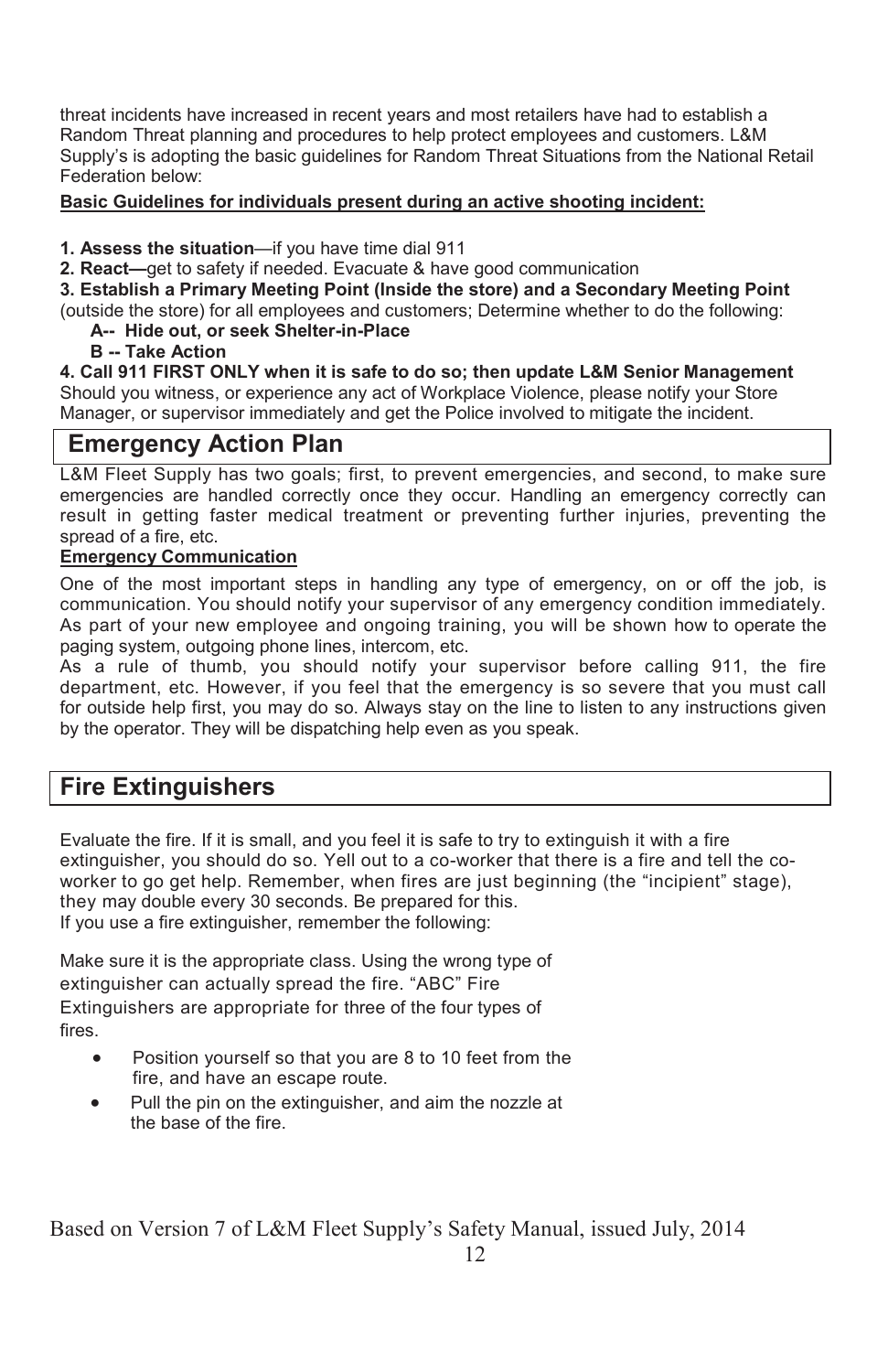- Squeeze the trigger and spray the extinguisher at the base of the fire in a sweeping motion.
- Remember that the fire extinguisher will only have enough charge for several seconds, perhaps as few as 8-12 seconds. If the fire requires more than one extinguisher it is too large to be extinguished by fire extinguishers and you should evacuate.

#### **If it is safe to do so, prevent the spread of the fire. Close all doors and fire doors and turn off any equipment in the area**.

- Report the fire immediately to your supervisor.
- Evacuate the building immediately. Use the nearest safe route and proceed directly to the gathering point outside the building. You will be informed of the gathering point location as part of your new employee, and ongoing safety training. It will also be shown on the Building Emergency Map.

## **Once Evacuated, L&M Fleet Supply Employees will NOT re-enter the building until given permission by the Store Manager or Fire Department.**

Following an evacuation, a head count will be taken. Make sure you are counted, and report anyone you know of who is missing.

## **Medical Emergencies Procedures**

- 1. All medical emergencies should be reported to your supervisor immediately. If the situation is serious, call 911 immediately. If 911 is called, an employee must be posted outside the building to direct rescue personnel as they arrive.
- 2. Never move an injured person unless absolutely necessary. Especially if he/she is unconscious, or if you suspect a face, head, neck, or back injury.
- 3. If the emergency is chemical-related, provide a copy of the SDS, the label from the container, or some other type of product information to the paramedics, doctor, etc.
- 4. If there is blood or other bodily fluids present, be sure to use gloves, goggles, etc. to prevent contact. If any blood or bodily fluid gets in your mouth, nose, or on/in your broken skin, wash the area with antibacterial soap and water for 15 minutes, and report the exposure to your supervisor immediately. Use the emergency eyewash if your eyes contact blood or other infectious bodily fluids.
- 5. **If you see another employee using an emergency eyewash or shower, you should assist him/her by**:
	- Sending another employee for help.
	- Holding the employee's eyelids open and making sure he/she adequately flushes the eyes, face, hair, inside and behind the ears.
	- Removing any contaminated clothing.
	- Making sure he/she keeps irrigating the eyes/injury for 15 minutes.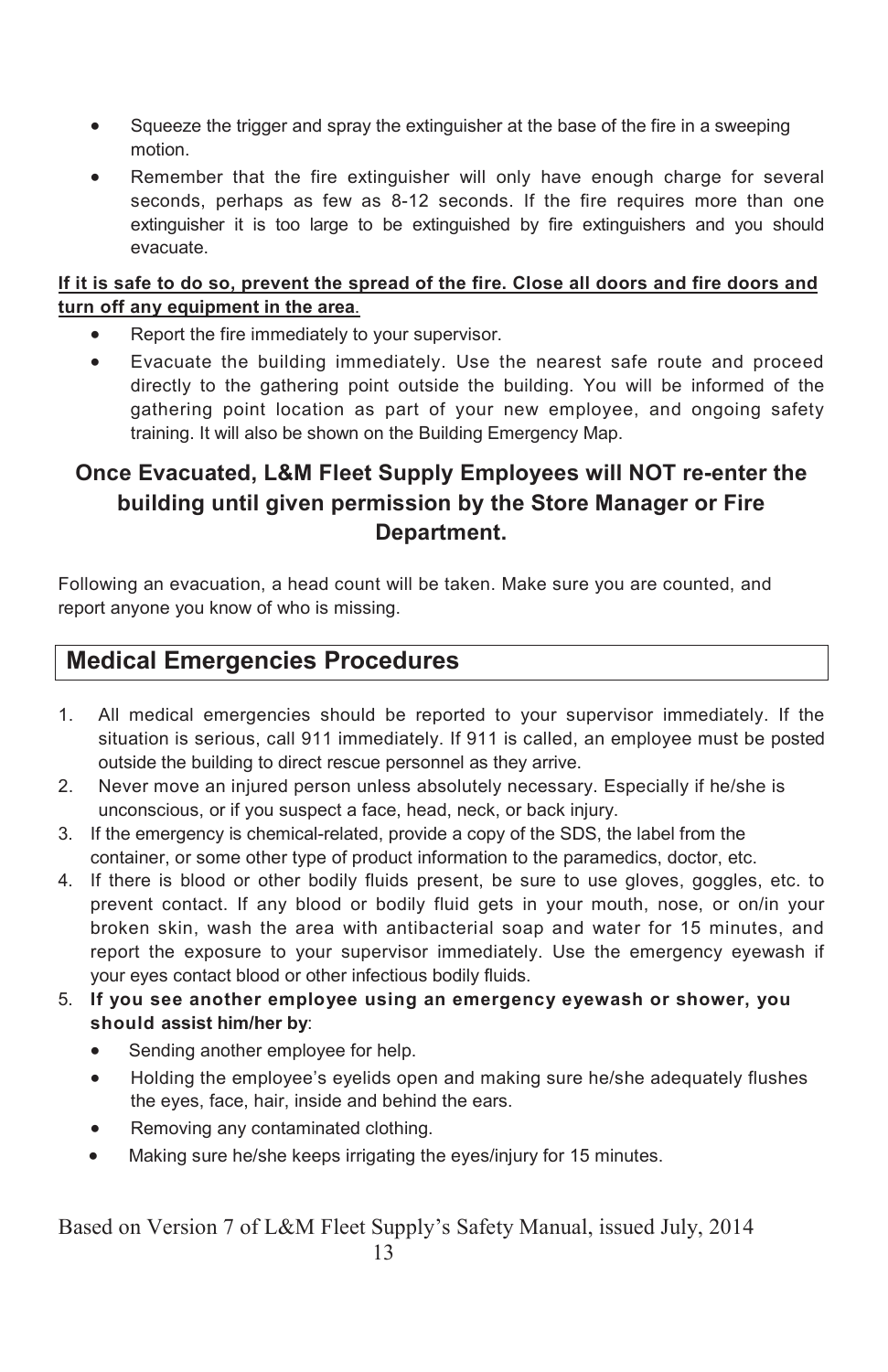## **HazCom/Right-To-Know/Globally Harmonized System**

All employees have a "Right To Know" about the hazards of their work, such as:

- Hazardous chemicals you may work with or be exposed to.
- Physical agents (such as heat, noise, and radiation) which may be present.
- Infectious agents (such as human blood) that you may encounter.

L&M Fleet Supply takes many steps to ensure that employees are informed of the subjects above.

## **Globally Harmonized System Safety Data Sheets**

A Globally Harmonized System Safety Data Sheet or "MSDS" is a document which provides a variety of safety-related information on a given chemical**.**

**L&M Supply has joined the 3E Company Hazardous Material Management Program. The 3E Company provides L&M Supply employees and management with 24-hour access to more than 1.25 million MSDS, including Mid-States Distributing Company's inventory. L&M Supply uses the 3E Company's Toll-Free phone number of: 1-800-451-8346 anytime to request an MSDS, which is forwarded by fax or mail. 3E Company or MSDS posters are located in our employee lunchroom, repair shops, and other areas of the premises in the event of an emergency situation.**

An SDS is available for every hazardous chemical in use in our operation. You have a right, and a responsibility to review these documents. If you have questions on how to read or interpret the sheets, or if you cannot find the SDS for a product, please contact your supervisor.

## **Employee Training**

At various times throughout your employment, you will receive training regarding various chemicals, physical agents, and infectious agents. In addition to regularly scheduled training, there will be special training sessions for "non-routine tasks" such as when a new product is tried on a limited basis.

Information on the types of chemicals, physical agents, and infectious agents you work with is provided later in this book.

## **Product and Equipment Labeling**

Every chemical container in our facility is required to have a label which identifies the chemical and some type of hazard warning, such as "Eye Irritant" or "Flammable". If you ever find an unlabeled container, see that it is labeled. Ask your Supervisor for help if necessary. Always read and understand the label before using a chemical.

GHS compliant labeling will be in use by December 1<sup>st</sup>, 2015.

#### **GHS Labeling will require the following information:**

- Product identifier- chemical identity
- Supplier identification- name, address, etc.
- Precautionary statements- advice
- Hazard pictograms- visual warning
- Signal words- degree of hazard
- Hazard statements- nature of hazard
- Supplemental information additional information about the substance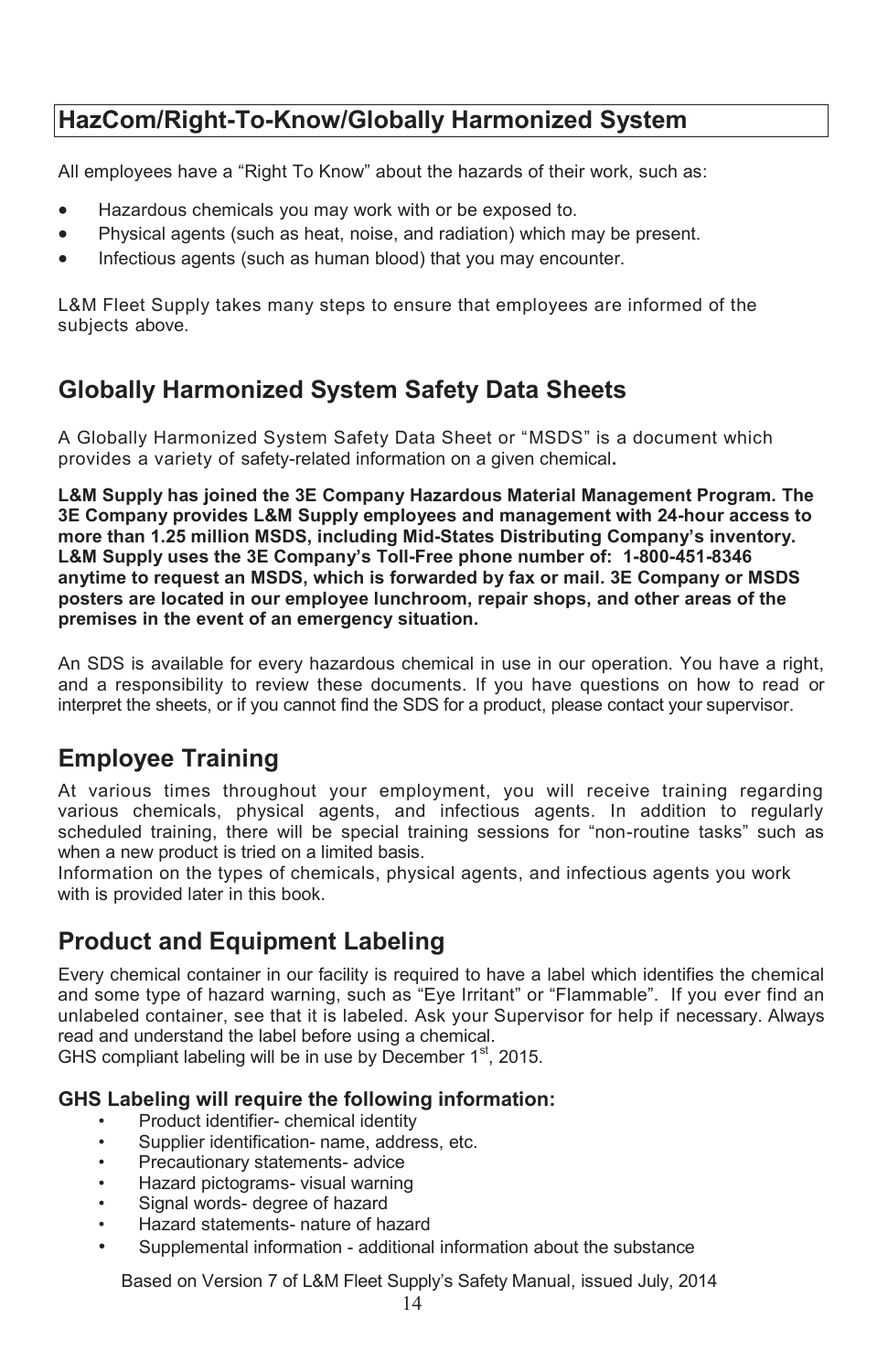### **GHS Hazard Categories**

#### **Hazard Categories will be ranked 1 – 5 with 1 being the worst and 5 being the least hazardous.**

#### **This is a major change from the old Hazard Communication 0 – 4 Hazard Ranking.**

The GHS Categories are also associated with Signal Words and Hazard Statements to better describe the hazard.

| <b>ACUTE ORAL TOXICITY - Annex 1</b> |                           |                    |                           |                      |                             |
|--------------------------------------|---------------------------|--------------------|---------------------------|----------------------|-----------------------------|
|                                      | <b>Category 1</b>         | <b>Category 2</b>  | <b>Category 3</b>         | <b>Category 4</b>    | <b>Category 5</b>           |
| LD <sub>50</sub>                     | £ 5 mg/kg                 | $> 5 < 50$ mg/kg   | $350 < 300$ mg/kg         | 3 300 < 2000 mg/kg   | $32000 < 5000$ mg/kg        |
| Pictogram                            |                           |                    |                           |                      | No symbol                   |
| Signal word                          | Danger                    | Danger             | <b>Danger</b>             | Warning              | Warning                     |
| <b>Hazard statement</b>              | <b>Fatal if swallowed</b> | Fatal if swallowed | <b>Toxic if swallowed</b> | Harmful if swallowed | May be harmful if swallowed |

Chemicals may also be labeled using "signal words". These include words such as "DANGER", and "WARNING". "DANGER" is likely to be used for the most hazardous of chemicals like strong acids or poisons. "WARNING" is used when chemicals are less hazardous.



The word "NOTICE" may also be used to advise you of a L&M Fleet Supply policy or requirement.

#### **Hazard Statements:**

Standard phrases assigned to a hazard class and category that describe the nature of the hazard.

#### **Precautionary Statements:**

Precautionary information supplements the hazard information by briefly providing measures to be taken to minimize or prevent adverse effects from physical, health or environmental hazards.

#### **Product Identifier (Ingredient Disclosure)**

A product identifier should be used on a GHS label and it should match the product identifier used on the SDS.

#### **Supplier Identification:**

The name, address and telephone number of the manufacturer or supplier of the product should be provided on the label.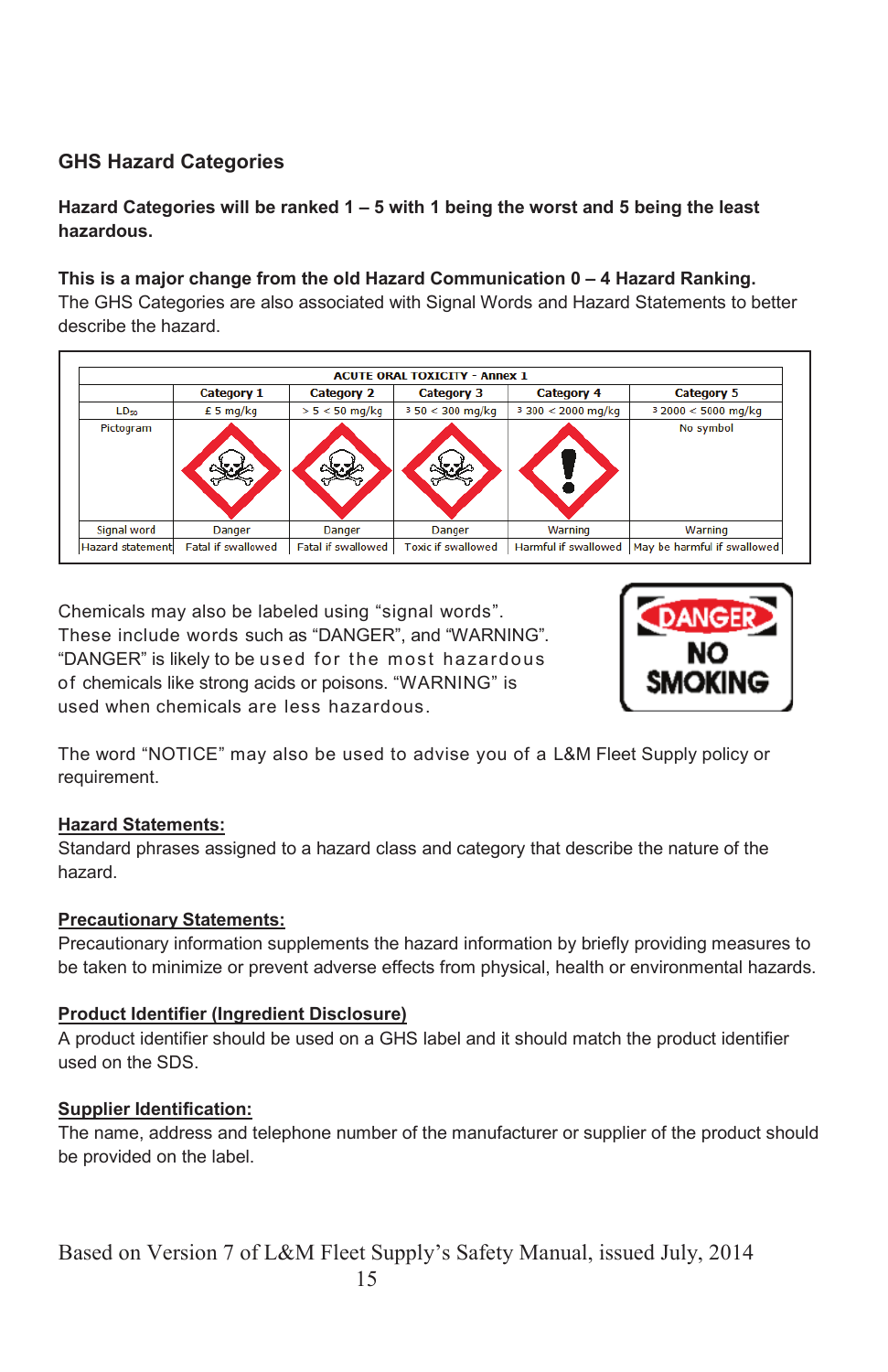| <b>GHS Pictograms and Hazard Classes</b>                                                                                                                               |                                                                                                                         |                                                                                                                                                           |  |
|------------------------------------------------------------------------------------------------------------------------------------------------------------------------|-------------------------------------------------------------------------------------------------------------------------|-----------------------------------------------------------------------------------------------------------------------------------------------------------|--|
|                                                                                                                                                                        |                                                                                                                         |                                                                                                                                                           |  |
| Oxidizers                                                                                                                                                              | ■ Flammables<br>■ Self Reactives<br>Pyrophorics<br>■ Self-Heating<br><b>Emits Flammable</b><br>Gas<br>Organic Peroxides | <b>Explosives</b><br>■ Self Reactives<br>Organic Peroxides                                                                                                |  |
|                                                                                                                                                                        |                                                                                                                         |                                                                                                                                                           |  |
| Acute toxicity<br>(severe)                                                                                                                                             | ■ Corrosives                                                                                                            | Gases Under Pressure                                                                                                                                      |  |
|                                                                                                                                                                        |                                                                                                                         |                                                                                                                                                           |  |
| ٠<br>Carcinogen<br>Respiratory<br>٠<br>Sensitizer<br>Reproductive<br>■<br>Toxicity<br>Target Organ<br>ш<br>Toxicity<br>Mutagenicity<br>■<br><b>Aspiration Toxicity</b> | ■ Environmental<br><b>Toxicity</b>                                                                                      | lrritant<br><b>Dermal Sensitizer</b><br>٠<br>Acute toxicity (harmful)<br>٠<br><b>Narcotic Effects</b><br>п<br><b>Respiratory Tract</b><br>Irritation<br>п |  |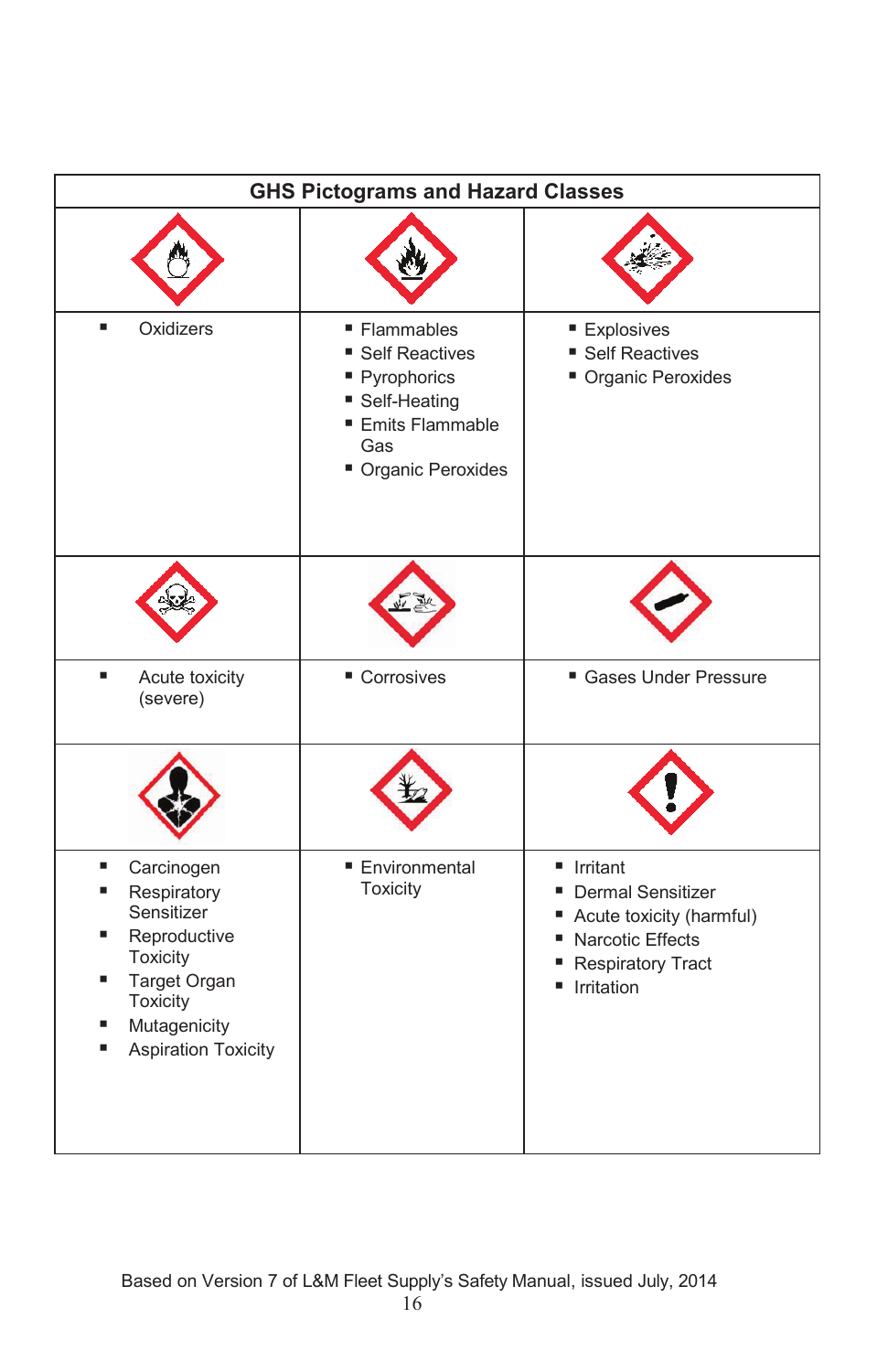The following information is intended to give you some very general information about the products you work with most at L&M Fleet Supply. If you have specific questions, check the Safety Data Sheet, or ask your supervisor.

## **Carbon Monoxide or "CO"**

Carbon Monoxide is an odorless, invisible, tasteless, flammable gas which is produced whenever anything containing carbon is burned. Common sources of Carbon Monoxide are propane-powered forklifts, direct gas-fired heaters, fuel-gas welding, etc. L&M Fleet Supply's safety committee or members of management conduct "CO" Monitoring at all locations on a Quarterly basis.

Carbon Monoxide works by binding with your body's hemoglobin at a rate much higher than that of oxygen, which results in oxygen deprivation. Signs of low level exposure include headache, and fatigue (tiredness). Symptoms of more severe exposure include nausea, vomiting, and loss of consciousness. Exposure to extremely high concentrations of Carbon Monoxide may be immediately fatal.

Carbon Monoxide is explosive when its concentration in air is greater than 12.5%. However, this type of exposure is almost impossible under normal conditions.

## **Corrosive Liquids**

"Corrosive" is a term used to describe liquids, powders, gases, or other substances which can cause permanent damage to eyes, skin, mucous membranes, etc. where chemical contact occurs. Corrosive liquids are divided into Acids which have pH's of less than 7, and Bases or Alkalis which have pH's of more than 7. Even though these products are at opposite ends of the pH scale, their hazards are very similar. Common examples of corrosive liquids include Battery Acid, and Sodium Hydroxide (Bleach).

"Acute" or immediate hazards of corrosive liquids include permanent damage to skin, eyes, and mucous membranes. Breathing their vapors or mists may also cause severe irritation to the respiratory tract. "Chronic" or long-term hazards of breathing large amounts of vapors and mists may include bronchitis type conditions, ulcerations in your mouth and esophagus. In extreme cases, they may cause damage to your bones and teeth. Always wear splash goggles, gloves, and other Personal Protective Equipment when working with these products. Always make sure there is adequate ventilation in the work area. Avoid creating mists and vapors by using excessive amounts of chemicals.

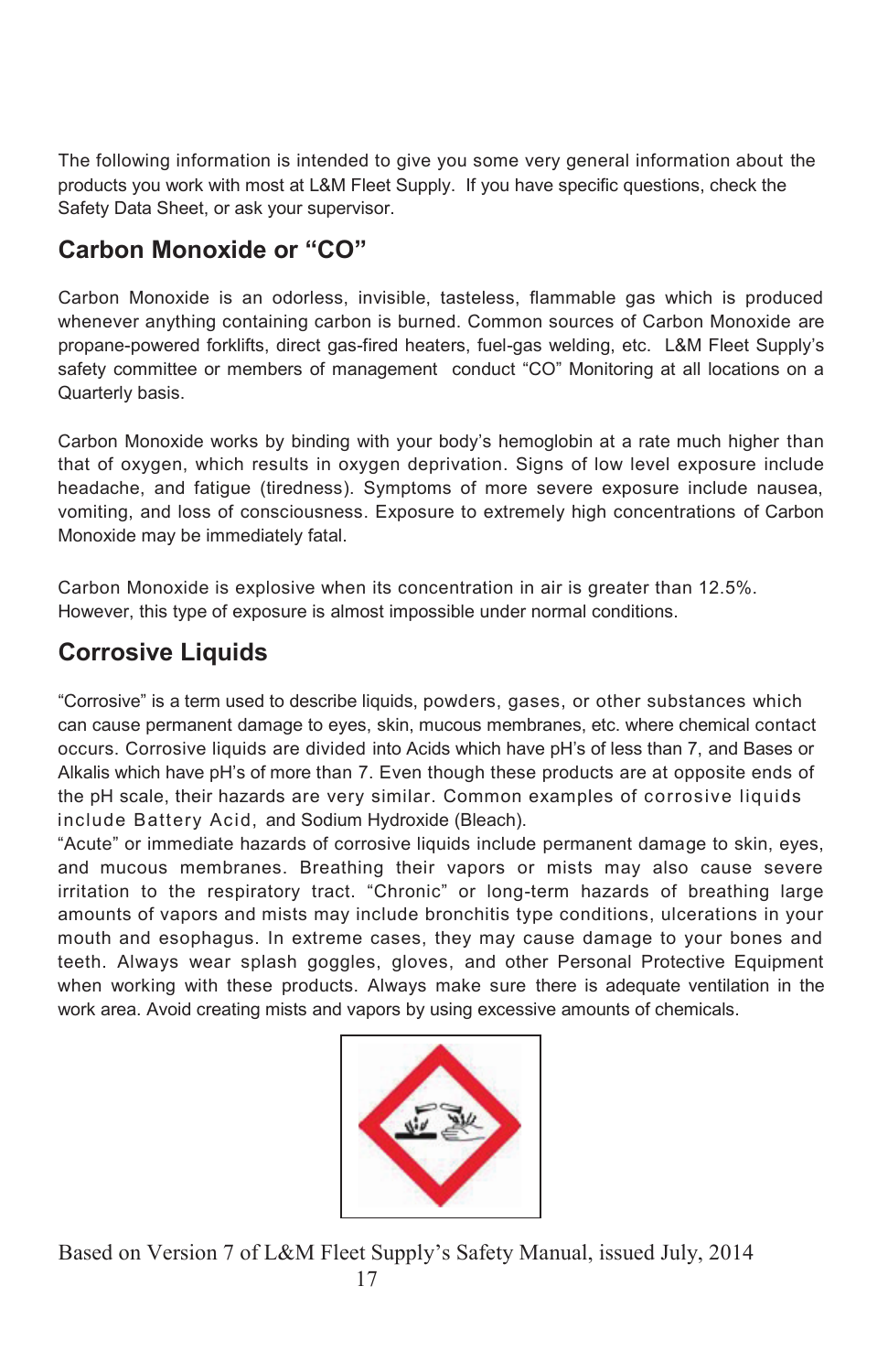## **Fuels (Gasoline, Diesel Fuel, Propane, etc.)**

These are a few of the most commonly handled chemicals in the world. They are all various types of fuels used to power automobiles and equipment.

Breathing gasoline and diesel fuel vapors has caused cancer in laboratory animals. However, it is unknown if the same type of effects occur in humans.

These products can also irritate your skin, eyes, and respiratory tract. They may also burn your eyes. Always avoid breathing the vapors and make sure you don't get any on your skin.

Propane, like all other gases, has the ability to displace oxygen and cause suffocation, but only at extremely high levels. This type of situation is nearly impossible in our type of work.

All fuels are extremely flammable. Always make sure there are no sources of ignition near these products. For example, no smoking should be permitted, and cars should not be running while being fueled, as the ignition may actually ignite the flammable vapors. Always be sure liquids are stored in approved containers, and keep them closed at all times to prevent flammable vapors from escaping.



## **Chemical Safety**

- 1. Never use a chemical you are unfamiliar with. Read the label, the SDS and/or ask your supervisor. Make sure you are aware of all hazards.
- 2. Always make sure chemicals are kept in properly labeled containers.
- 3. Always use appropriate Personal Protective Equipment.
- 4. Make sure adequate ventilation is provided before using chemicals.
- 5. Use, store, and mix chemicals only as directed by the manufacturer.
- 6. Attend and participate in all required right to know and other safety training.

## **Chemical Spills Procedures**

- 1. Determine how serious the spill is. This will depend on the type of chemical, the amount spilled, conditions surrounding the spill, the location, and the possibility (if any) that the spilled material may travel to the environment, etc.
- 2. If it is minor, clean it up, and report it to your supervisor.
- 3. If it is serious, and it is safe to do so, you should first shut off the supply of the chemical. For example, if the spill was caused by a drum which was punctured, you may be able to rotate the drum so the puncture is on the top, and no more material is released. Or, if a pipeline or valve has failed, you may be able to close supply valves.
- 4. Prevent the spread of the spilled material, especially to the exterior of the building, sewers, drains, etc.
- 5. Report the spill to your supervisor immediately.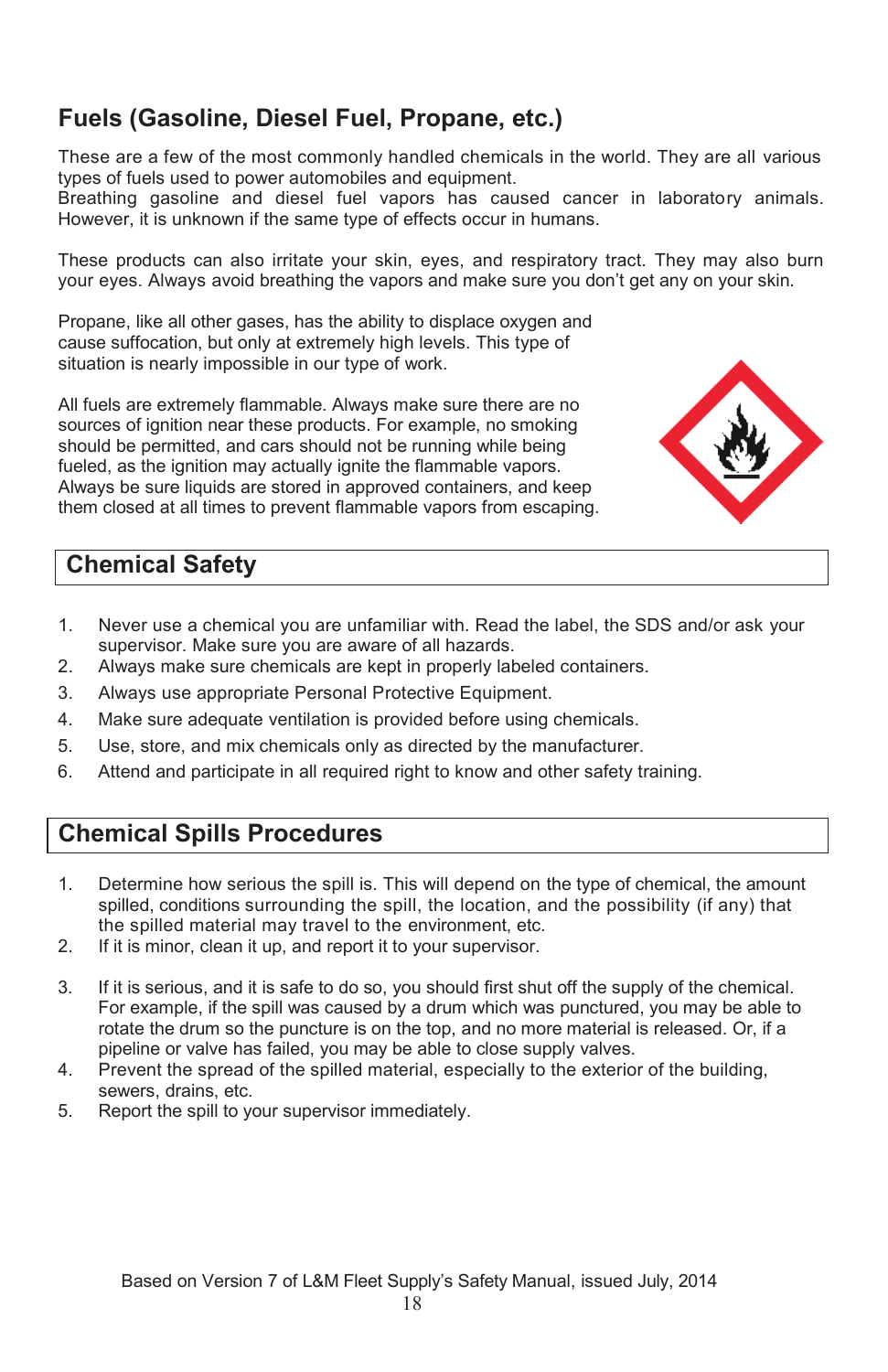## **Severe Weather Procedures**

- 1. **In the event of a tornado or any other serious weather conditions, you should immediately go to the nearest Emergency Shelter**. You should locate the shelter by locating it on the Building Emergency Map.
- 2. **If you cannot get to the Emergency Shelter, go to a small, stable room (preferably with no exterior walls or ceiling) on the lowest level of the building.** Avoid rooms with a great deal of glass, or top-heavy furniture. If possible, crawl under a sturdy desk or table to prevent any type of debris from falling onto you.
- 3. **If you are outdoors and cannot get indoors, try to hide under a bridge or overpass, or lay down in a ditch.** Of course you should always avoid tall objects like trees when lightning is present. Avoid buildings that are under construction, especially if they have brick or block walls that may fall on you. Inside your car may be a safe location in adverse conditions.

#### **BOMB THREATS-**

During a fire or bomb threat we will need to evacuate the customers and employees from the building and meet at the Designated Meeting (Evacuation) Point, or location which is usually in the Parking Lot.

If you choose, and if it is safe to do so, you may be able to help others to evacuate quickly and safely. Disabled, injured, elderly, or other vulnerable people may need your assistance.

### **Hearing Protection**

L&M Fleet Supply does not have a work area that exceeds OSHA's Time Weighted Average Action Level of 85 Decibels. Some areas, such as the Auto Repair Shop, conduct work where the noise level exceeds 85 decibels for a short period of time. During these work activities, such as grinding and using pneumatic tools Hearing Protection must be worn by the employees who are exposed to the noise.

### **Eye Protection Program**

Eye Protection is required for affected employees in the Auto Repair Shop & Assembly and whenever operating a Chain Saw, Welding, and Grinding. Hard plastic side shields are also required to be on the Safety Glasses.

#### **Affected employees and Customers who enter into the Auto Repair Shop area must wear Safety Glasses.**

L&M Fleet Supply has a prescription Safety Eyewear Program that supplies Prescription Safety Glasses for affected L&M Fleet Supply Employees working in the repair shops, or performing the above tasks where risks of injury are increased without eye protection. See your Supervisor for details.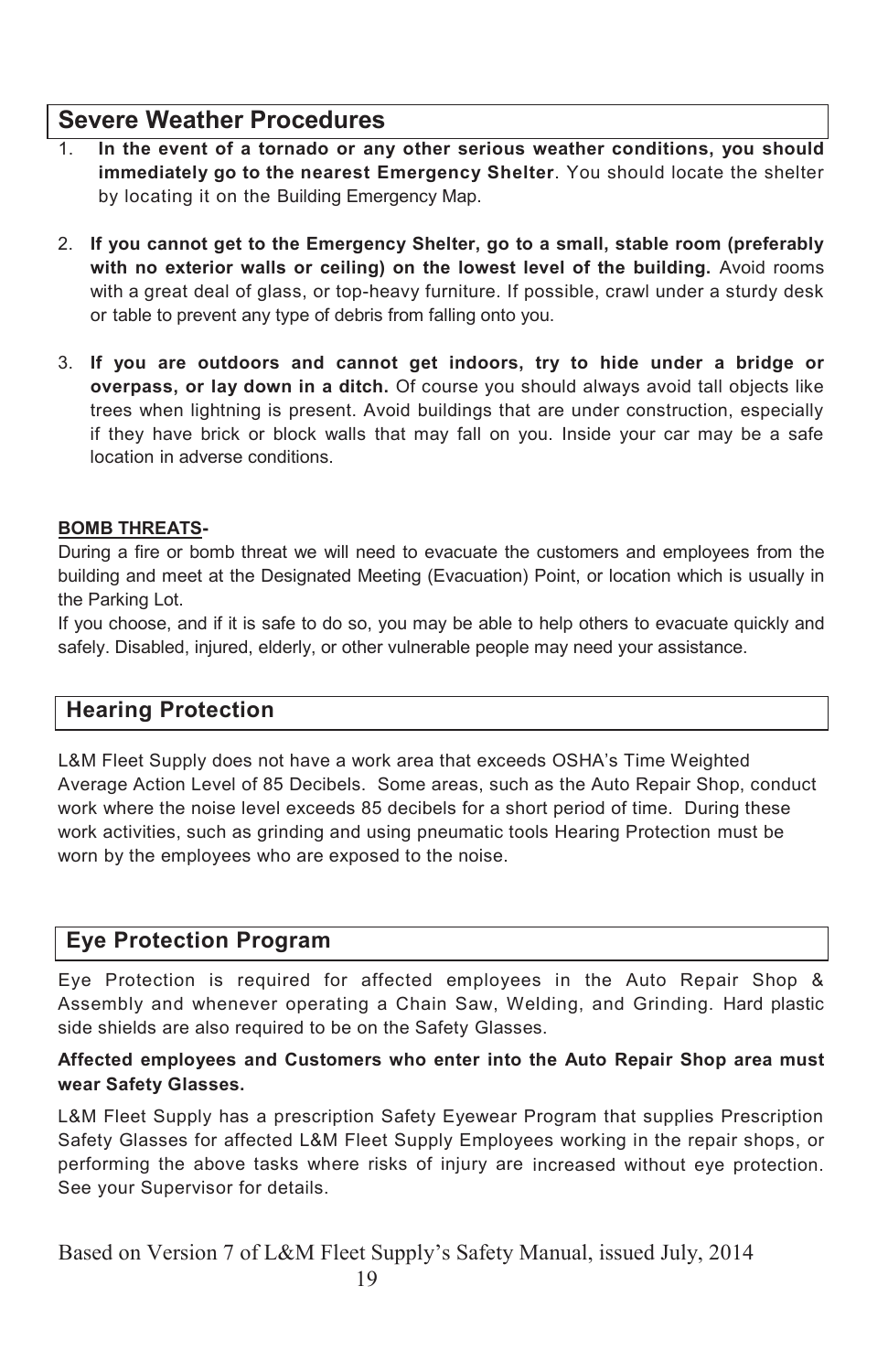### **Snow Removal**

In an effort to maintain a safe environment for our customers and employees all entrances and exits, walkways and parking lots must be plowed and shoveled to reduce the slips, trips and falls within our company.

It is the policy of L & M Fleet Supply to have snow removal contracts in place that meet our established standards for parking lots. It is also an L & M Fleet Supply policy to shovel all walkways and emergency exits routes to prevent any accumulation of snow. Store Managers and management need to monitor the weather forecast and be proactive when inclement weather is forecasted to make needed staffing arrangements to keep areas cleared. The employee responsible for shoveling should:

- 1. Wear appropriate winter attire based on the weather- preferably, multiple layers, with a hat, gloves and boots. The boots should have a good tread to help reduce slipping.
- 2. In extreme cold and wind chill conditions the employee should be limited in the amount of time spent shoveling to reduce the chance of frost bite.
- 3. Always push snow versus having to lift snow. If lifting is required, always use good body mechanics to lift.
- 4. Be aware of the surrounding so a customer or property is not hit with the shovel or snow.
- 5. All shovels, salt and other snow removal equipment must be properly stored as to prevent any slips and falls involving the equipment.
- 6. If using a snow blower please read and follow all safety guidelines established by the manufacturer. The operator should read these in the operator's manual provided by the manufacturer.

## **Rules for Defensive Driving**

- 1. Always wear your seatbelt.
- 2. Avoid using cell phones when driving unless it is an emergency situation. Pull over your vehicle and safely make your phone call once you are parked.
- 3. Give yourself an out. You may need to make sudden adjustments because of changing conditions as they occur around you.
- 4. Keep your eyes moving. Traffic around you is constantly changing and other drivers may do the unexpected.
- 5. Check your mirror every few seconds to keep track of what is happening alongside and behind your vehicle.
- 6. Know what is on both sides of you at all times, get the big picture look. Be sure to check your blind spots.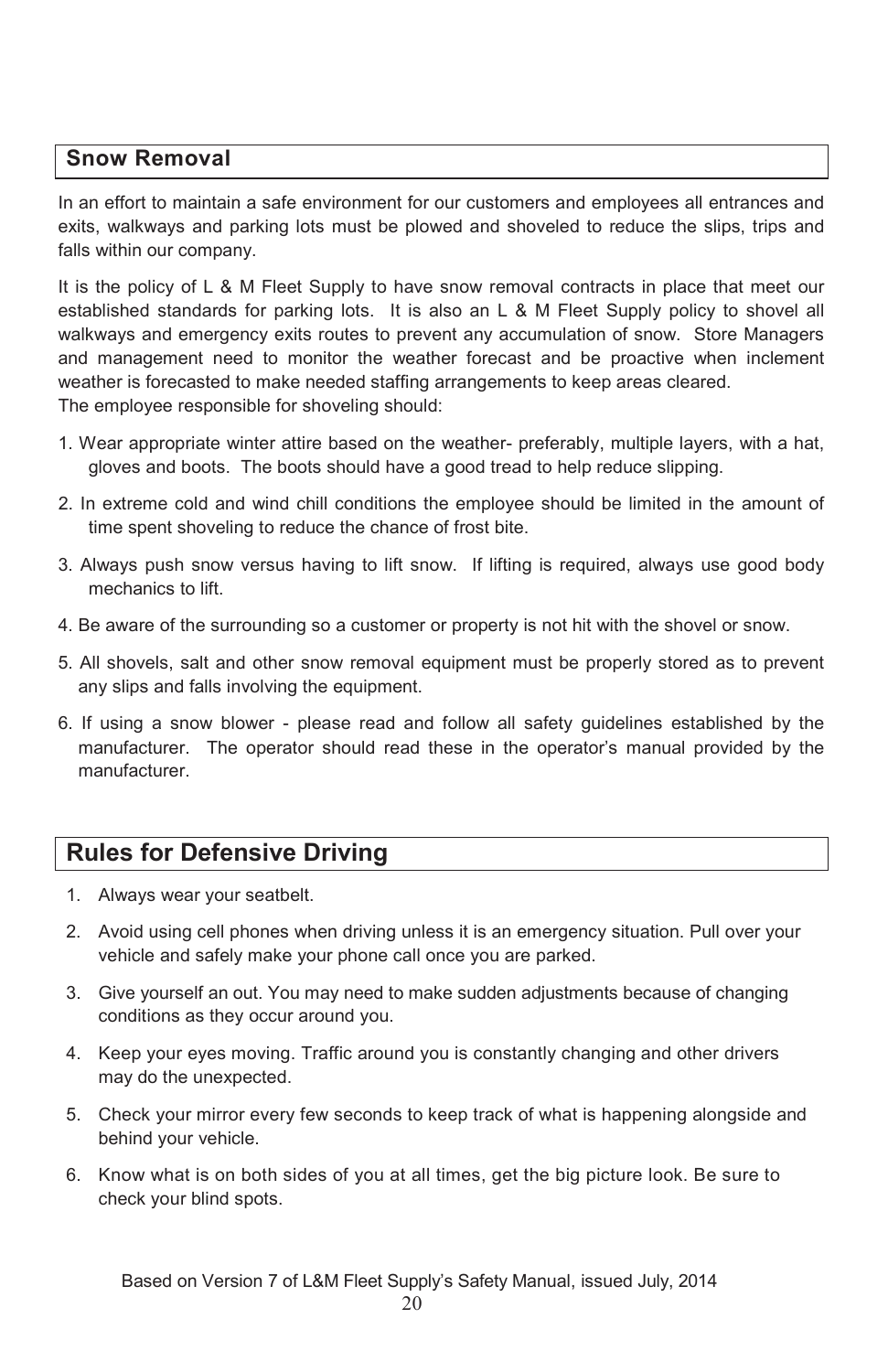- 7. Do not follow the vehicle in front of you too closely. Keep a safe distance so you can stop in an emergency. Don't tailgate or "push" the driver in front of you to go faster.
- 8. Make sure the other driver or pedestrian sees you by making eye contact.
- 9. Obey the speed limit and remember a speed limit is designed for ideal conditions. During night driving, fog, rain, snow or slippery conditions you may need to reduce your speed below the speed limit.
- 10. When at an intersection don't assume others are going to obey the traffic signal.
- 11. Always be courteous, and respectful to all other drivers and pedestrians.
- 12. Avoid distractions while driving. Use cellular phones only when safe to do so (i.e. When the vehicle is stopped and parked out of traffic).
- 13. Never drive while under the influence of alcohol or medications which may hinder your ability to drive safely.

## **Motor Vehicle Safety**

- 1. You must have a valid state issued driver's license to drive L&M Fleet Supply's vehicles.
- 2. Any employee who drives for company business will have their Motor Vehicle Record Checked every year.
- 3. Inspect the L&M vehicle you are operating daily. Some vehicles will require the use of a Vehicle Inspection Form.
- 4. Report any limitation or revocation of your license to your supervisor immediately.
- 5. Insurance Information is kept in the vehicle's glove box.
- 6. The use of seat belts and shoulder straps is mandatory for everyone in the vehicle. It is the driver's responsibility to ensure that all passengers put their seatbelts on before moving the vehicle.
- 7. Observe the posted speed limits. Drive slower during bad weather.
- 8. The driver is responsible to pay for all traffic and speeding tickets that they receive.
- 9. Avoid driving when you are feeling tired.
- 10. Prior to backing the vehicle use the G.O.A.L Backing Method Get Out And Look! Do not run over anything or anyone while backing. Have someone guide you back if necessary.
- 11. Per L&M policy-- Cell phones are NOT allowed to be used while operating a Motor Vehicle. If you need to use the cell phone - Pull over, stop the vehicle, and use the cell phone safely.
- 12. Do not use the company vehicles for personal business.
- 13. Only employees or authorized people are allowed in the company vehicle.
- 14. If an accident occurs: Use the "Vehicle Accident Procedures" package located in the glove box. Report the accident to your supervisor immediately.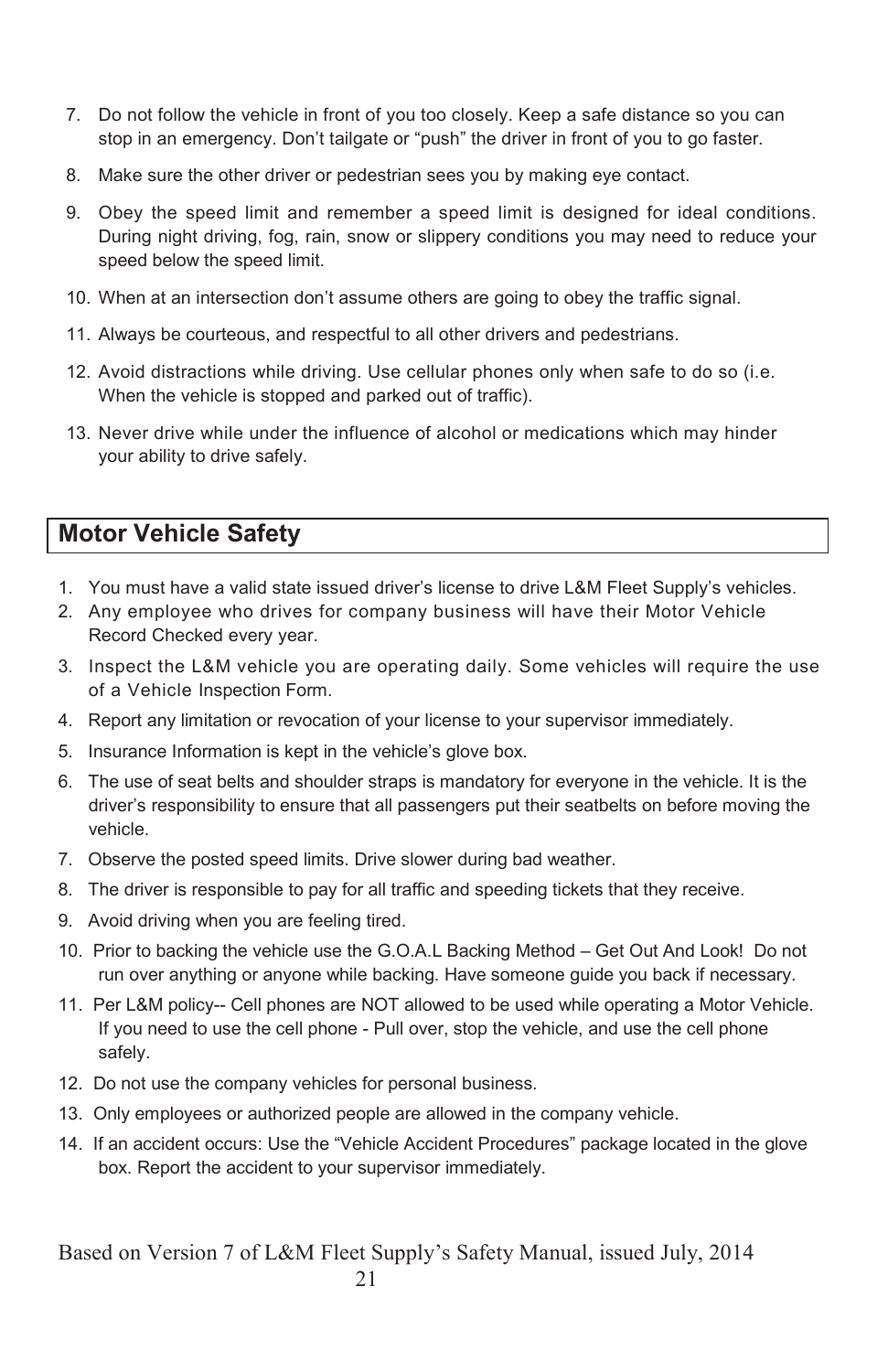## **Lifting Procedures and Back Safety "Team Lift" Concept**

**Back injuries are the most common type of work-related injury in the world. Nearly one third of all work related injuries are to the lower back and costs attributed to back injuries make up more than double the costs of all other injuries combined. The key to preventing the vast majority of all back injuries is safe lifting.**

Many people believe safe lifting begins with the lift itself, but safe lifting begins by keeping yourself in good physical condition, eating right, exercising, etc. This keeps your body strong, flexible, and in good condition.

**Before making any lift, be sure you plan. Most importantly, decide if you even need to lift the object, or is there a cart or some other device available**. Get help if the object is heavy, awkward, or bulky. Team Lift any items that are too awkward or those that weigh more than 50 Pounds. Try to determine how much the item weighs and if it has handles, hand holes, etc.

**Look at your path before you lift the object. In other words, figure out how you will get from point A to point B.** What hazards exist between these two points (slippery spots, clutter, stairs, poorly-lit areas, etc.)? Also figure out how and where you will set the item down.

#### **Proper Lifting Procedures & Back Safety-**

**Only after this planning are you ready to position your body for the lift. Squat down (NEVER bend at the waist) and get the object as close to your body as possible.** One of the worst things you can do to your back is to lift objects that aren't close to your body (i.e. lifting at an arm's distance). Get a good, "whole hand" grip on the object and always keep your head up during the lift.

During the lift, keep your head up and the weight of the load between your feet. Always lift in a slow, smooth, controlled motion with no twisting or bending. Remember to use the muscles in your legs to lift, not your back.

### **Tire Inflation and Installation**

A major physical hazard when inflating a tire and wheel assembly is the unlikely potential of a tire or wheel failure causing an explosive trajectory. To avoid injury, always use an inflation cage or restraining device, an in-line valve or regulator to inflate the tire and a clip-on air chuck with sufficient length of hose to allow you to stand outside of the path of trajectory.

Following the correct procedures while mounting and dismounting tires is very important to ensure BOTH customer satisfaction and for the employee's safety.

All employees involved in the installation of tires must be trained by L&M Management, Shop employee, or member of the store's Safety Committee **before** they are allowed to do any tire installation work.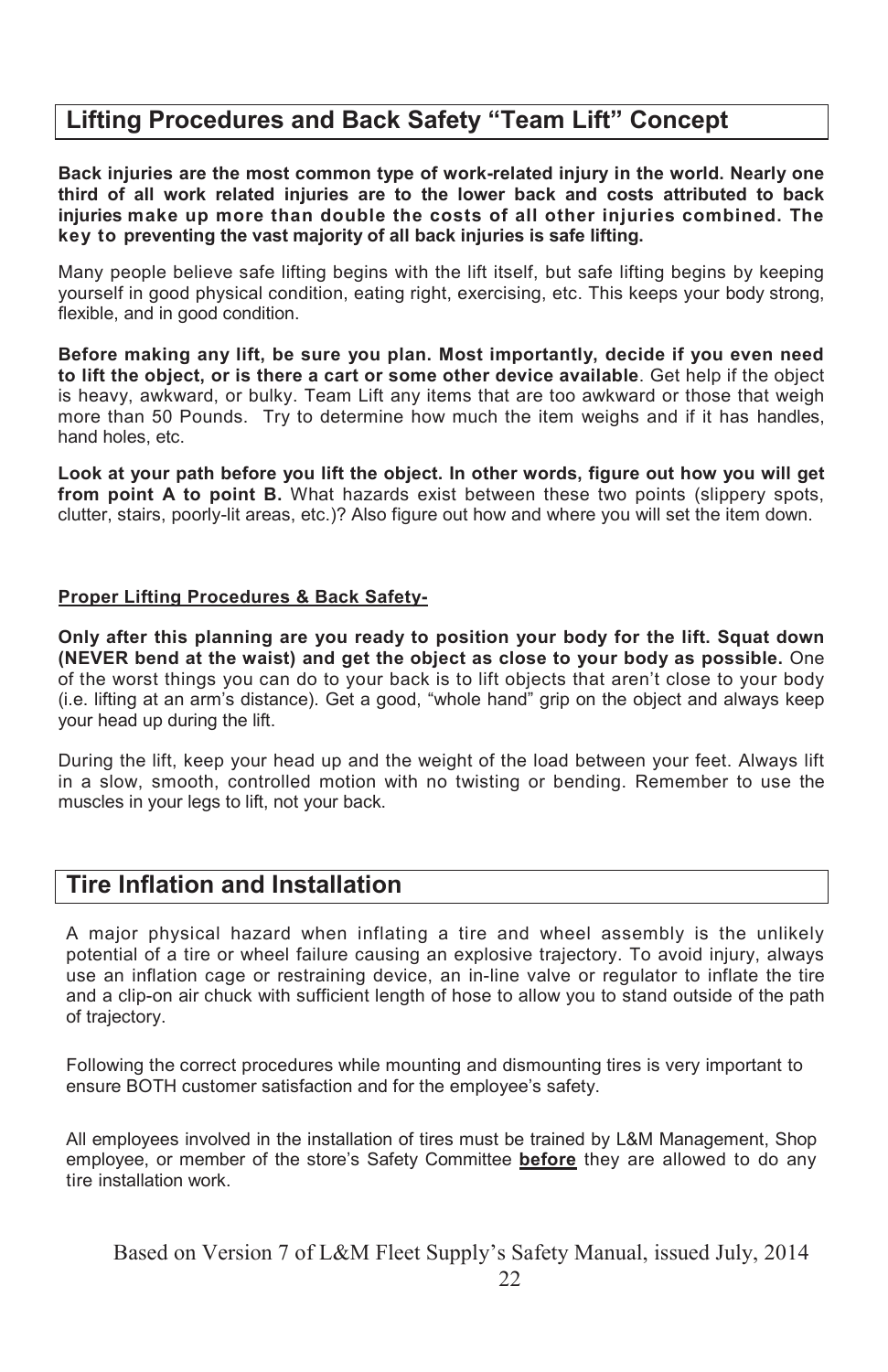## **Housekeeping**

- 1. Dispose of or properly store materials that are not in use to avoid trip hazards, falling objects, or fire hazards.
- 2. Keep floors clean and dry. Clean up any spills and debris immediately.
- 3. Do not allow scrap material to accumulate.
- 4. All emergency equipment such as fire extinguishers, emergency exit doors, first aid kits, emergency eye washes and showers, electric service panels, etc. must remain unblocked and immediately accessible at all times. Maintain a clear three-foot area for direct access.
- 5. All travel paths such as aisles, doorways, staircases, ladder-ways, etc. must remain unblocked and immediately accessible at all times.
- 6. All wastes (especially chemicals) must be disposed of appropriately.

## **Loss Prevention & Personal Safety Rules**

#### **In the Event of Robbery…Do:**

- Keep it short and smooth the sooner the robber is out of the store the better.
- Obey commands most robbers won't hurt people who cooperate.
- Tell the robber about possible surprises if someone is in the back room or if you have to reach or move, tell them what to expect…to avoid startling the robber.
- Give up CCTV surveillance, or video tapes or other evidence upon request.

#### **In the Event of Robbery…Don't:**

- Lie unless necessary. The robber might ask, "Did you see my face?" "Did you see my gun?" "Did you see my car?"
- Use a weapon weapons invite violence
- Argue

.

- Fight
- Chase or follow the robber
- Tell or estimate the money loss to the robber
- Leave the store; instead, lock the doors and call the police

**SHOPLIFTERS—** do not pursue, or chase shoplifters out into the parking lot area. Call Manager "1-1", and Management will safely observe and report any information to the police, LP & Safety Director, or Senior Management.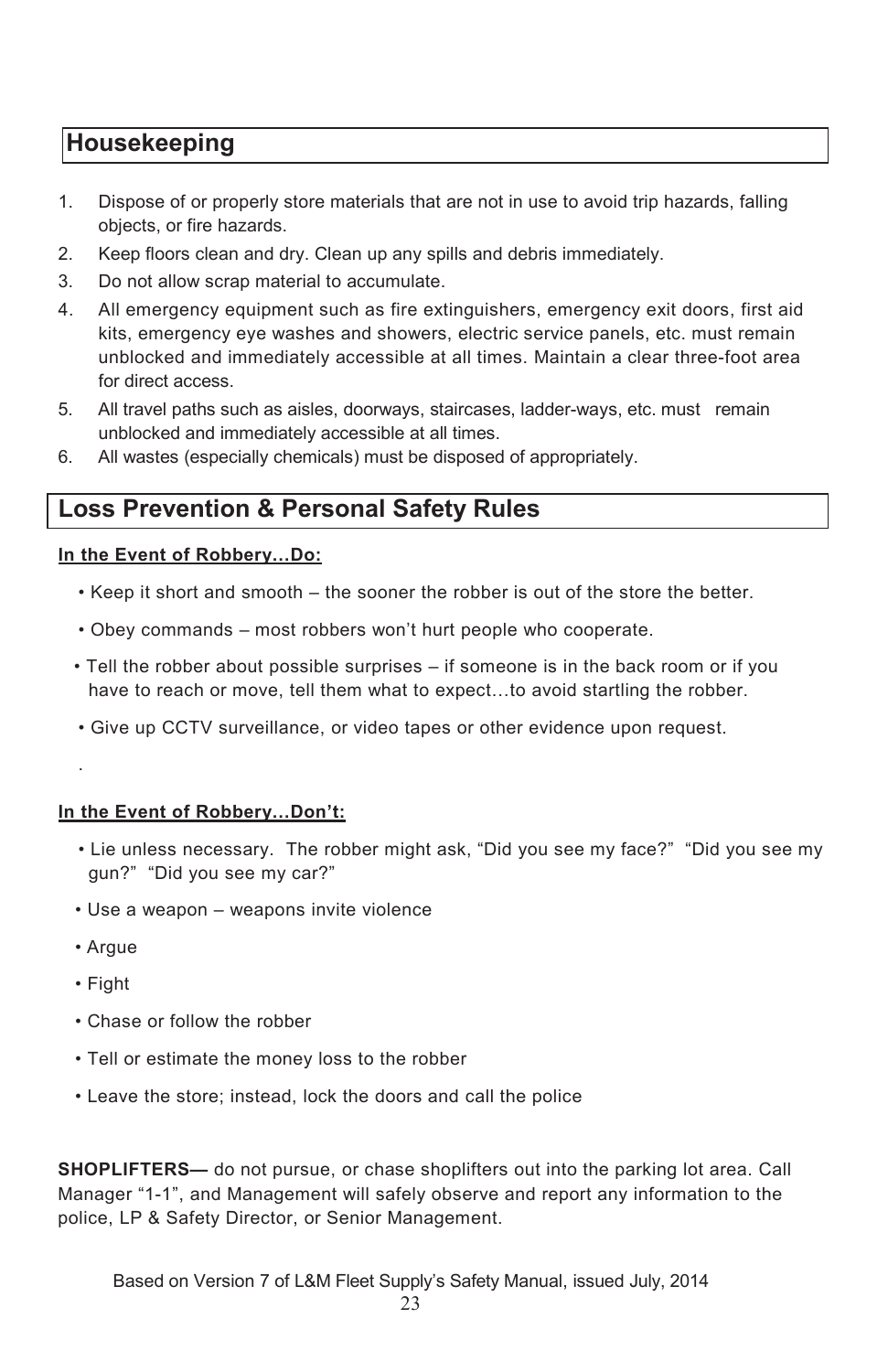### **ROBBERY & ASSAULT BEST PRACTICES-**

#### **In the event of robbery or assault try to observe the following features of the criminal:**

- Height/Weight (Use the height tape on the entrance door)
- Color Hair/Eyes
- Distinguishing marks such as tattoos, scars, etc.
- Clothing

#### **After a Robbery or Assault:**

- Lock the front doors.
- Call the police, LP & Safety Director, and Store Manager.
- Write down the following information:
	- $\checkmark$  Type and color of vehicle
	- $\checkmark$  Direction of flight
	- $\checkmark$  Unique physical and verbal features of the criminal
	- $\checkmark$  Have witnesses write down what they observed.

## **Electrical**

- 1. Be sure there is proper lighting in the work area.
- 2. Inspect all electrical equipment to ensure its safety. Check for:
	- damaged insulation;
	- exposed electrical conductors;
	- missing ground pins;
	- overheating, arcing, etc.
- 3. All electrical service panels must be kept clear for 36 inches.
- 4. No type of flexible wiring (including extension cords) may be used permanently, or run through doors, windows, ceilings, floors, etc. Nor can it be run through building members or attached to any building surface.
- 5. Report all electrical violations such as unguarded electrical parts, damaged insulation, etc. No unsafe electrical equipment may be used.
- 6. Only authorized employees may work on electrical equipment.
- 7. All electrical equipment must be approved and appropriate for the use at hand.
- 8. Lock-out/Tag out procedures and requirements must be strictly complied with.

9.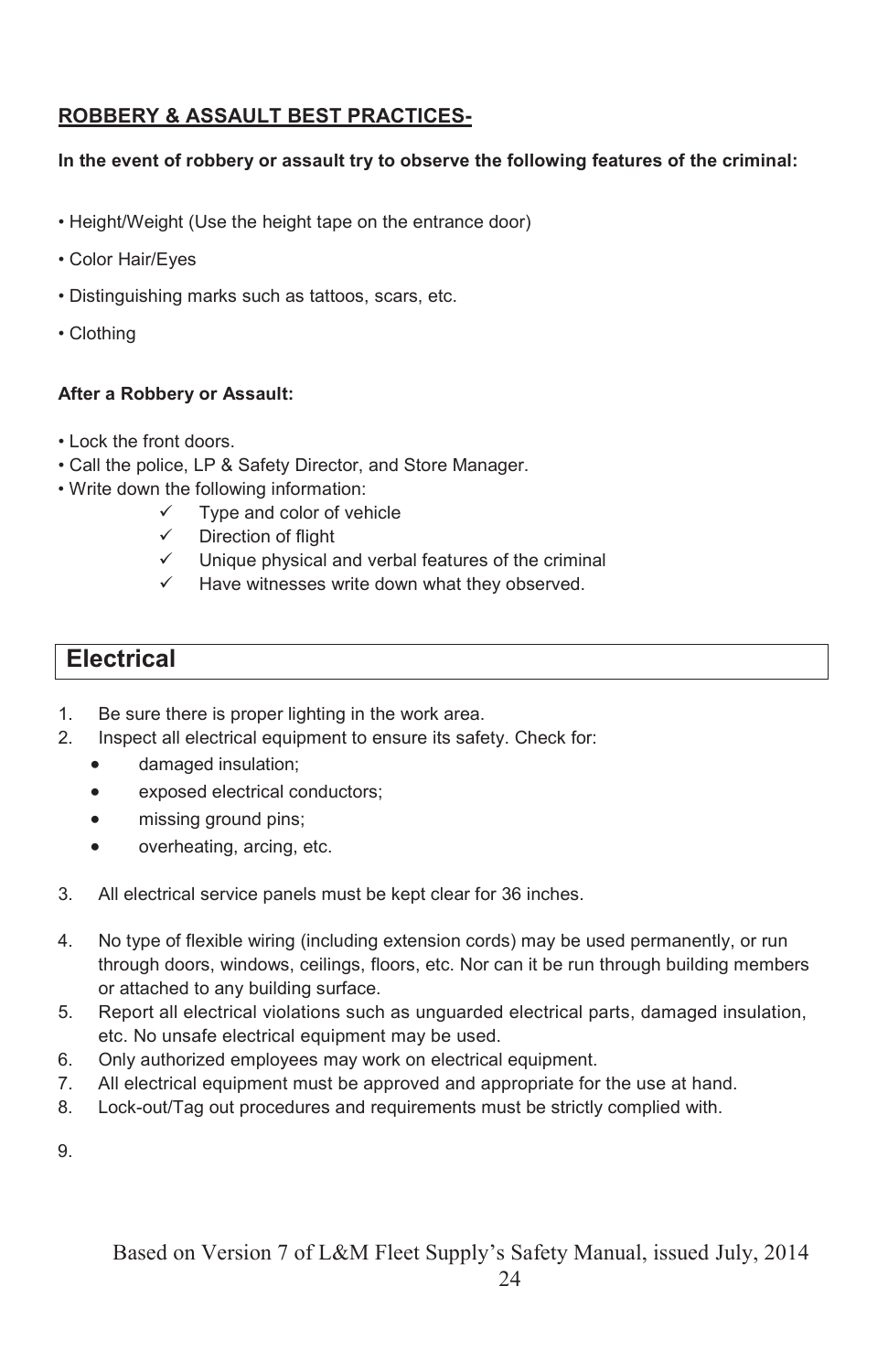## **Slips & Falls**

- **1. Mop up spills immediately and post a sign stating WET FLOORS. Never leave spills unattended.**
- 2. An oil absorbing material should be used to control small oil spills in the work place.
- 3. During poor weather keep rugs, mats, and floors dry. Snow and ice should be removed from all sidewalks, drives, and access points used by the general public or employees.
- 4. Keep all floors, stairs, ladders, sidewalks, and driveways in good repair.
- 5. Be aware that electrical cords cause many tripping injuries.
- 6. Good housekeeping is a must in accident prevention.
- 7. Make sure your workplace is properly equipped to handle spills immediately and have sufficient materials on hand, such as warning signs and absorbent materials to keep spillprone areas safe.
- 8. Stairs, aisles, and walkways should be clearly marked and kept free of any materials.
- 9. Travel slowly when carrying materials.
- 10. Warn other employees or customers of potential problems.
- 11. Look at each job and work area to consider the possible hazards.

## **Ladder Safety**

- 1. Always inspect the ladder prior to use. Do not use unsafe or defective ladders.
- 2. Set the ladder up on a level surface.
- 3. The ladder must be equipped with anti-slip feet.
- 4. Maintain three points of contact at all times.
- 5. Use the correct ladder for the job (Step, straight, extension, platform).
- 6. Always use ladders instead of standing on chairs, boxes, racking, etc.
- 7. Portable ladders must be set up so that the height of the ladder is approximately four times the distance between the base of the ladder, and surface it is leaned against.
- 8. Ladder side rails must extend three feet beyond the landing level, and when feasible, be secured to prevent tipping.
- 9. Never step on the last or second to the last step of a stepladder.
- 10. Never overextend your body outside the rails of the ladder.
- 11. Use the L&M approved ladders with 300 weight restrictions
- 12. Ladders should not be left unattended and placed on a hook away from customers or employees to possible prevent slips, trips, and falls.
- 13. Never use a 4-wheel cart to stand on for merchandising. Use approved ladder to merchandise above your head to prevent risk of accidents.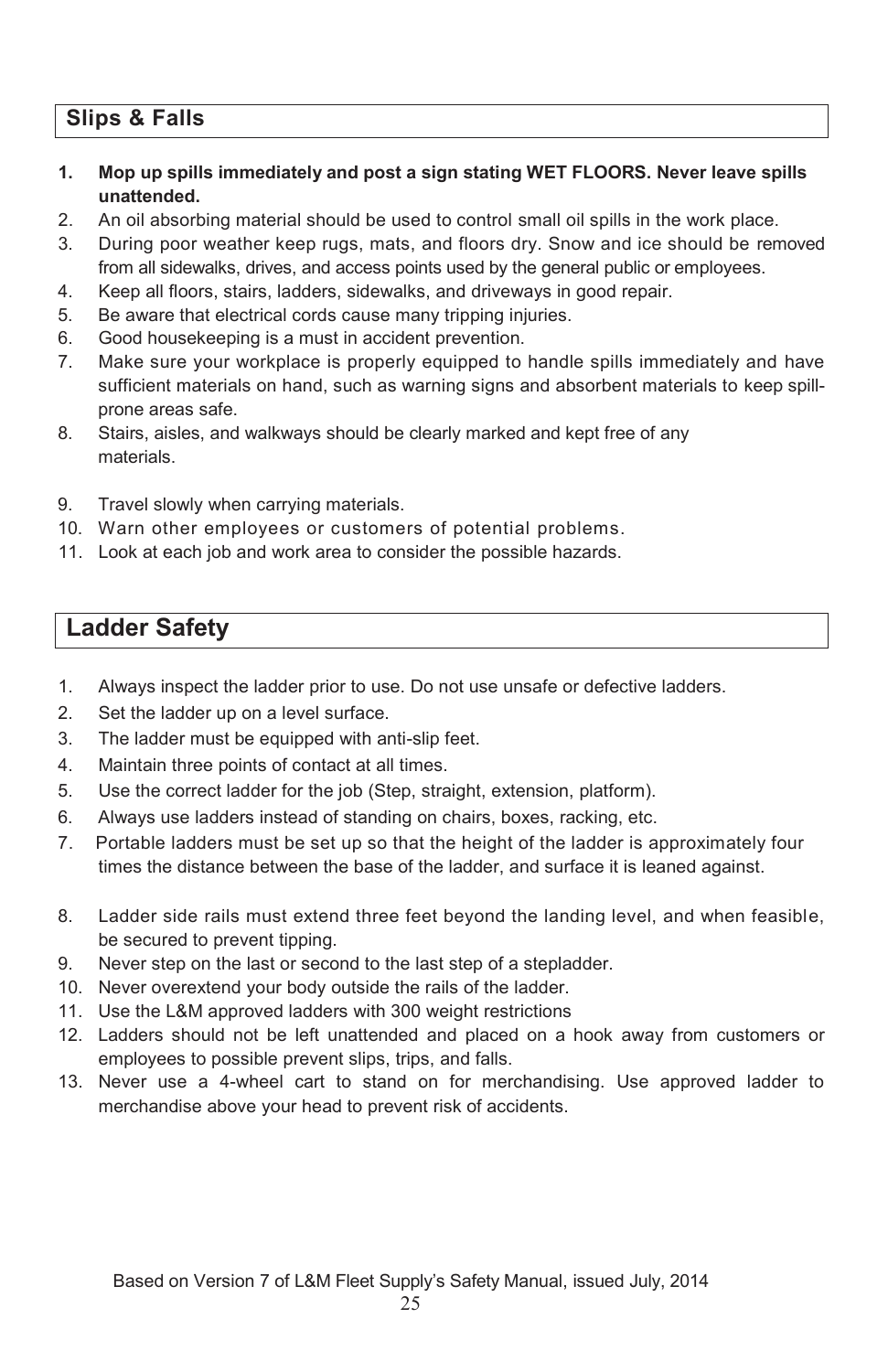## **Fall Protection**

- 1. No employee may be exposed to a fall of greater than four feet without some type of protection, such as a Personal Fall Arrest System, guardrails, etc.
- 2. Full Body Harnesses and Lanyards must be used when operating forklifts with the basket
- 3. Employees may not be elevated on forklifts/or other vehicles unless a specially designed work platform: includes railings and other safety equipment is used. Contact DC Manager to coordinate the use of a safety work platform.
- 4. Keep all walking surfaces, especially stairs, clear of tripping hazards, spills, etc. Always use handrails on stairs, etc.

## **Tools, Machines, and Machine Guarding**

- 1. All tools and machines must comply with applicable regulations. Never alter any aspect of a machine or tool's design. Guards and other safety devices may never be removed, altered, defeated, etc.
- 2. Damaged or worn parts must be repaired or replaced before use. Defective or unsafe tools or machines may not be used.
- 3. Tools and machines may only be operated by trained and authorized employees.
- 4. Tools and machines may only be used for their intended purpose.
- 5. No equipment may be operated with the guards or any other safety device removed or defeated.
- 6. Never use machines you do not know how to operate. Machines must be used and maintained as directed by the manufacturer.
- 7. Lock-out/Tag-out procedures and requirements must be strictly complied with.
- 8. Check machine position before use. Make sure that all equipment is firmly set in place and/or properly anchored before turning machine on.
- 9. Never allow any part of your body, clothing, hair, jewelry, etc. to be near a machine's hazard zone. These zones may include the point of operation, pulleys, sprockets, shafts, belts, or other moving parts.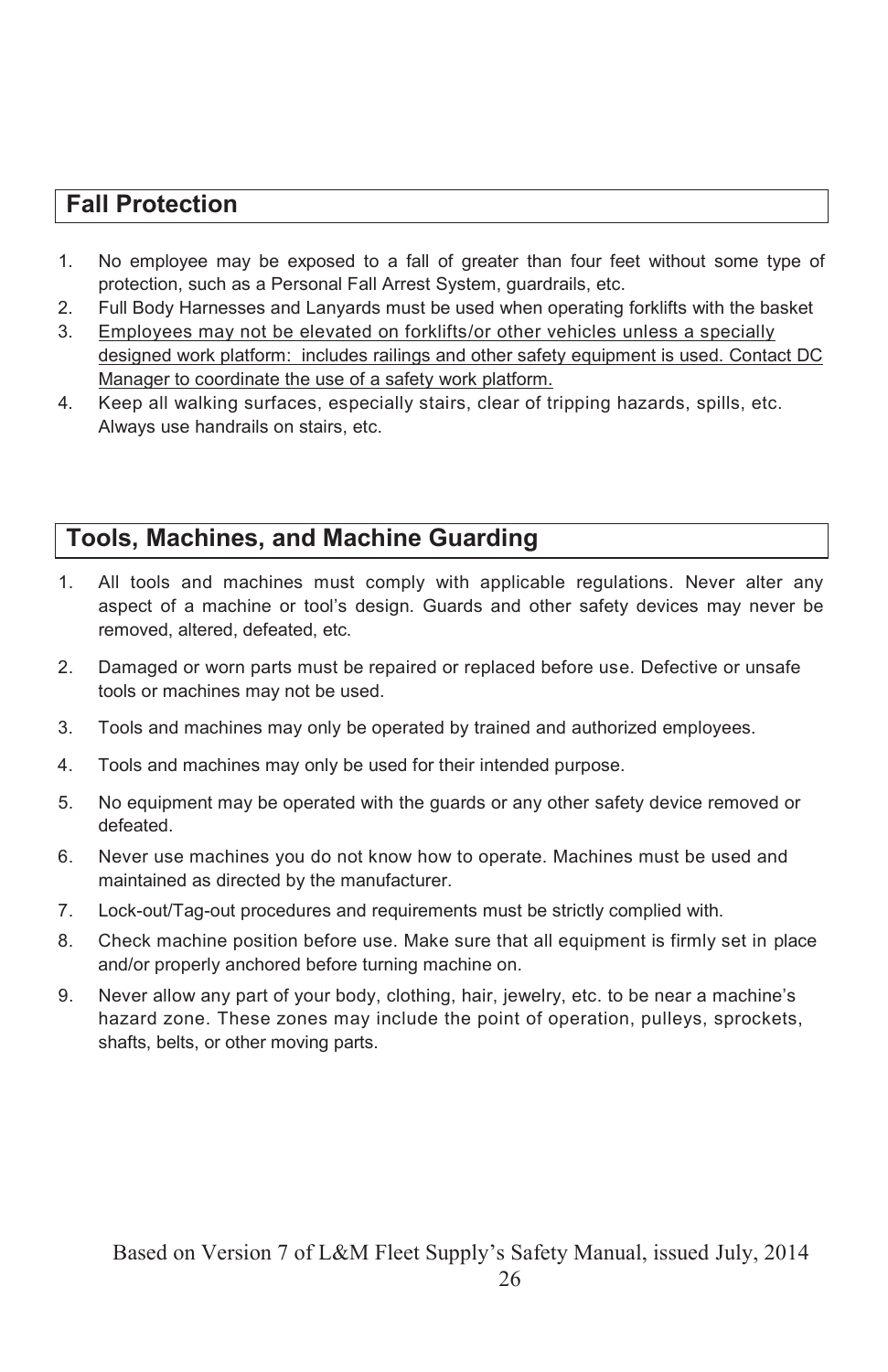## **Fire Prevention**

- **1. Read and follow the rules regarding electrical safety and housekeeping.**
	- x Keep all flammable and combustible liquids in approved, closed containers when not in use. Keep unnecessary quantities in approved storage cabinets and storage rooms.
	- Cleanup any flammable or combustible material spills immediately and dispose of the rags in an approved container.
	- Keep all flammable/combustible materials away from ignition sources such as welding equipment, grinders, furnaces, etc. There is no smoking in areas where these materials are stored or used.
	- Know where the fire extinguishers are located and how to use them.
	- Access to fire extinguishers must be unobstructed at all times.
	- Know all the emergency exits and gathering points. Access to emergency exits must be unobstructed at all times.
	- Smoking is permitted only in designated areas. Extinguish all matches and cigarettes before disposing of them.

**A clear space of 18 inches in all directions must be maintained around sprinkler heads.** No objects, including lighting may be hung from sprinkler system members. Access to sprinkler control valves, meters, etc. must be unobstructed at all times – minimum of a three-foot clearance.

2. If the fire appears to be too large or if for any reason you choose to not fight the fire:

#### **If safe to do so, prevent the spread of the fire. Close all doors and turn off any equipment in the area.**

- Report the fire immediately to your supervisor. Evacuate the building immediately. Use the nearest safe route and proceed directly to the gathering point outside the building. You will be informed of the gathering point location as part of your new employee and ongoing safety training. It will also be shown on the Building Emergency Map.
- If you choose, and if safe to do so, help others to evacuate quickly and safely. Disabled, injured, elderly, or other vulnerable people may need assistance.
- Following an evacuation, a head count will be taken. Make sure you are counted, and report anyone you know of who is missing.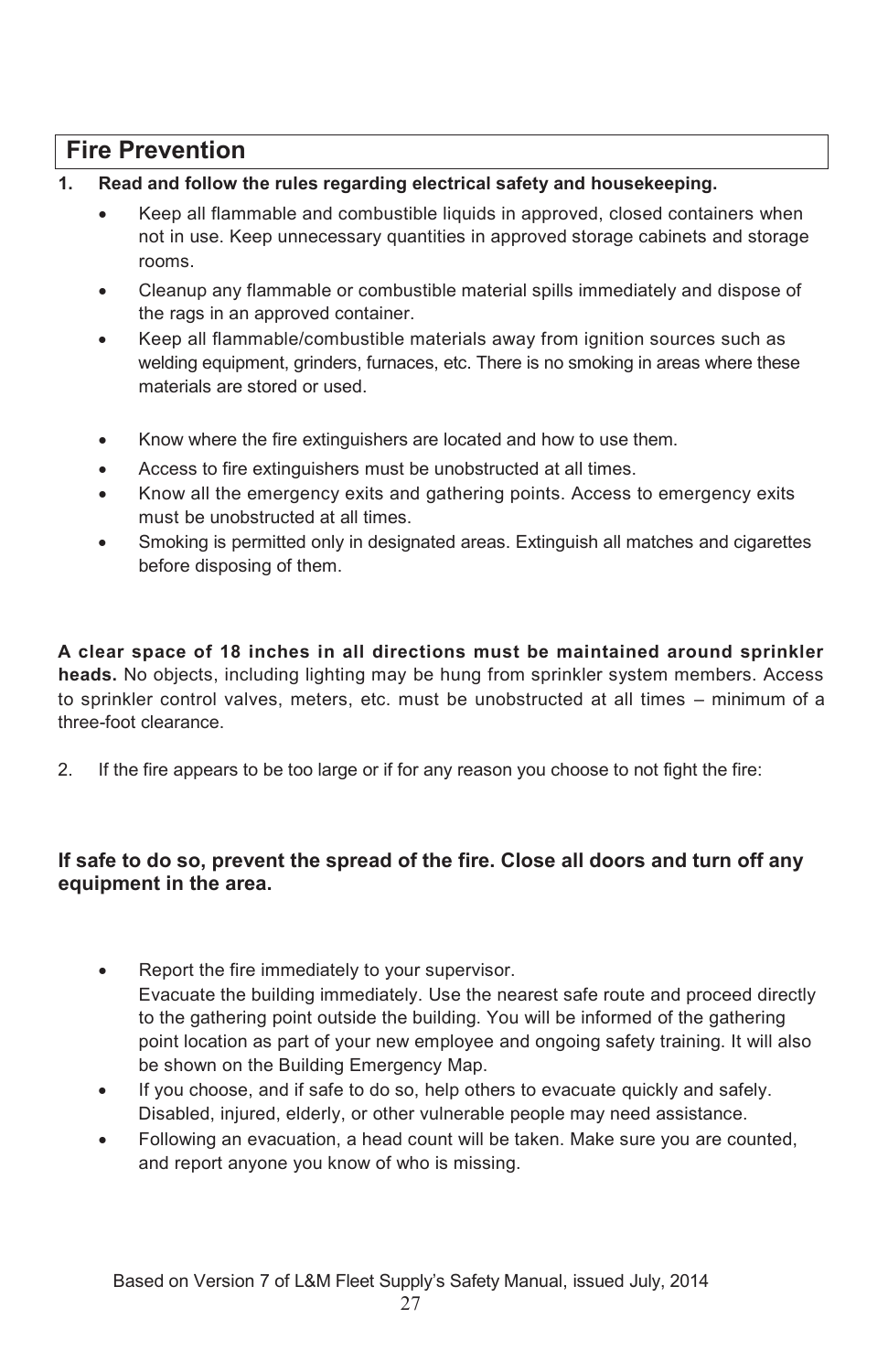## **Personal Protective Equipment**

- 1. In addition to the rules below, all official company policies relating to personal protective equipment must be complied with. Additional requirements may apply as dictated by the work at hand.
- 2. When possible, all personal protective equipment will be ANSI approved (there is no current ANSI standard for gloves).
- 3. L&M Fleet Supply reserves the right to hold employees financially responsible for lost, misused, or abused personal protective equipment.
- 4. Eye protection will be required when exposed, or potentially exposed to:
	- Flying objects or particles
	- Molten metal
	- Liquid chemicals
	- Acids or Caustic liquids
	- Chemical gases or vapors
	- Potentially injurious radiant light

When eye protection is worn for protection against flying objects or particles, or for chemical protection, safety glasses with fixed side shields, safety goggles, and/or a face shield will be required.

**Safety Glasses with fixed side shields are mandatory for affected employees in the auto repair shop**. L&M will supply 'fit-over safety glasses' to most employees. L&M will also pay up to \$200.00 for those affected employees requiring prescriptive eye protection in the auto repair shop. Affected employees are to see your supervisor, or manager who will schedule an eye exam with an approved eye care provider through the ESSILOR online system to have you fitted and framed should you require prescriptive eye protection.

- 5. Foot Protection:
	- Leather Work boots/shoes with anti-slip soles.
	- Steel Toe Boots are required in the Warehouse and Repair Shop Areas
- 6. Hand Protection will be required when exposed, or potentially exposed to:
	- Cuts lacerations, punctures or abrasions.
	- Chemical burns/Handling Batteries/Propane Tank Changes.
	- Skin absorption of harmful substances.
	- Temperature extremes.
- 7. High Visibility Vests
	- To help reduce the risk of being struck by a car or truck while retrieving carts from the parking lot employees must wear High Visibility Vest.
- **8.**Chaps **-** When operating a Chainsaw, employee are required to wear protective Chaps, Face Shield, Safety Glasses, **AND** Hearing Protection.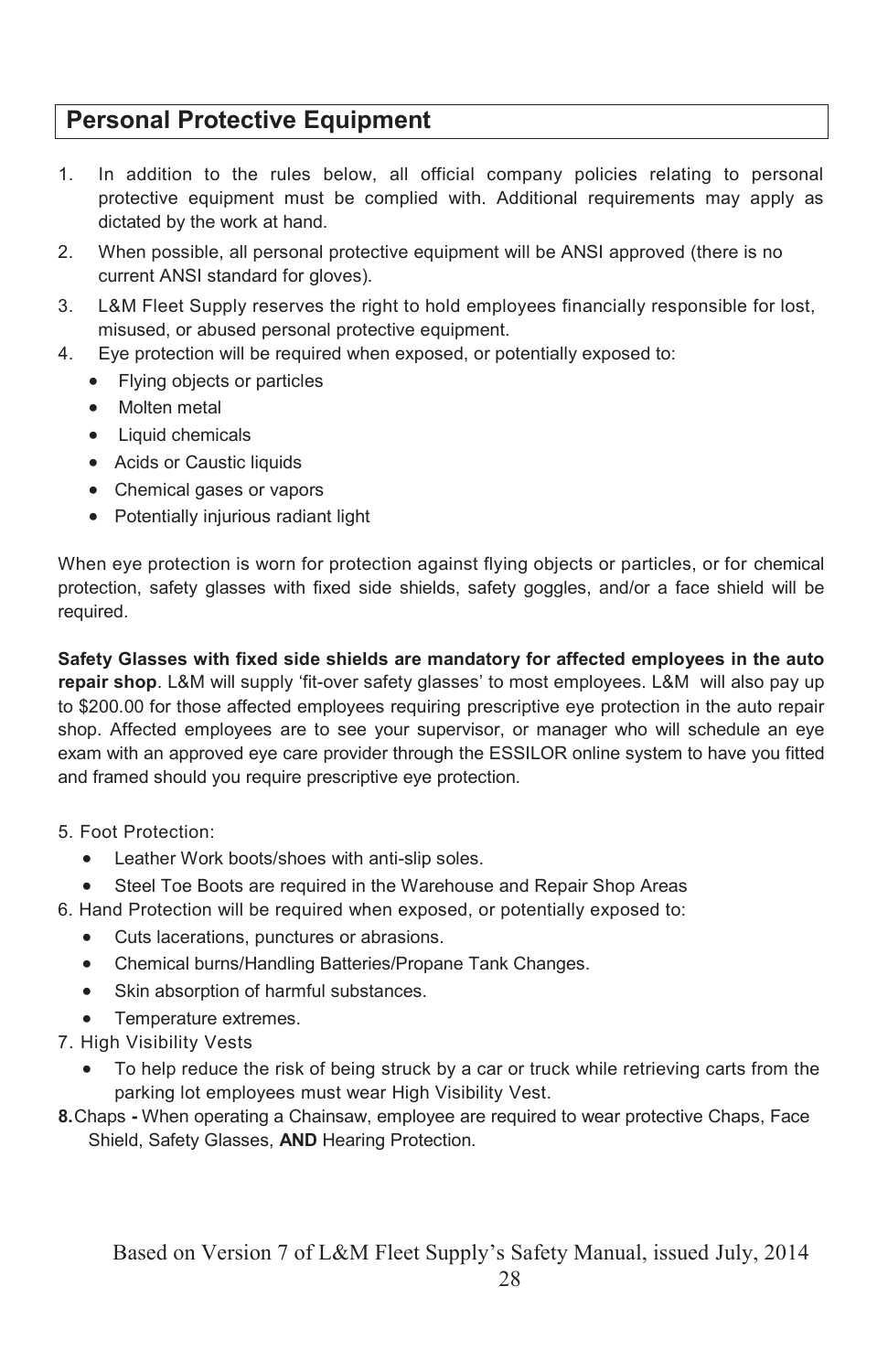## **Proper Rugs and Rug Placement**

In an effort to maintain a safe environment for our customers and employees, proper rugs should be placed in the appropriate locations and cleaned on a regular basis to help reduce the Slips, Trips, and Falls on our property..

It is the policy of L & M Fleet Supply to have rugs placed in the areas of our stores where floors can become wet in an effort to reduce Slips, Trips, and Falls. In addition to appropriate rug locations, L & M Fleet Supply will designate the style of rugs that best meets our safety needs for each location.

### **Air Hoses**

- 1. Always store hoses safely when not in use. Avoid creating tripping hazards when using or storing hoses.
- 2. All air nozzles must be equipped with a vent at the tip which reduces the air pressure to 30 PSI at the nozzle.
- 3. Always use proper personal protective equipment when using air nozzles. Especially safety glasses, safety goggles, and/or a face shield.
- 4. Never direct a jet of air at a person, or hold the nozzle up to a person's skin. Injecting a person's body with a burst of air through the skin may be fatal.

## **Welding and Cutting**

- 1. All compressed gas cylinders must be clearly labeled.
- 2. All cylinders must be secured in an upright position at all times. Cylinders (empty or full) may never be stored where they are subject to falling or damage (i.e. near doors, staircases, etc.). Cylinders must be stored in their designated location.
- 3. Proper Personal Protective Equipment must be worn. This includes properly shaded lenses, safety glasses, gloves, sleeves, hearing protection when appropriate, respirator when appropriate, etc.
- 4. ANSI-approved safety glasses (with side shields) and face shield are required for grinding.
- 5. All welding equipment must be inspected at the start of each shift. Check electrical connections, hoses, valves, cleanliness, etc.
- 6. Cylinder valves must be turned off when not in use for long periods.
- 7. When not in use or connected for use, valve protection caps must be in place.
- 8. When not in use or connected for use, Oxygen cylinders must be stored at least 20 feet from fuel cylinders. Accumulations of grease or oil must be removed from all cylinders immediately.
- 9. All welding or cutting must be performed with adequate ventilation.
- 10. Welding curtains must be in place to prevent arc flash. Curtains should not be placed in a manner which restricts natural ventilation.
- 11. Contractors performing welding and cutting must follow General Safety Rules and have a current Certificate of Liability Insurance on file with L&M Fleet Supply.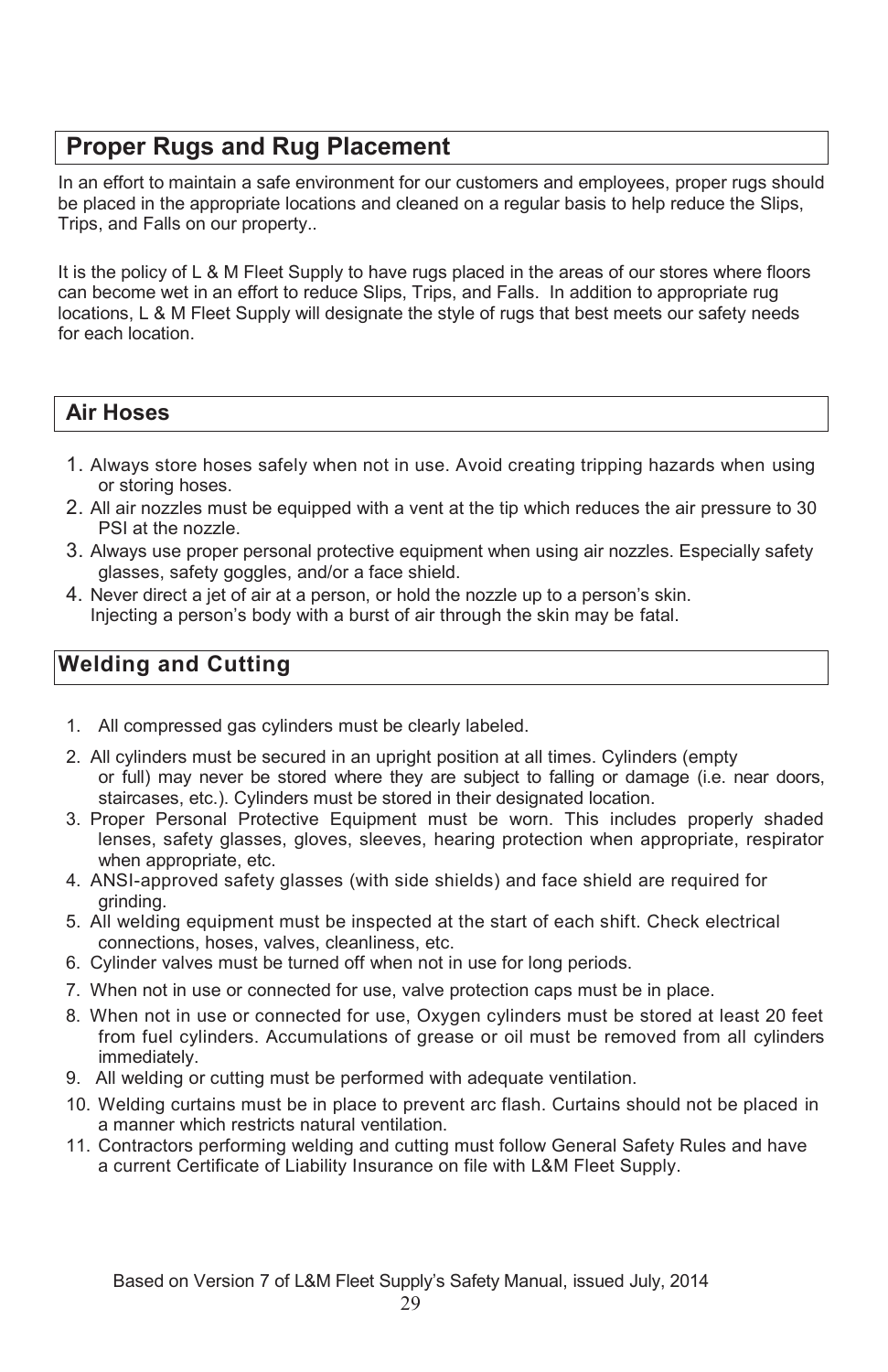## **Forklifts and Powered Industrial Trucks**

- 1. All forklifts and other powered industrial trucks may only be operated by trained, certified and authorized employees.
- 2. A maximum speed limit of 5 miles per hour must be maintained. The driver is required to slow down at corners, cross walks, when traveling with a load, when driving backwards or outdoors, etc.
- 3. All unattended trucks must have the forks fully lowered, engine off, parking brake set, and wheels chocked if parked on an incline or decline. Forklifts are considered unattended whenever the operator is 25 feet away or not directly in sight of the forklift and the forklift is left running.
- 4. Forklifts will not be permitted to enter truck trailers until the operator has verified that the trailer's wheels are Double-chocked and that the flooring within the trailer is safe.
- 5. Seat belts must be worn when provided.
- 6. All OSHA Regulations pertaining to forklift operations must be observed.
- 7. The Operator must maintain all parts of his/her body within the Rollover Protection System (ROPS) of the forklift whenever it is in motion.
- 8. Forklift may never be driven directly at anyone. Possible crushing Hazard.
- 9. In order to maintain the stability of the forklift and the load:
	- Forklifts may only be operated within their rated capacities and load center limits.
	- Forks must be placed as far into the pallet as possible.
	- Only safely arranged, stable loads will be handled.
	- Only safe pallets will be handled.
	- The load shall always be carried as low as possible.
	- Inclines and declines shall be avoided. When the driver must drive on these surfaces, he/she will slow down, and travel straight up and straight down. On steeper grades, the driver will always travel with the forks uphill.
- 11. No riders will be permitted on any powered industrial truck, unless specifically permitted by the truck manufacturer.
- 12. Do not alter the forklift in any way without the manufacturer's written permission.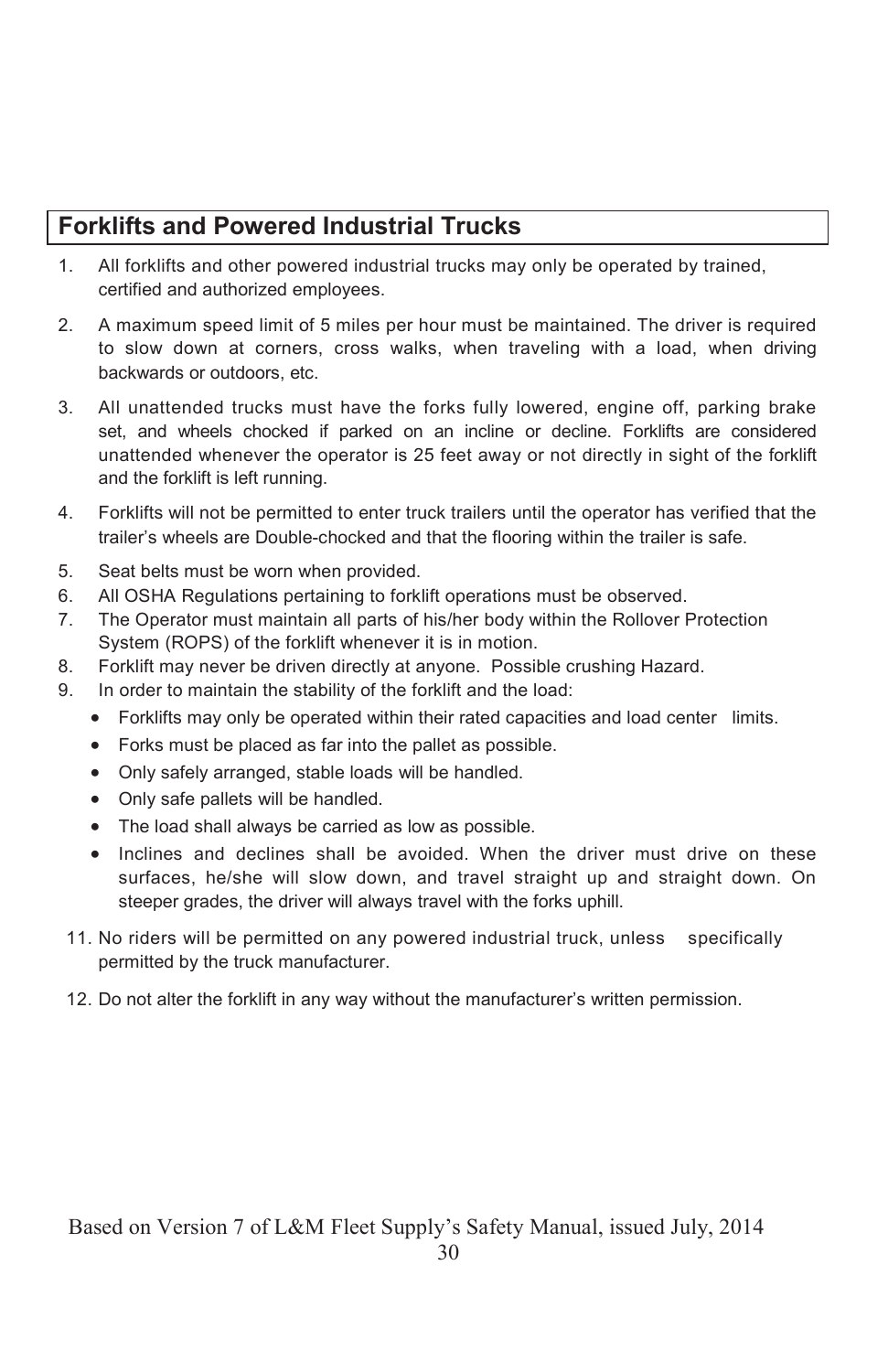## **Cart Retrieval**

Employees working in the Parking Lot to retrieve carts must wear approved highly visible clothing or vest and all required Personal Protective Equipment. Employees must also wear reflective clothing if exposed to vehicular traffic at night.

## **Return-To-Work Policy – Employee & Management Roles**

If you become ill or injured as a result of a job-related accident, other employees will miss you. Working at a partial capacity will assist your fellow employees in completing the work. Efforts will be made to return you to your previous job as soon as possible.

L&M Fleet Supply will actively seek to return injured employees covered by workers' compensation to productive work as quickly as possible, in cooperation with the employee's physician or health care provider. If an injured employee is not physically capable of returning to full duty, the return-to-work program provides opportunities, when available, for the employee to perform a temporary assignment. To accomplish this, the employee's regular position is modified to accommodate the physical capacities, or the employee will be assigned to a transitional assignment with alternate duties; on a temporary basis.

Our objective is to get the employee back to work in a productive position. It is important that a return to work date be established as soon as possible. To accomplish this, we will use a Return to Work Authorization Form to document work restrictions. In the event of an injury, we ask that you take the Return to Work Authorization Form to the clinic with you, and have the physician complete it before leaving the clinic. If that is not possible, we will provide the Return to Work Authorization Form to the healthcare provider to have them outline specific restrictions and the duration of those restrictions. **This form must be completed prior to allowing an injured employee back to work.**

Once we have the *Return to Work Authorization Form,* L&M Fleet Supply will work with your supervisor to assign you to a transitional position or modified regular position in accordance with the return-to-work program. This modified position may include an alternative pay rate for the transitional position. We require that you do not exceed the restrictions provided by the physician. If anyone asks you to exceed the restrictions, you must decline and inform that person of your restrictions due to the work related injury or illness.

**This return-to-work program shall not be construed as recognition by L&M Fleet Supply, its management, or its employees that any employee who participates in the program has a disability as defined by the Americans with Disabilities Act (ADA) of 1990. If an employee sustains an injury or illness that results in a disability under the ADA, the employee must inform his or her supervisor or a member of management that the disability exists and that a reasonable accommodation is necessary to perform the essential functions of the job.**

Based on Version 7 of L&M Fleet Supply's Safety Manual, issued July, 2014 31 and  $\overline{31}$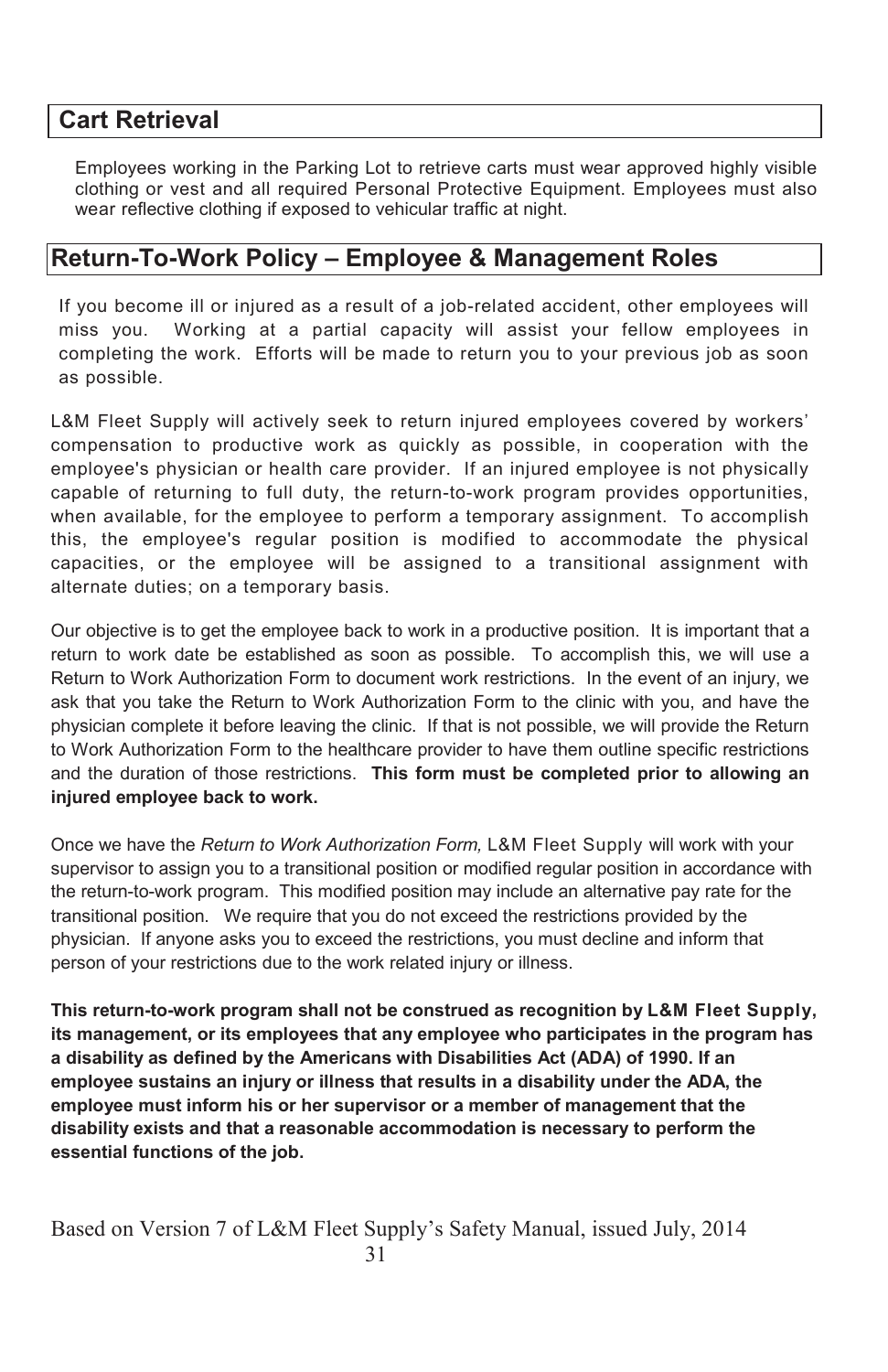## **Safety Suggestion & Hazard Report**

The purpose of this report is to provide all employees with a mechanism to report any concerns they have with health and safety hazards and to make suggestions on how the company can make improvements to specific safety concerns.

- □ Safety Suggestion
- Defective Equipment
- □ Safety Question
- **Hazard Report**

Your name (optional):

Your Supervisor:

Area/Location/Equipment:

Please state the issue:

Your ideas for corrective action:

## **Please turn this form into your Supervisor when completed.**

Based on Version 7 of L&M Fleet Supply's Safety Manual, issued July, 2014 1<sub>32</sub>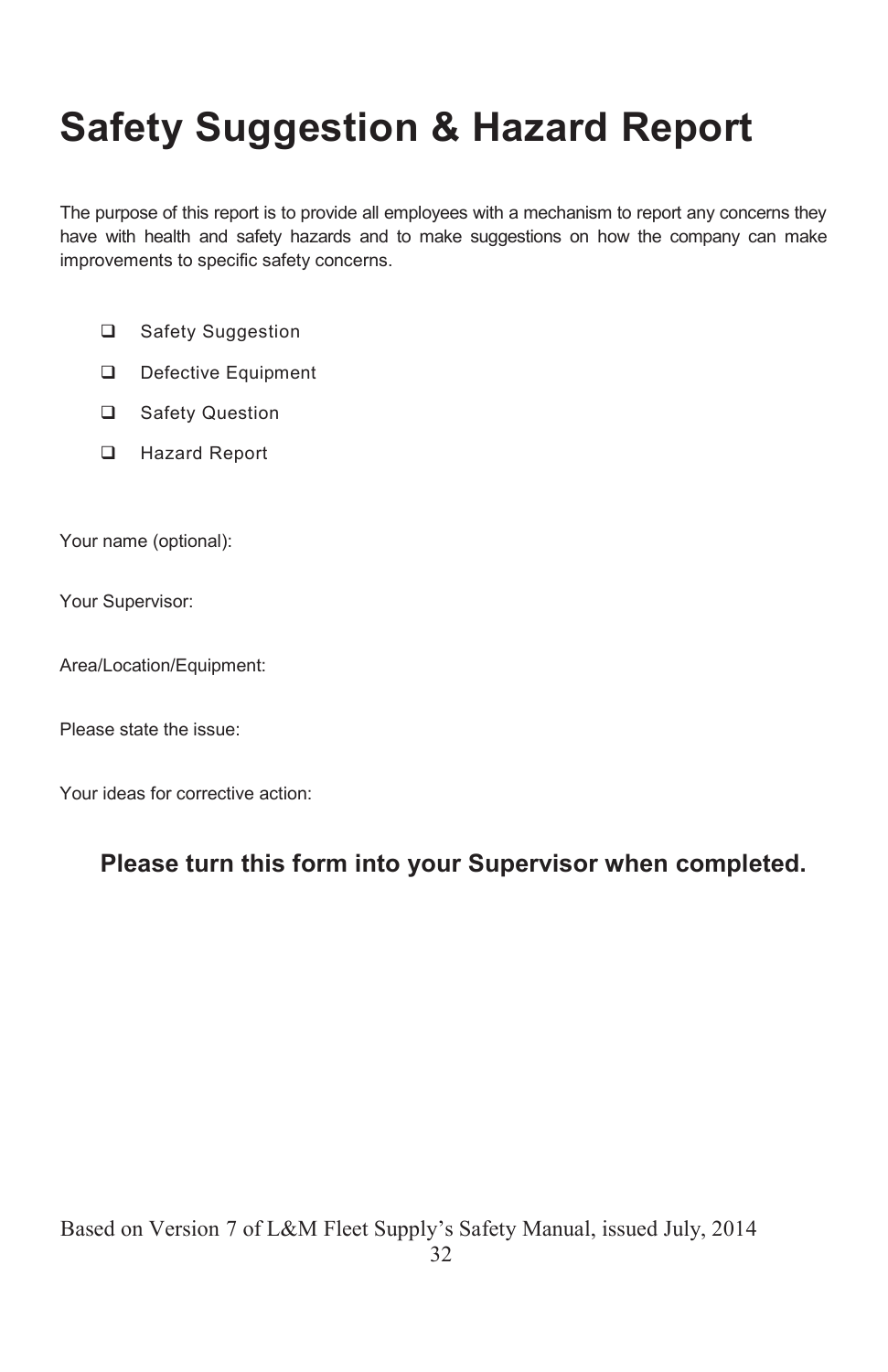## **Facility Locations**

**Bemidji, MN** 2740 Paul Bunyan Drive NW Bemidji, MN 56601 Phone: (218) 751-3237

**Detroit Lakes, MN** 1100 U.S. 59 South Detroit Lakes, MN 56501 Phone: (218) 847-1171

**Hayward, WI** 10680 State Highway 27/77 Hayward, WI 54843 Phone: (715) 934-2300

**Park Rapids, MN** 1307 1st Street East Park Rapids, MN 56470 Phone: (218) 732-9326

**Distribution Center & Corporate** 1200 E US Hwy 169 Grand Rapids, MN 55744 Phone: (218) 326-9451

## **Cloquet, MN**

620 Hwy 33 S Cloquet, MN 55720 Phone: (218) 879-8723

## **Grand Rapids, MN**

1400 South Pokegama Avenue Grand Rapids, MN 55744 Phone: (218) 326-2926

## **Hibbing, MN**

1101 East 37th Street Suite 2 Hibbing, MN 55746 Phone: (218) 262-6678

## **Mountain Iron / Virginia, MN**

8497 Enterprise Drive North Virginia, MN 55792 Phone: (218) 749-2340

Based on Version 7 of L&M Fleet Supply's Safety Manual, issued July, 2014 33 and the state of  $\overline{33}$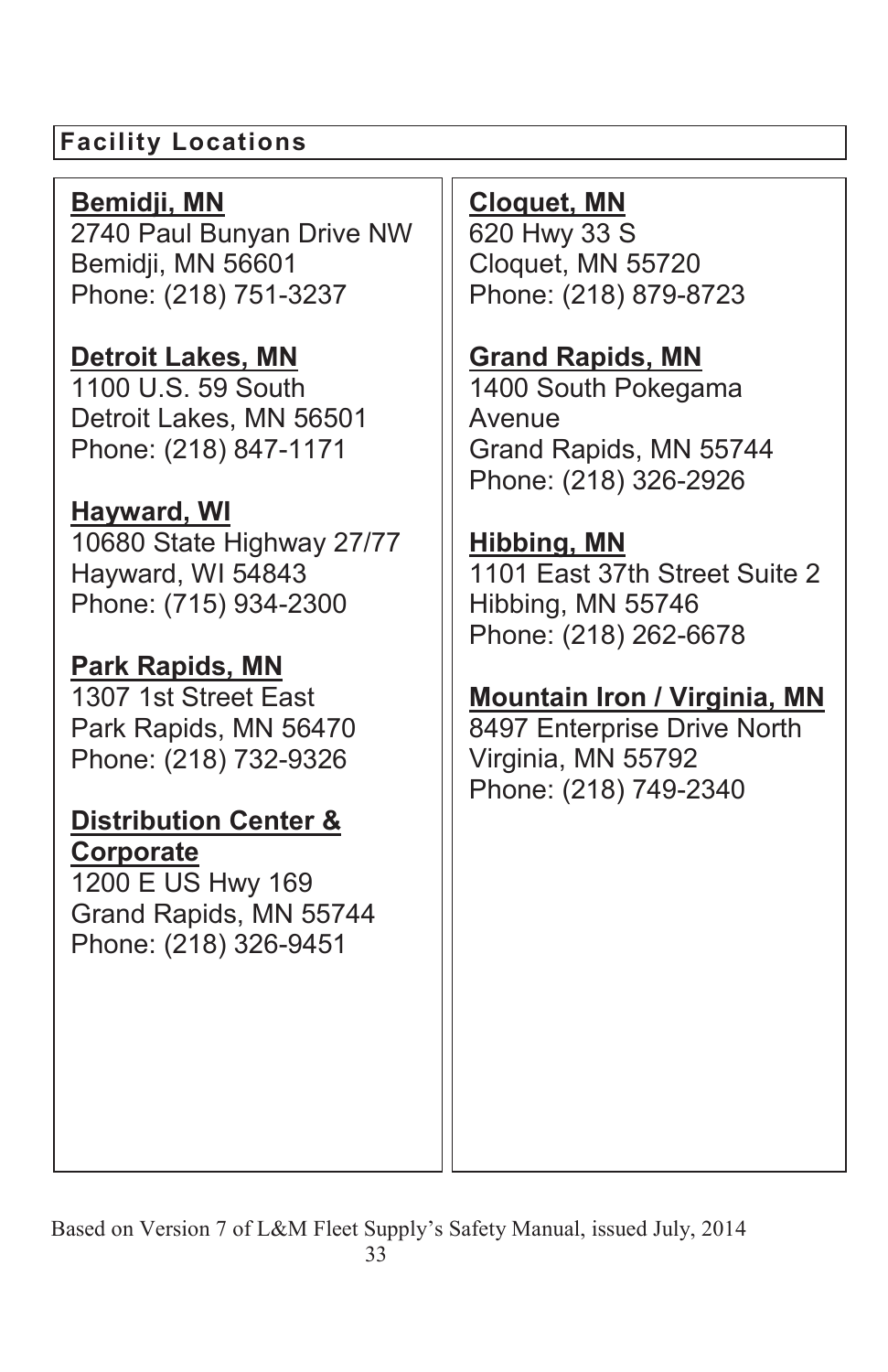## **HEALTH AND SAFETY**

## ¾ **Tests**

¾ **Orientation**

## ¾ **Acknowledgements**

## **"Instructions"**

**Employee:** Complete the Learning Exercises on Pages 35 through 37 and then report to your supervisor.

**Supervisor:** Go through completed Learning Exercises with employees. Review Employee Safety Certificate and Safety Orientation on Pages 38 and 40 and both sign accordingly. Fill in the information on Page 41 and have employee sign.

Employee Name: \_\_\_\_\_\_\_\_\_\_\_\_\_\_\_\_\_\_\_\_\_\_\_\_\_\_\_\_\_\_\_\_

Location: \_\_\_\_\_\_\_\_\_\_\_\_\_\_\_\_\_\_\_\_\_\_\_\_\_\_\_\_\_\_\_\_\_\_\_\_\_\_\_

Date: \_\_\_\_\_\_\_\_\_\_\_\_\_\_\_\_\_\_\_\_\_\_\_\_\_\_\_\_\_\_\_\_\_\_\_\_\_\_\_\_\_\_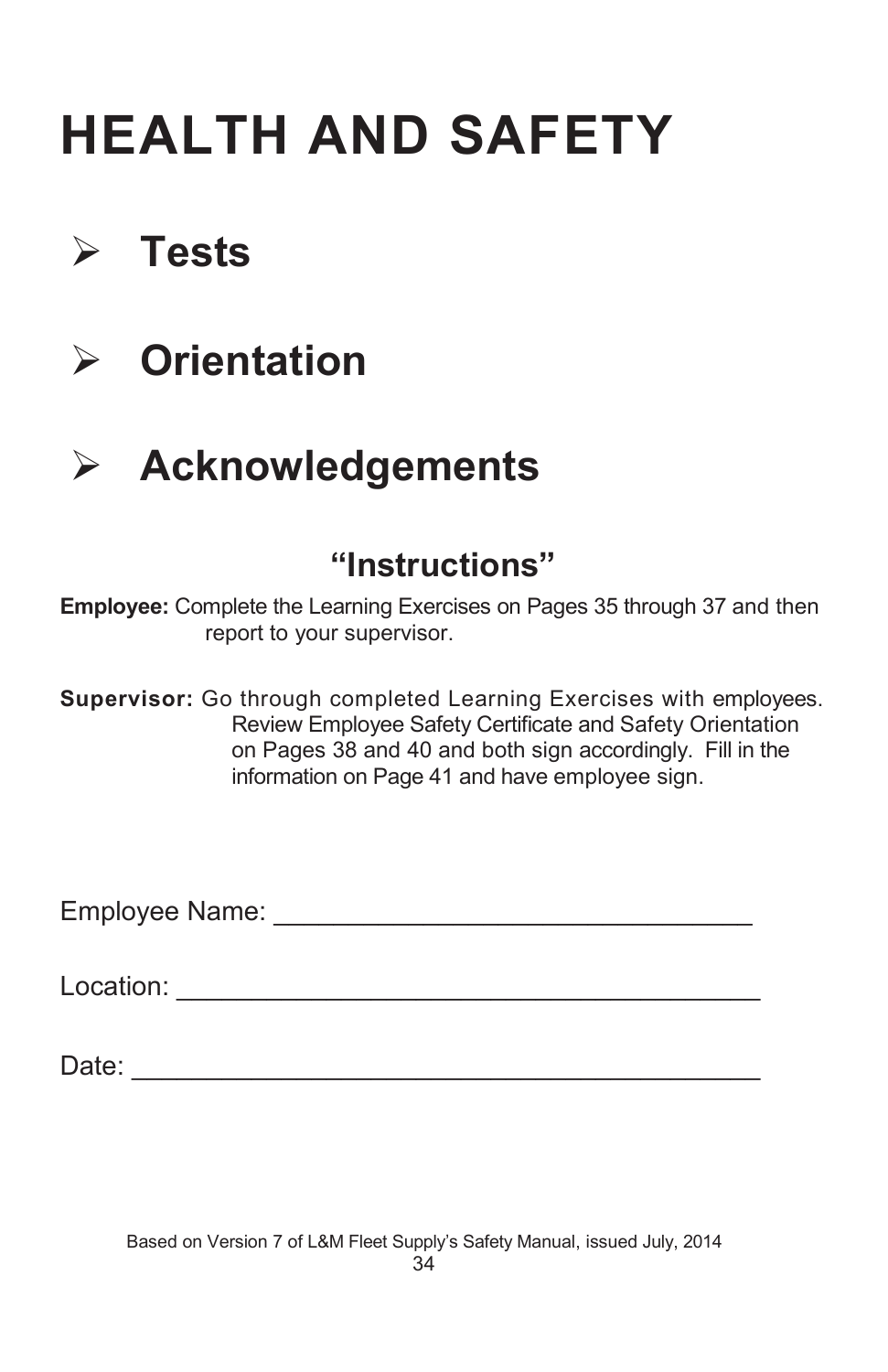#### **Hazard Communication / Right-To-Know / GHS Learning Exercise**

#### **EMPLOYEE NAME: DATE**:

#### **DIRECTIONS: Answer each of the following questions "True" or "False" by circling the appropriate letter.**

- T F 1. Hazardous materials can be solids, liquids, or gases.
- T F 2. Only covered containers of hazardous materials must be labeled.
- T F 3. GHS Hazard Categories are 1 to 5 with 1 being the worst or most severe.
- T F 4. Respirators, goggles, face-shields, rubber gloves, and steel-toe shoes are examples of Personal Protective Equipment.
- T F 5. Reactive Chemicals are substances that react violently when mixed with other materials.
- T F 6. Hazardous materials can be inhaled, swallowed or absorbed through the skin.
- T F 7. Washing your hands at the end of your shift will provide sufficient protection from hazardous materials.
- T F 8. All employees must be trained.
- T F 9. Hazcom information and Safety Data Sheets must be available to all employees.

#### **MULTIPLE CHOICE: Answer the following questions by circling the appropriate letter(s). More than one answer may apply.**

10) The Skull and Crossbones Pictogram represents:

- a) The Jolly Roger Flag
- b) Acute Toxicity (Severe)
- c) DANGER
- d) All of the above.
- 11) The four classes of hazardous chemicals are:
	- a) Flammable, reactive, explosive, and toxic.
	- b) Flammable, reactive, corrosive and toxic.
	- c) Solid, liquid, vapor, and powder.
	- d) Solid, liquid, vapor, and gas

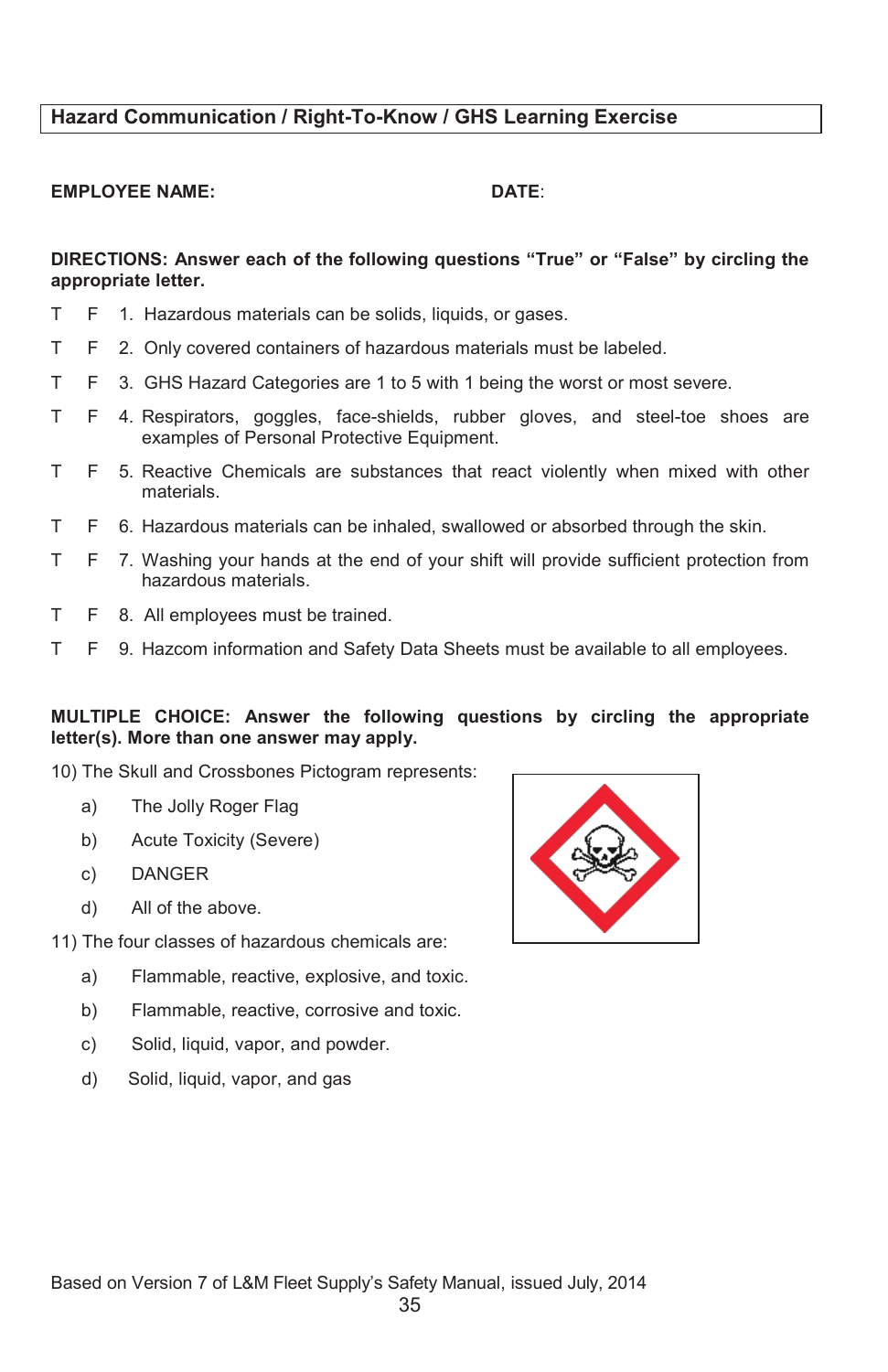### **General Safety Learning Exercise**

#### **EMPLOYEE NAME: DATE:**

## **DIRECTIONS: Answer each of the following questions "True" or "False" by circling the appropriate letter.**<br> **T F** 1 **Legislatic detained**

- Lock-out of electrical equipment is not required if its only source of energy can be removed by unplugging it.
- **T F** 2. Threatening a robber, staring, and not obeying commands are actions that can escalate into physical violence towards employees.
- **T F** 3. The first thing you should do in case of fire is to assess the danger and sound the alarm.
- **T F** 4. In case of a medical emergency the first thing you should do is call 911.
- **<sup>T</sup> <sup>F</sup>** 5. When lifting, you should keep the load as close to your body as possible and use your legs to help lift while keeping the back as straight as possible.
- **T F** 6. Gloves should be used whenever handling metal to avoid cuts from sharp edges and burns from hot temperatures.
- **T F** 7. Safety glasses are mandatory to wear in the Auto Repair Shop area.
- **T F** 8. Goggles or safety glasses with a face shield are required for grinding.
- **T F** 9. L&M Fleet Supply has an Emergency Evacuation Plan in case of fire, severe weather, and medical emergency.
- **T F** 10. Chasing Shoplifters is "Okay" ONLY if the merchandise that is being stolen is worth more than \$100.

#### **MULTIPLE CHOICE: Answer the following questions by circling the appropriate letter(s).** *More than one answer may apply.*

11) Which of the following should you do to prevent slips, trips and falls?

- a) Clean up spills immediately.
- b) Keep walkways clear of obstacles.
- c) Always use an approved ladder, not a makeshift platform.
- d) All of the above.

12) Before using a Forklift you must:

- a) Be trained and certified to operate the machine.
- b) Perform a daily inspection before the start of each shift on the machine.
- c) Neither of the above.
- d) Both of the above.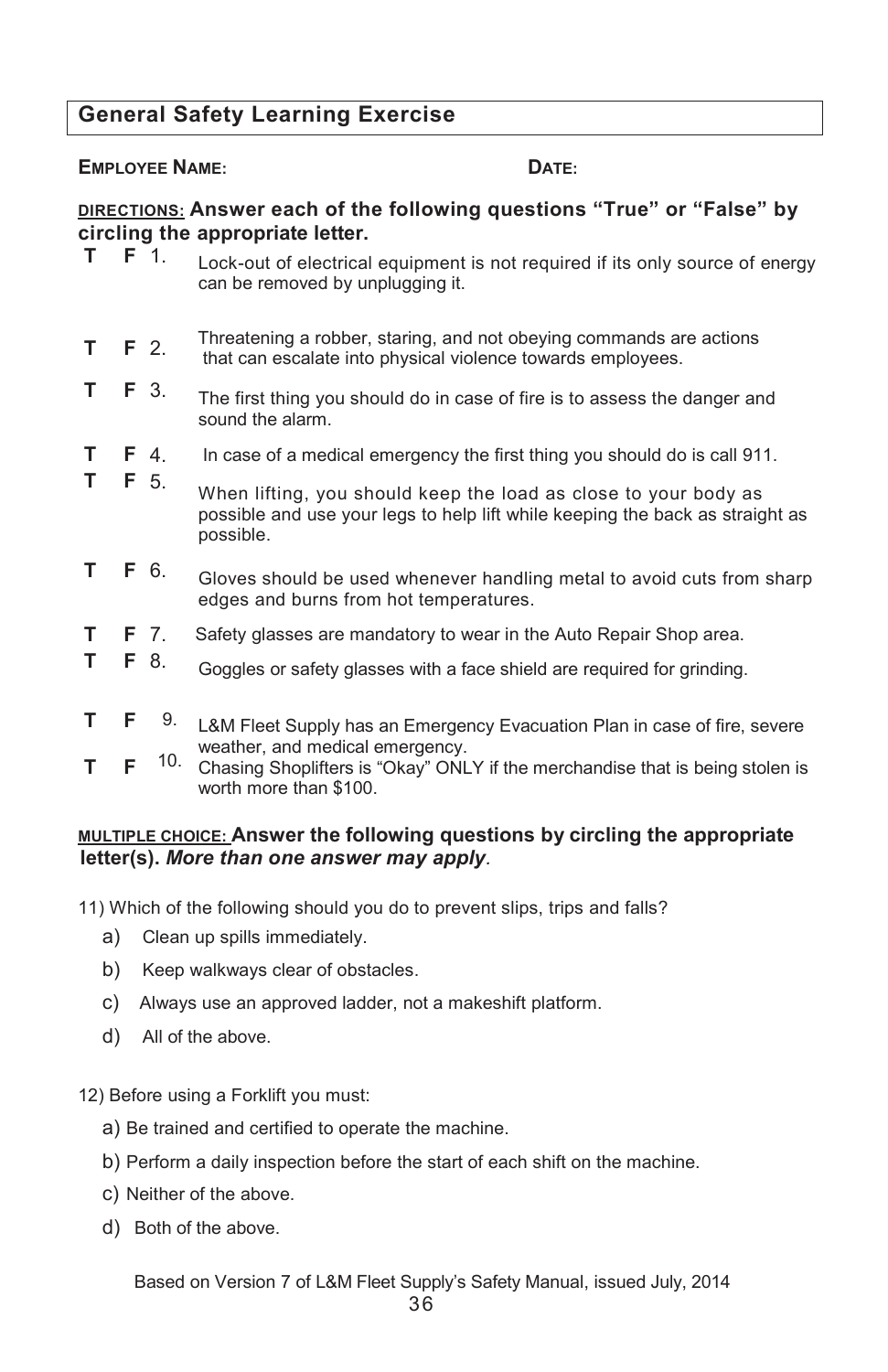- 13) Most workplace back injuries occur:
	- a) Within the first two hours of a shift.
	- b) Within the last two hours of a shift.
	- c) During the first two months on the job.
	- d) Right after break time.
- 14) Overhead hoist/forklift best practices include:
	- a) Lifting the object with the hook directly above the object.
	- b) Never lift an object over another employee.
	- c) Be trained and authorized by L&M Fleet Supply.
	- d) All of the above.
- 15) The best way to avoid accidents involving backing up a vehicle is to:
	- a) G.O.A.L. Get Out And Look.
	- b) Avoid situations that require backing up.
	- c) Practice backing up in an empty parking lot.
	- d) All of the above.

 $\setminus$ 

- 16) You identify a Shoplifter leaving the store with unpaid product. You **should "NOT"** do which of the following?
	- a) Run after and tackle the shoplifter.
	- b) Report the incident to the Store Manager Immediately.
	- c) Let the Police deal with the shoplifter.
	- d) Get a description of the shoplifter to give to the Store Manager and Police
- 17) If an item weighs more than 50 Pounds or is too awkward or bulky to safely lift you should get a Co-Worker to help you lift the item (Team Lift) or use a two-wheel dolly, pallet jack, or forklift to safely move the item.
	- a) True b) False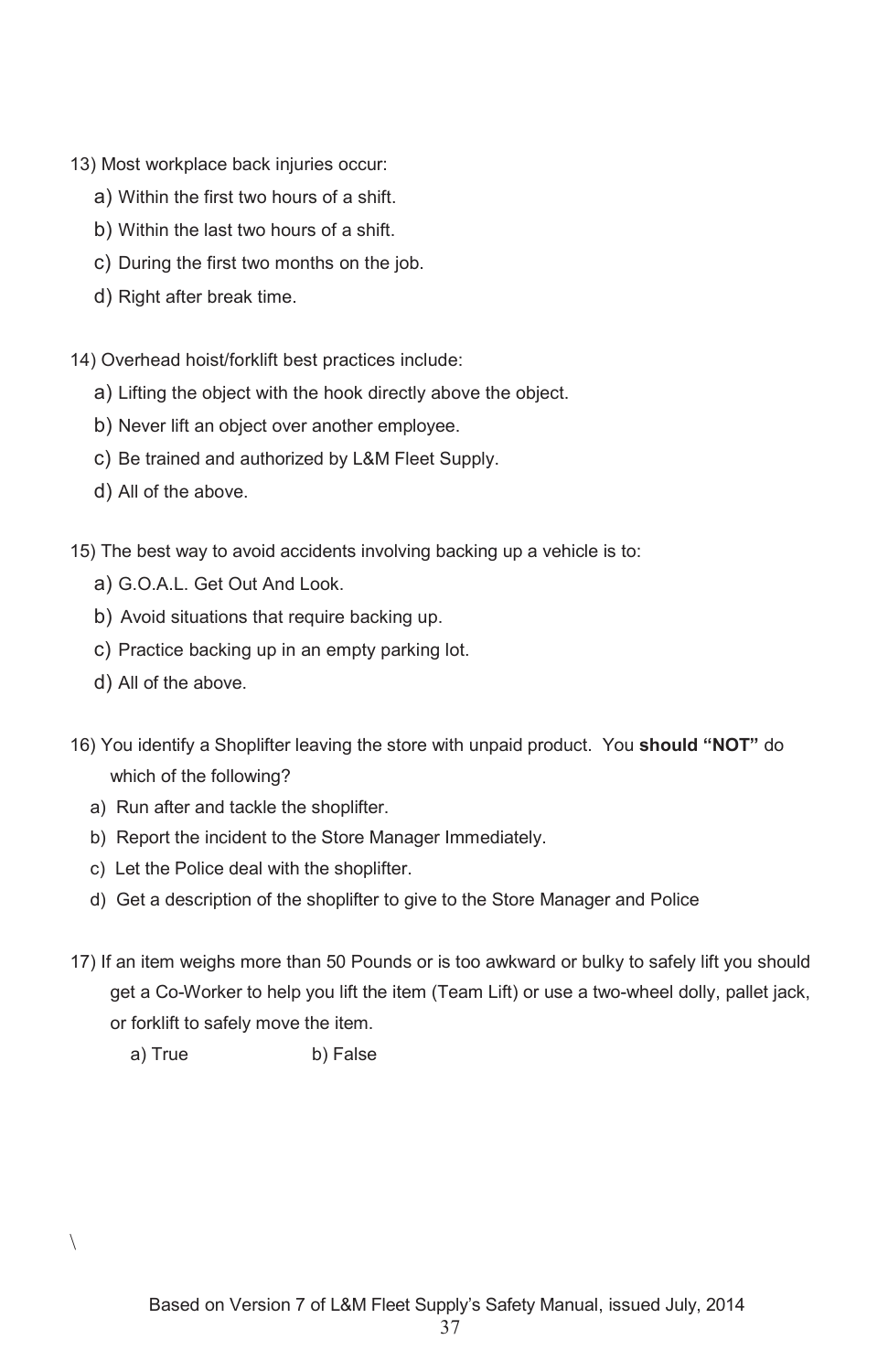## **Employee Safety Certificate**

As part of orientation, all new employees are required to sign this Employee Safety Certificate after going over our safety policies and procedures and this certificate with their supervisor as a condition of employment. Their supervisors will be required to acknowledge that they have covered these materials with the employee.

Additionally, Store and Distribution Center Managers will be required to be trained in all OSHA required topics in accordance with our Annual L&M Safety Calendar to effectively provide safety training of our policies and procedures with employees. All Employees will be required to sign acknowledgements of any required OSHA safety training in order to re-certify their understanding by signing off that they received this training.

The following is a list of some of the key items, but is not to be construed as an all-inclusive list.

#### **GENERAL INFORMATION**

- Safety is a responsibility of each employee of L&M Fleet Supply. It is a condition of employment that each employee conducts work in a safe manner.
- Report unsafe acts, conditions, or equipment immediately.
- Follow established work and safety procedures.
- Report all injuries/illnesses immediately to your Supervisor no matter how slight.
- Don't perform unsafe acts --- use common sense as a guide.

#### **MACHINE SAFETY**

- Use all safety guards or equipment --- they are in place for your protection. Never bypass them.
- Service/clean the machine while it is in the "off" position.
- Do not wear loose clothing, long hair, or jewelry while working around machinery.

#### **HAND TOOLS**

- Use the right tool for the job.
- Keep them in good condition and properly stored.

#### **PROTECTIVE EQUIPMENT**

- Use of safety glasses, safety shoes, hearing protection, face shields, gloves, and other safety equipment is mandatory where required.
- Ask manager to supply or replace them.

#### **HOUSEKEEPING**

- Keep your work area clean and orderly.
- Do not store material in aisles or emergency exit aisles.
- Always be on the lookout for your co-workers' Safety.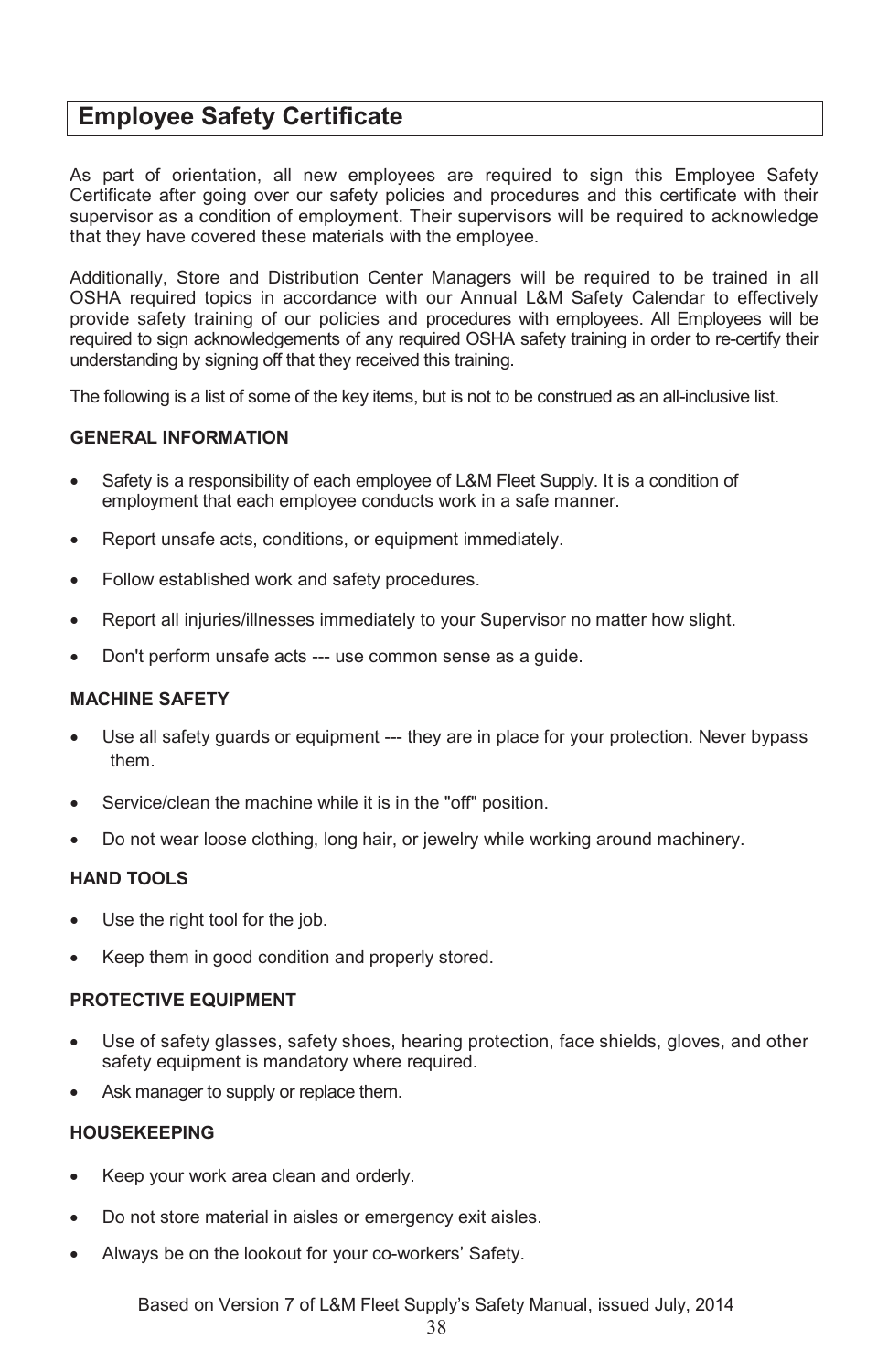#### **MATERIAL HANDLING**

- Lift properly --- ask for assistance when needed. TEAM Lift Concept. Use Common Sense.
- Stack and store materials safely.
- Use powered industrial trucks safely.

#### **ELECTRICAL SAFETY**

- Do not tamper with or try to service equipment yourself.
- Report exposed electrical wires.
- x **FIRE SAFETY**
- Observe "No Smoking" signs.
- Handle and store flammable liquids properly.
- Know the location and use of fire extinguishers.

#### **PERSONAL CONDUCT**

- Horseplay is not allowed.
- No running in company facilities.
- Observe and follow warning and caution signs.

#### **DISCLAIMER**

This review is designed as a basic safety awareness program for new employees. These employees shall be informed that this review is not to be considered a complete listing of all safety procedures, policies, or rules at L&M Fleet Supply.

Noncompliance of our safety policies and procedures is unacceptable and violations will be dealt with pursuant to L&M Fleet Supply's disciplinary procedures, up to and including dismissal from employment for violations.

I have reviewed with this employee the specific safety precautions of the job and the safety precautions and related policies outlined in the L&M Fleet Supply Safety Operating Policy and Procedures Manual and the Employee Handbook.

Supervisor **Date** 

I have received detailed instruction on my specific job and the safety precautions and policies outlined on this form and the L&M Fleet Supply Employee Handbook.

Employee Date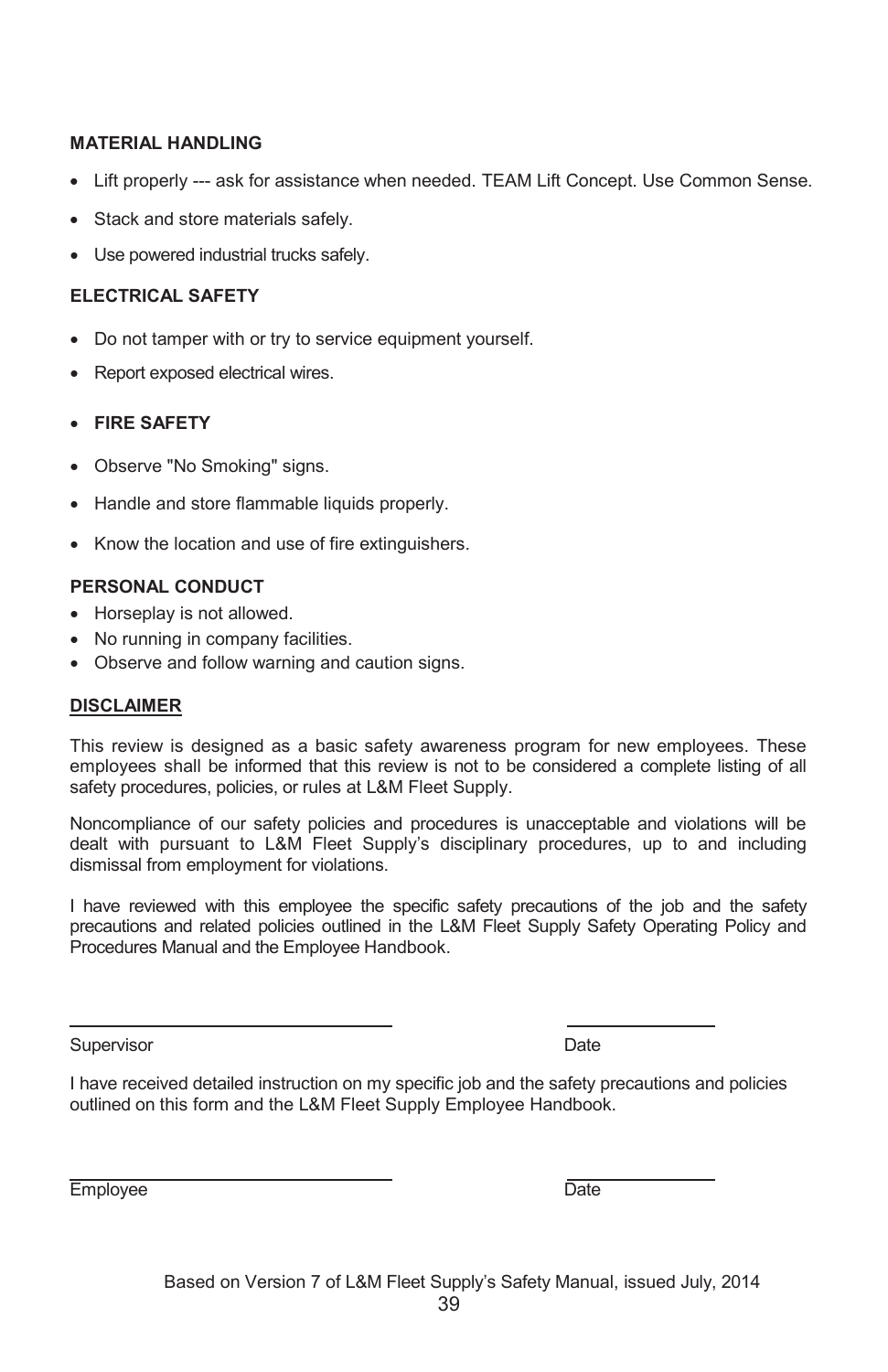#### **L&M Fleet Supply Employee Safety Orientation Checklist**

The immediate supervisor of the employee will fill out this checklist and thoroughly instruct the employee in job safety requirements. Check each item as it is covered. When the checklist is finished, both the supervisor and employee must sign the bottom and file it in the employee's file.

|     | <b>Topics Discussed:</b>         | <b>YES</b> | <b>NO</b> |
|-----|----------------------------------|------------|-----------|
| 1.  | Job Description/Responsibilities |            |           |
| 2.  | <b>Written Safety Policies</b>   |            |           |
| 3.  | Right-to-Know / HazCom / GHS     |            |           |
| 4.  | <b>Injury Reporting Process</b>  |            |           |
| 5.  | Return-to-Work                   |            |           |
| 6.  | <b>Emergency Action Plan</b>     |            |           |
| 7.  | <b>Vehicle Safety</b>            |            |           |
| 8.  | Forklift                         |            |           |
| 9.  | Personal Protective Equipment    |            |           |
| 10. | Safety Committee                 |            |           |

The above items were discussed with me today and I had the opportunity to ask questions. I understand the company policy and position on these items.

Signed: \_\_\_\_\_\_\_\_\_\_\_\_\_\_\_\_\_\_\_\_\_\_\_\_\_ Signed: \_\_\_\_\_\_\_\_\_\_\_\_\_\_\_\_\_\_\_\_\_\_\_\_\_

(Employee) (Supervisor)

Date: \_\_\_\_\_\_\_\_\_\_\_\_\_\_\_\_\_ Date: \_\_\_\_\_\_\_\_\_\_\_\_\_\_\_\_\_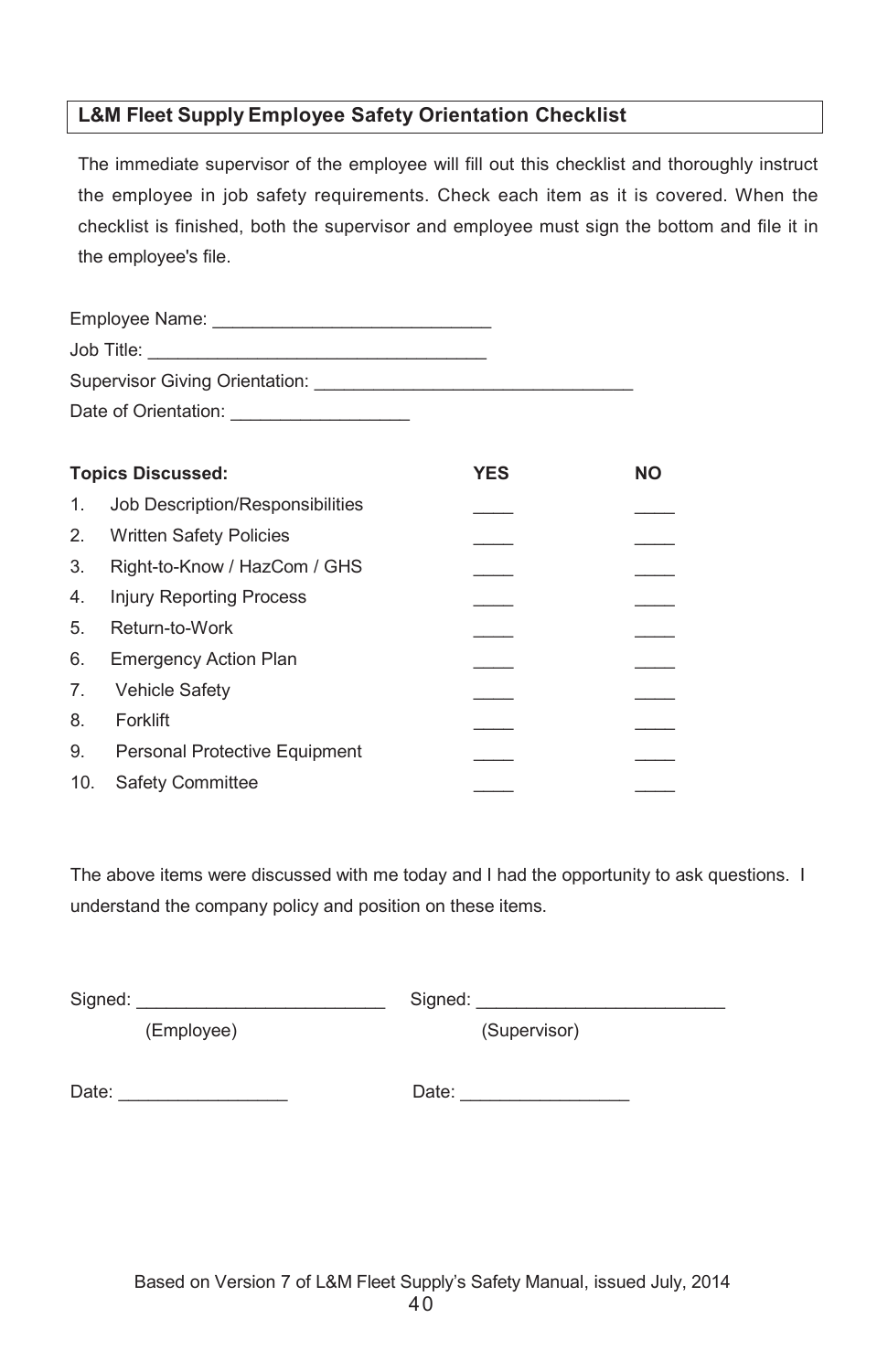## **Acknowledgement of Receipt of Health & Safety Handbook**

I have received this Employee Health and Safety Handbook and had the sections which apply to my job explained to me. I have had an opportunity to ask questions regarding the material in this handbook, and have had them answered.

I understand that it is my responsibility as an L&M Fleet Supply Employee to perform my work in the safest possible manner.

I understand that the rules outlined in this book are not intended to be comprehensive and additional requirements may apply. I understand that these rules may change over the course of time (with or without notice). I understand that this handbook and the rules it contains do not create a contract, and do not modify L&M Fleet Supply's "Employment at Will" policy.

I agree to fully acquaint myself with the rules and policies contained in the handbook and to comply with them to the best of my ability.

| Name (Print)             |  |
|--------------------------|--|
|                          |  |
| Signature                |  |
|                          |  |
| <b>Job Position</b>      |  |
|                          |  |
| Location                 |  |
|                          |  |
| Date                     |  |
|                          |  |
| Reviewed with employee   |  |
| by:                      |  |
|                          |  |
| <b>Handbook Version</b>  |  |
| (See bottom of any page) |  |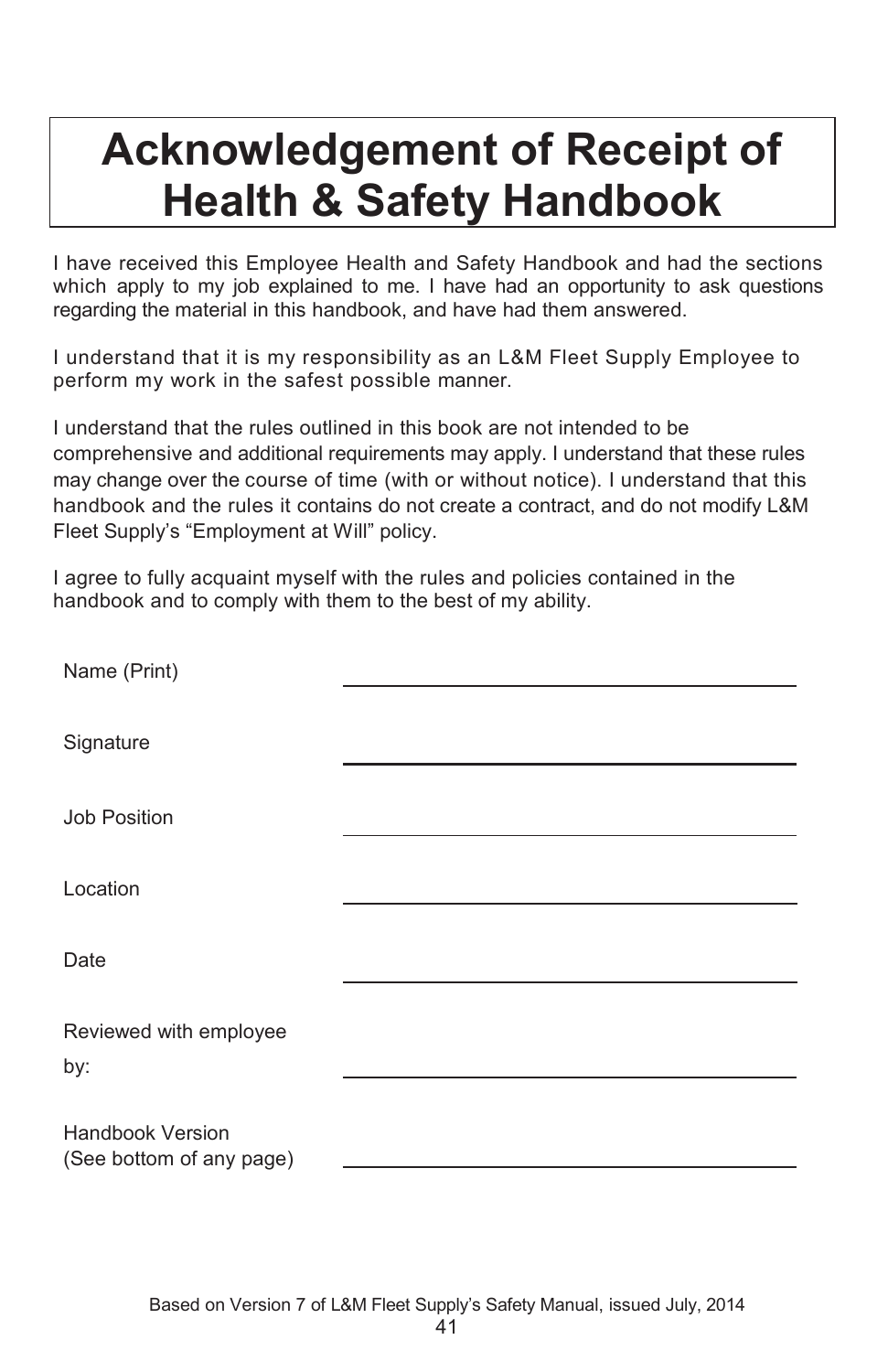*If you have any questions regarding the information in this L&M Fleet Supply Employee Health and Safety Handbook, or any other safety related concerns, contact a member of management, member of the safety committee, or the Director of Loss Prevention and Safety.*